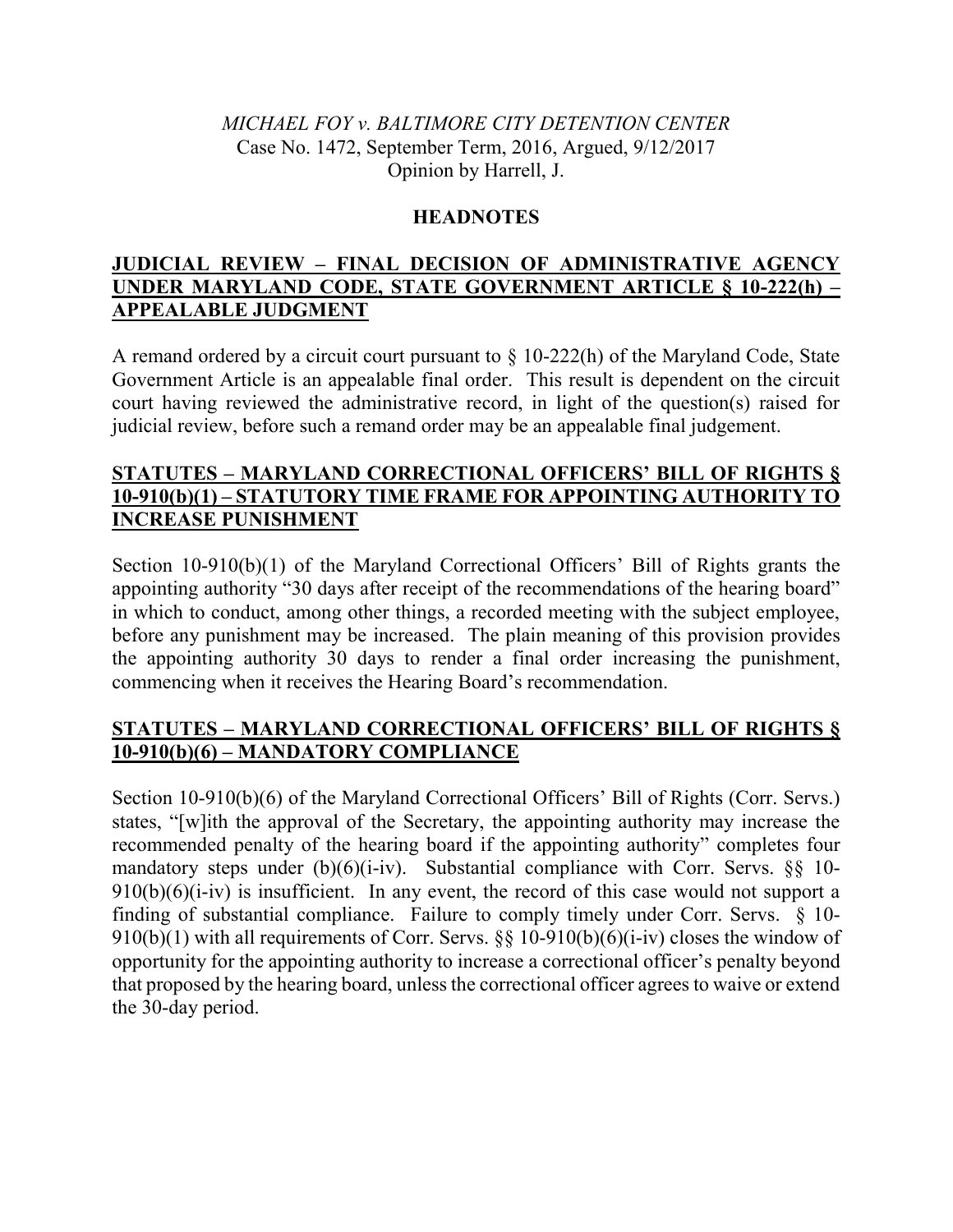Circuit Court for Baltimore City Case No. 24-C-16-000255

### REPORTED

# IN THE COURT OF SPECIAL APPEALS

### OF MARYLAND

No. 1472

September Term, 2016

 $\mathcal{L}_\text{max}$  , where  $\mathcal{L}_\text{max}$  is the set of  $\mathcal{L}_\text{max}$ 

MICHAEL FOY

v.

BALTIMORE CITY DETENTION CENTER

 $\mathcal{L}_\text{max}$  , where  $\mathcal{L}_\text{max}$  is the set of  $\mathcal{L}_\text{max}$ 

 Eyler, Deborah S. Leahy, Harrell, Glenn T., Jr. (Senior Judge, Specially Assigned),

JJ.

Opinion by Harrell, J. Dissent by Eyler, Deborah S.

\_\_\_\_\_\_\_\_\_\_\_\_\_\_\_\_\_\_\_\_\_\_\_\_\_\_\_\_\_\_\_\_\_\_\_\_\_\_

 $\mathcal{L}_\text{max}$  , where  $\mathcal{L}_\text{max}$  is the set of  $\mathcal{L}_\text{max}$ 

Filed: December 4, 2017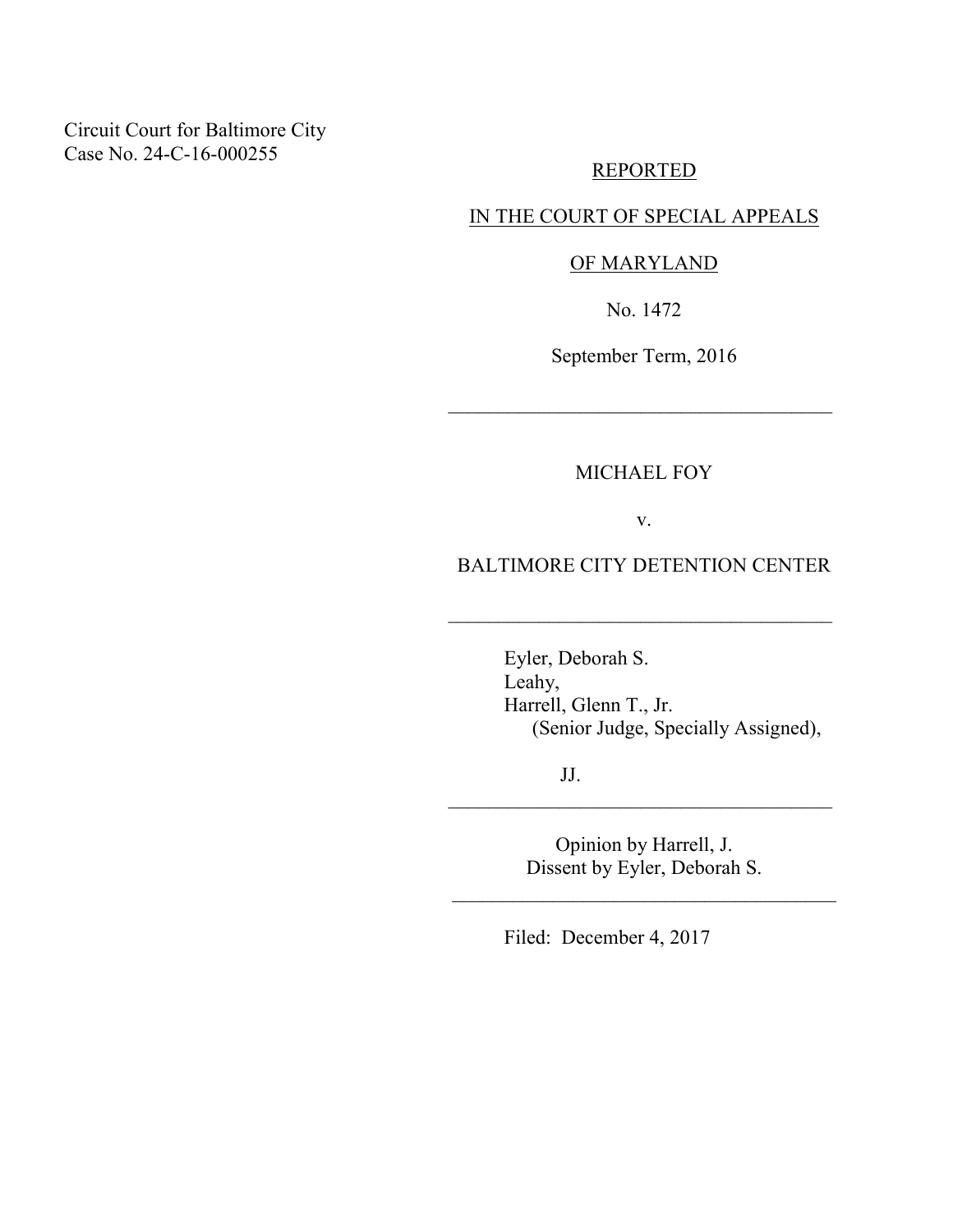Appellant, Michael Foy, complains here that the Circuit Court for Baltimore City remanded erroneously his employment disciplinary case to Baltimore City Division of Pretrial Detention and Services (DPDS) Commissioner, John S. Wolfe, to conduct a second penalty increase meeting. Foy contends that remand to the Commissioner is inappropriate and that the Commissioner's prior decision to terminate him as a prison guard be reversed, without further administrative proceedings. He asserts Commissioner Wolfe abridged his rights under the Correctional Officers' Bill of Rights<sup>1</sup> (COBR)<sup>2</sup> when the Commissioner increased to termination the Baltimore City Department of Corrections' Hearing Board's (Hearing Board) recommended lesser punishment, without conducting a timely and proper on-the-record penalty increase meeting, and thus violated Md. Code (1999, 2017 Repl. Vol.), § 10-910(b)(6)(ii) of the Correctional Services Article (Corr. Servs.).<sup>3</sup>

<sup>&</sup>lt;sup>1</sup> Md. Code (1999, 2017 Repl. Vol.), §§ 10-901-10-913 of the Correctional Services Article (Corr. Servs.).

<sup>&</sup>lt;sup>2</sup> The COBR took effect on 1 October 2010. As such, scarce appellate precedent on this topic exists. The COBR's roots are grounded, however, in the earlier-adopted Law Enforcement Officer's Bill of Rights (LEOBR), which applies to certain police officers of state and local agencies, but which did not extend to any local or state correctional officers. *Compare* Corr. Servs. § 10-910(b), *with* Md. Code (2003, 2011 Repl. Vol.) § 3-108(d) of the Public Safety Article (Pub. Safety). *See Kearney v. France*, 222 Md. App. 542, 544, 114 A.3d 221, 222 (2015) (noting that the Floor Report for House Bill 1245 states that the COBR's provisions "are similar to the provisions of the Law Enforcement Officer's Bill of Rights . . . Although provisions of the LEOBR and COBR may differ in certain aspects, we are persuaded that disciplinary cases decided under the LEOBR have instructive value."); *Ellsworth v. Baltimore Police Dep't*, 438 Md. 69, 91 n.20, 89 A.3d 1183, 1196 n.20 (2014) (COBR was adapted from the LEOBR (citing Senate Judicial Proceedings Committee Floor Report, S.B. 887 (2010)).

<sup>&</sup>lt;sup>3</sup> The Hearing Board, Commissioner Wolfe, and the DPDS are agents or subsidiary departments of the Baltimore City Detention Center, respectively.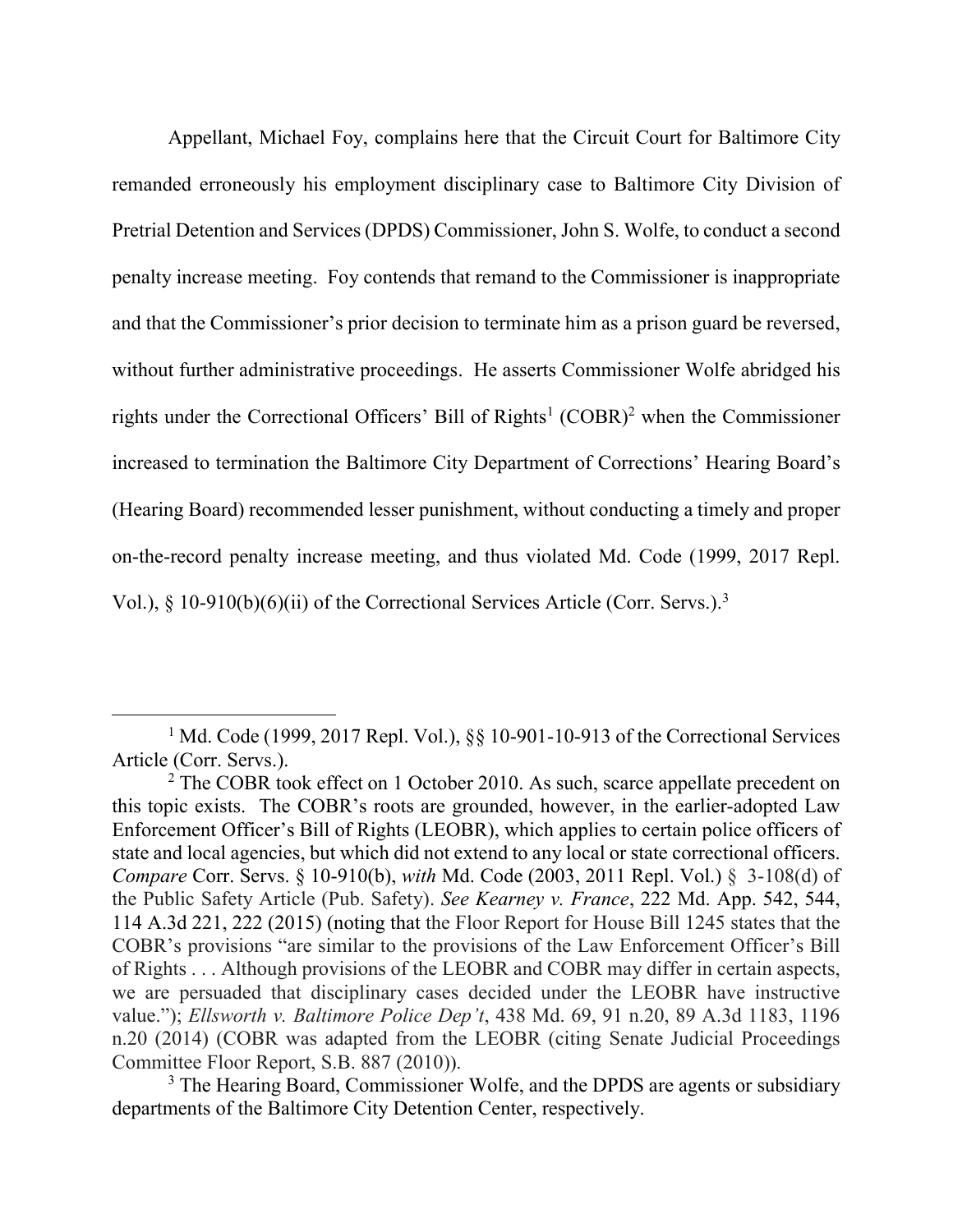The circuit court (in its remand order) found that:

[Commissioner] Wolfe failed to satisfy the final portion of [Corr. Servs. §  $10-910(b)(6)(ii)$ ] when the audio equipment failed to capture [Appellant's penalty increase meeting] on the record[,] . . . [and] a substantial right of [Appellant's] has been prejudiced when the penalty increase hearing, due to the failure of the audio recording equipment, was not captured on the record . . . .

 $\overline{a}$ 

(Alteration in original).

In this appeal, Appellant poses the following questions:

- I. Did Appellee [Commissioner Wolfe] violate Appellant's Rights under the COBR when he increased the recommended penalty of the Hearing Board without recording the penalty increase [meeting]; and
- II. Did the circuit court err in remanding the case to conduct another penalty increase [meeting]?

Foy contends that Appellees violated the COBR when Commissioner Wolfe failed

to follow the mandatory requirements of Corr. Servs.  $\S$  10-910(b)(6)(ii)<sup>4</sup> in the course of

increasing Appellant's disciplinary punishment. Specifically, Commissioner Wolfe failed

to "allow[] [Appellant] to be heard on the record" by neglecting to capture the contents of

the only penalty increase meeting convened and, in place of such a record, tendering an

<sup>&</sup>lt;sup>4</sup> (b)(6) With the approval of the Secretary, the appointing authority may increase the recommended penalty of the hearing board if the appointing authority:

<sup>(</sup>i) reviews the entire record of the proceedings of the hearing board;

 <sup>(</sup>ii) meets with the correctional officer and allows the correctional officer to be heard *on the record*;

<sup>(</sup>iii) at least 10 days before the meeting, discloses and provides in writing to the correctional officer any oral or written communication not included in the record of the hearing board on which the decision to consider increasing the penalty is wholly or partly based; *and*

<sup>(</sup>iv) states on the record the substantial evidence on which the appointing authority relied to support the increase of the recommended penalty.

Corr. Servs. § 10-910(b)(6) (emphasis added).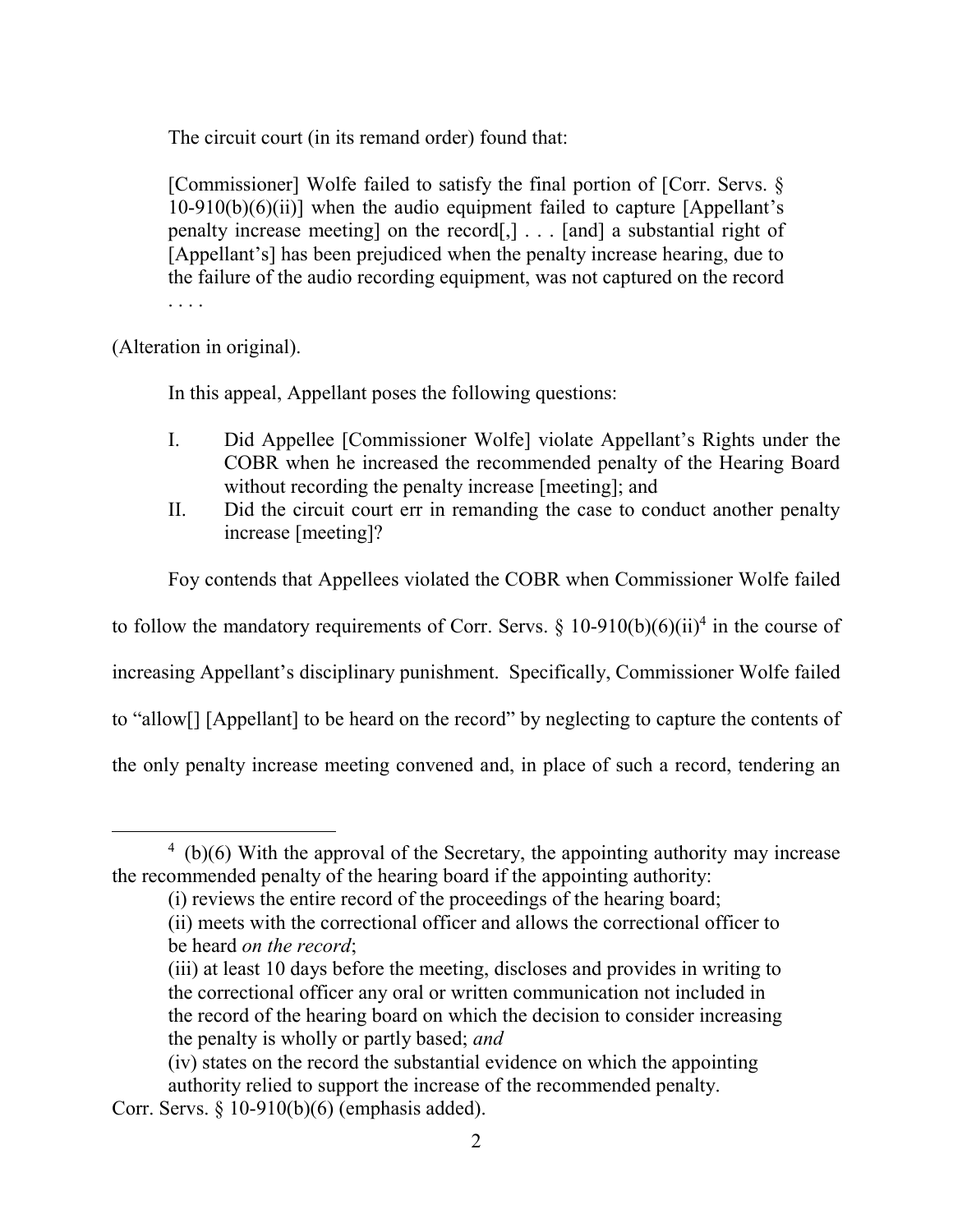uncompliant alternative "record." The window of opportunity for enhancing the Hearing Board's recommended sanction closed once Commissioner Wolfe failed to comply with Corr. Servs.  $\S$  10-910(b)(6)(ii) within the time frame allowed by the statute.

In its initial response to this judicial review action on appeal, Appellees filed with this court a motion to dismiss asserting that the circuit court's order of remand was not an appealable final judgment because the remand contemplated further administrative proceedings. On the merits, Appellees argue that Commissioner Wolfe acted in good faith and complied substantially with the requirements of Corr. Servs. § 10-910(b)(6)(ii).

His good faith efforts at substantial compliance are represented by a memorandum memorializing what, according to his recollection, was said at the uncaptured penalty increase meeting and his attempts to reschedule the meeting within the allowed timeframe, presumably to rectify the recording equipment malfunction that occurred earlier. In addition, Appellees point also to a lack of any prejudice suffered by Appellant due to the absence of a formal recording.

We deny Appellees' motion to dismiss. We hold that Appellant's COBR rights were violated. Moreover, the circuit court remanded erroneously Appellant's case to Commissioner Wolfe to conduct a second, but untimely on-the-record meeting. The proper remedy is to reinstate the Hearing Board's penalty recommendation as the final administrative action (the computation of back-pay aside) under the circumstances of this case.

3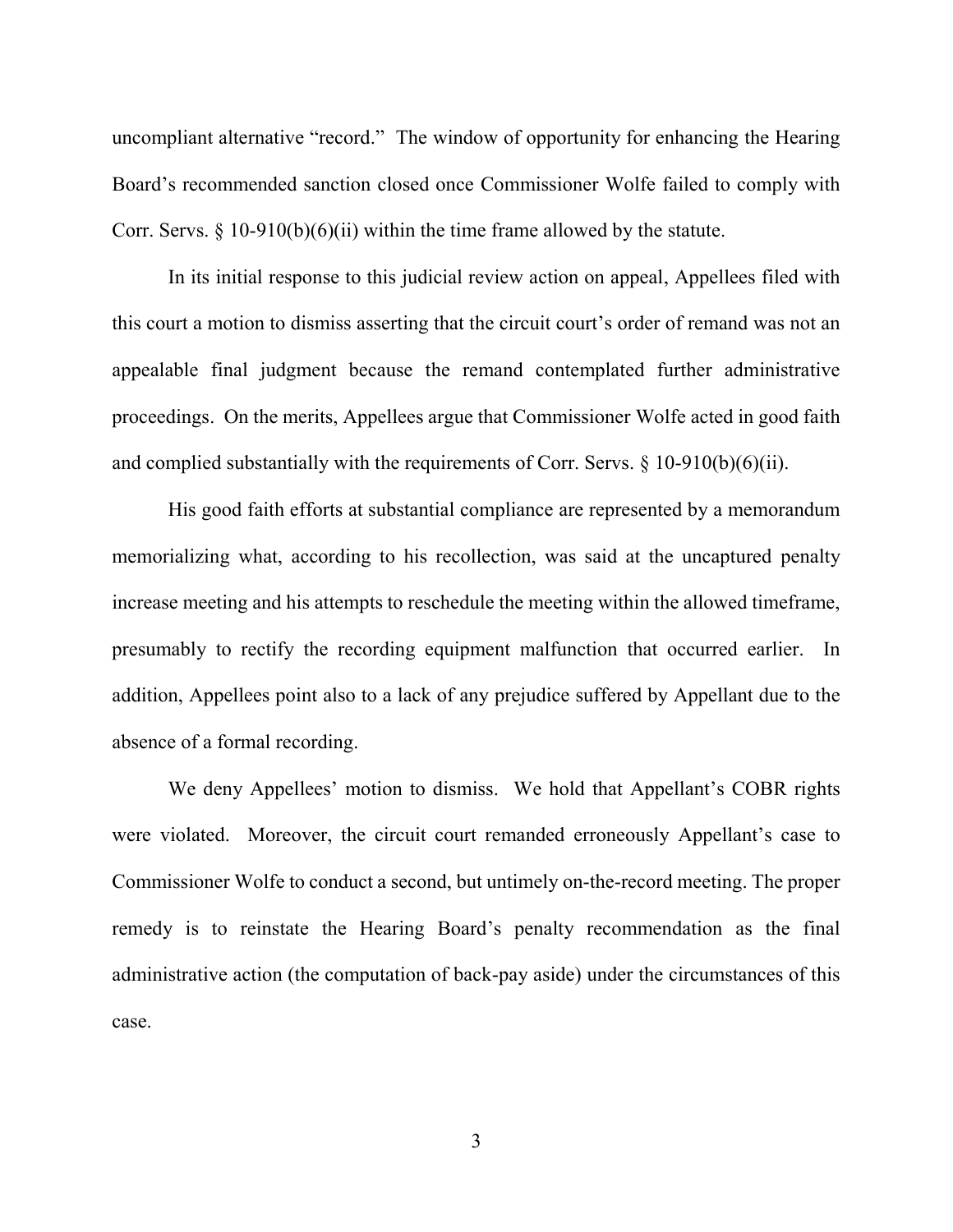### **Statement of Facts**

 On 12 January 2014, Foy, a Lieutenant at the Baltimore City Detention Center (BCDC), was accused of using excessive force against a BCDC inmate.<sup>5</sup> On 10 April 2014, the BCDC issued to Foy a notice of disciplinary charges recommending his termination. Foy appealed to the Hearing Board. The Hearing Board found Foy guilty of ten of twelve disciplinary charges brought against him. The Hearing Board recommended that his penalty be reduced to a "Transfer to Baltimore City Booking and Intake Center & Demotion to Sergeant."

 Commissioner Wolfe received a copy of the Hearing Board's recommendation on 23 November 2015. He reviewed the administrative record made to that date, found the Hearing Board's penalty inadequate, and proposed to increase Foy's punishment under Corr. Servs. § 10-910(b)(6). On 9 December 2015, the Commissioner conducted a penalty increase meeting with Foy and his counsel.<sup>6</sup> Following the meeting, Commissioner Wolfe

<sup>&</sup>lt;sup>5</sup> The Hearing Board found that Appellant and a Sergeant of the BCDC were conducting security rounds in the BCDC. During the rounds, Appellant "engaged in a verbal discussion" with a detainee. The Sergeant then struck the conversing detainee. The detainee charged the Sergeant, but was immediately thrown to the floor with no further resistance. Appellant proceeded to step on the detainee's neck until the Sergeant handcuffed the detainee.

The Hearing Board found that [Foy] failed to adhere to the Use of Force Policy, which required that when any form of force is used either spontaneous or planned it is to be reported with supporting documentation. [Foy] failed to report any type of Use of Force the day of the incident . . .

Therefore, he is subject to disciplinary action by the appointing authority. . . Foy has not challenged the Hearing Board's findings of fact or conclusions of law.

<sup>&</sup>lt;sup>6</sup> It is represented that Foy and his attorney were given the opportunity to present arguments as to why the penalty should not be increased. Although no contemporaneouslymade record of the hearing exists, we have been told that Foy asked that his years of service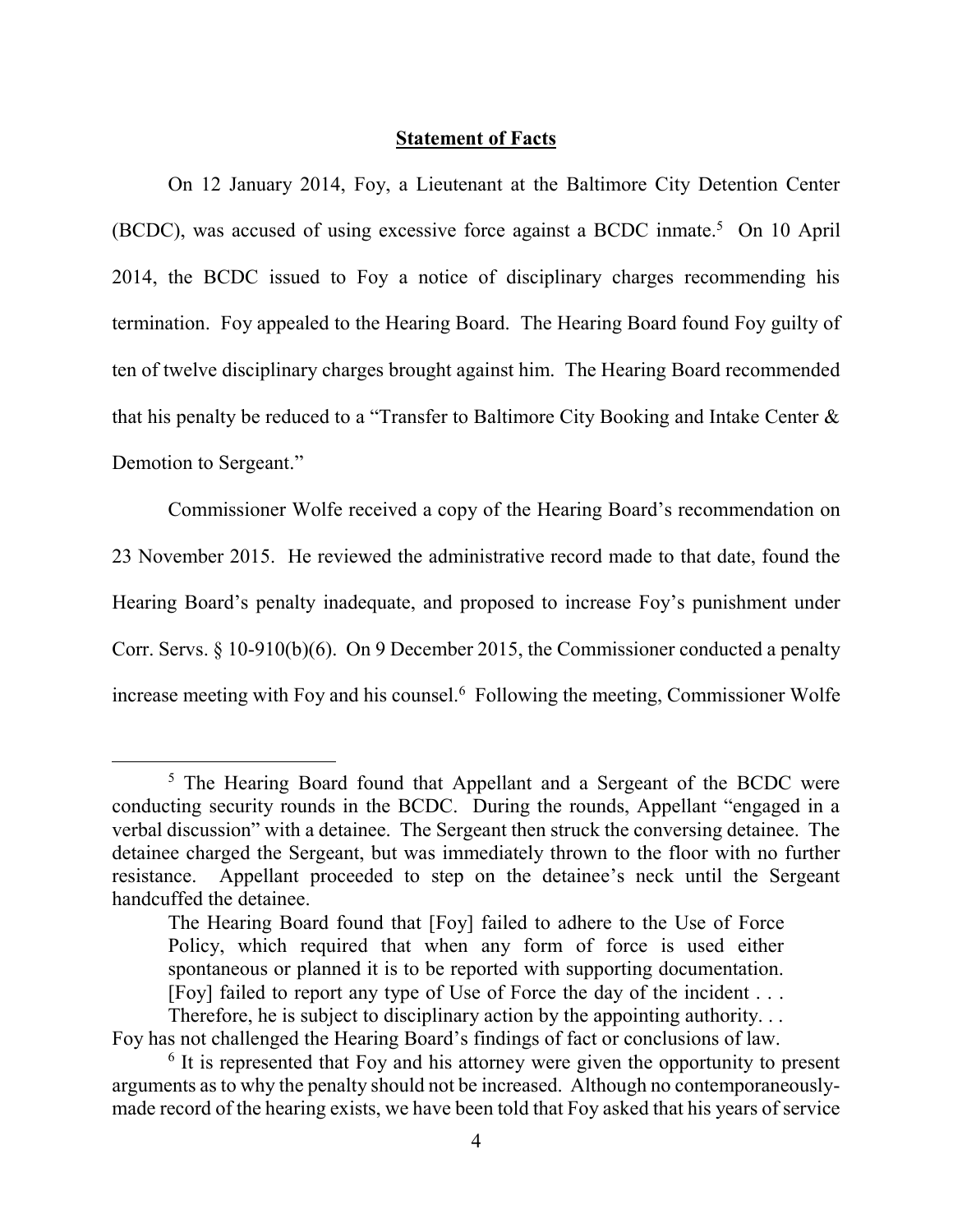discovered that the audio recording equipment used to make a verbatim record of the meeting malfunctioned, failed to capture what was said at the meeting, as required by Corr. Servs.  $\S$  10-910(b)(6)(ii). The Commissioner notified promptly Foy's counsel of the equipment failure. The Commissioner and Appellant's counsel agreed to reconvene, with Foy, on 17 December 2015 for another attempt at holding a recorded meeting.<sup>7</sup>

 On 10 December 2015, Commissioner Wolfe memorialized his recollection of what transpired at the unrecorded penalty increase meeting in a written memorandum to Stephen T. Moyer, Secretary of Public Safety and Correctional Services.<sup>8</sup> Foy's counsel confirmed with Commissioner Wolfe's office to hold a remedial penalty increase meeting on 16 December 2015. Later that day, however, Commissioner Wolfe canceled, without explanation, the meeting. Commissioner Wolfe made no further effort to reschedule a meeting. Rather, on December 16, Commissioner Wolfe, with the permission of Secretary Moyer, increased the Hearing Board's recommended punishment of Foy from "Transfer to Baltimore City Booking and Intake Center  $\&$  Demotion to Sergeant" to termination of his employment. Foy filed an action for judicial review in the Circuit Court for Baltimore City, arguing solely that the Commissioner violated his rights under the COBR when he

be considered when rendering a final decision; the BCDC is a unique type of institution; and, this was his first infraction for an incident of this type.

<sup>&</sup>lt;sup>7</sup> The circuit court found that the parties' schedules "precluded another meeting before [15 December 2015] which would have been within the statutory time frame," under the circuit court's theory of when the statutory period for action ended. We will address that point later.

<sup>&</sup>lt;sup>8</sup> We were informed that neither Foy nor his counsel received notice of the existence of this memorandum until after the termination was announced and the judicial review action had been filed.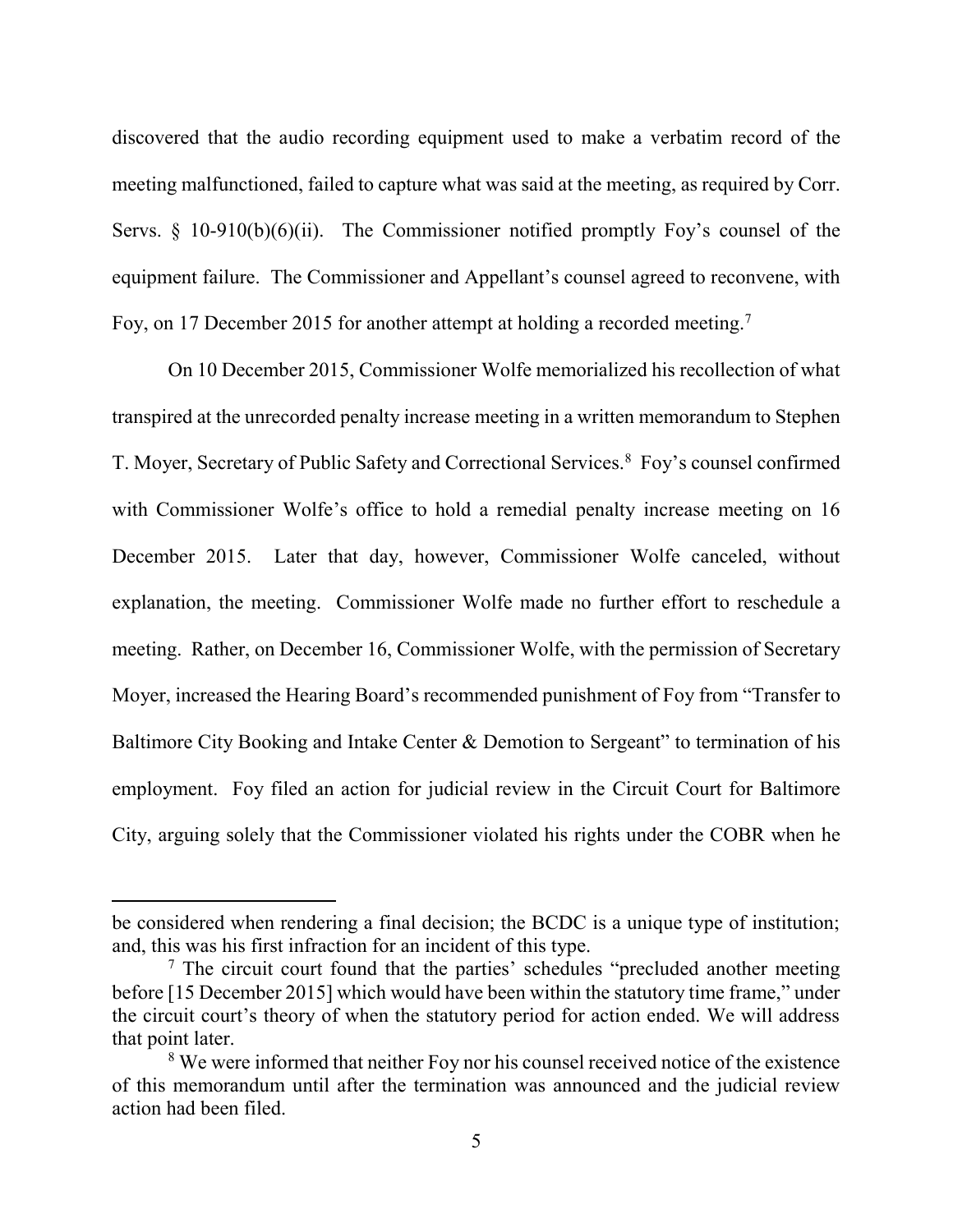increased the Hearing Board's recommended punishment without recording the penalty increase meeting. Foy requested the circuit court to rescind Commissioner Wolfe's increased penalty, re-impose the Hearing Board's recommended penalty, and reinstate him accordingly, with commensurate back pay.

The circuit court found, in relevant part:

That an error of law occurred at the penalty increase hearing when the audio recording equipment failed and there was no audio record of the meeting; and it is further found . . . [that Commissioner] Wolfe failed to satisfy the final portion of [Corr. Servs.  $\S$  10-910(b)(6)(ii)] when the audio equipment failed to capture the hearing on the record . . . and a substantial right of [Foy] has been prejudiced when the penalty increase hearing . . . was not captured on the record.

(Emphasis omitted).

As a result, the circuit court ordered that "this case be remanded for the purpose of conducting another penalty increase meeting so that a complete record of the administrative proceeding is available for the [c]ourt on [j]udicial [r]eview."

# **Analysis**

# **I. Appellees' Motion to Dismiss.**

# *a. Appellees' Arguments.*

Appellees move to dismiss this appeal on "the grounds that [we] lack[] jurisdiction over this matter because the order appealed from is not a final judgment." They aver that Appellant has not been put out-of-court by the remand order from which he sought judicial review. As such, Appellant cannot satisfy the critical requirement for an appealable final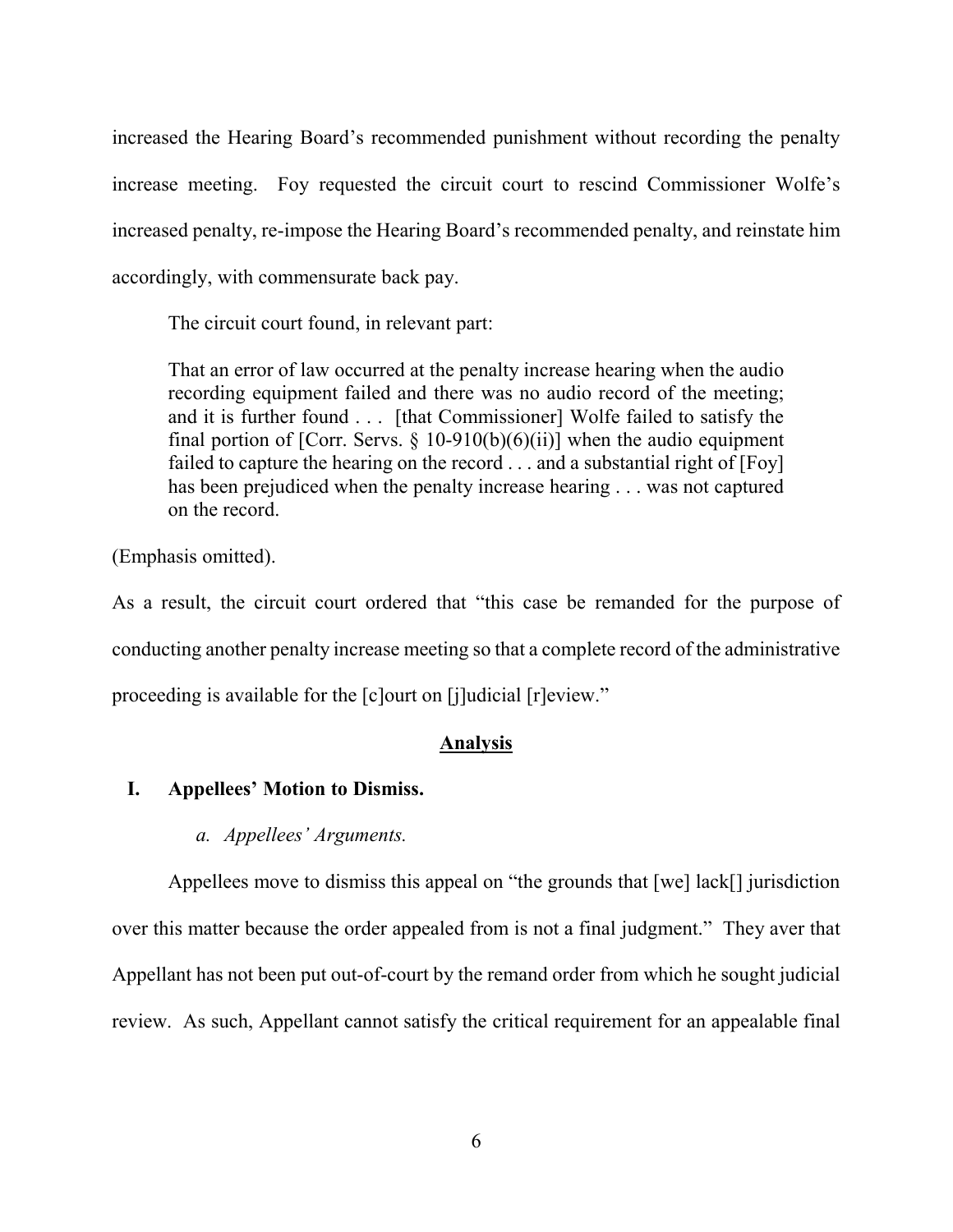judgment. The circuit court ordered a remand for the appointing authority<sup>9</sup> to conduct another penalty increase meeting so that a complete record might be available for any further judicial review.

### *b. Appellant's Arguments.*

 $\overline{a}$ 

Appellant responds that the circuit court's remand order was authorized by Md. Code (1984, 2014 Repl. Vol.) § 10-222(h)(1) of the State Government Article (State Gov't), and is an appealable final judgment under *Metro Maint. Sys. S., Inc. v. Milburn*, 442 Md. 289, 299-307, 112 A.3d 429, 435-40 (2015). Under *Milburn*, remands ordered pursuant to State Gov't  $\S$  10-222(h) are appealable immediately because the order terminates the judicial proceeding, and denies the parties any means of further prosecuting or defending the action.

### *c. The Circuit Court's Remand Order is an Appealable Final Judgment.*

The resolution of a motion to dismiss raised on appeal is left to the sound discretion of this Court. MD. RULE 8-602. In the exercise of that discretion, we will dismiss an appeal if it is not a final judgment entered in a civil or criminal case by a circuit court, or if a non-final judgment does not fit within the statutory exceptions or the collateral order doctrine.<sup>10</sup> A ruling must have the following "three attributes to constitute a final judgment: 1) it must be intended by the court as an unqualified, final disposition of the

<sup>&</sup>lt;sup>9</sup> The Maryland Code defines "Appointing Authority" when used in Corr. Servs. § 10-910 as "an individual or a unit of government that has the power to make appointments and terminate employment." Md. Code (1993, 2015 Repl. Vol.), § 1-101(b) of the State Personnel & Pensions Article.

<sup>&</sup>lt;sup>10</sup> None of the statutory exceptions or the collateral order doctrine are relevant here.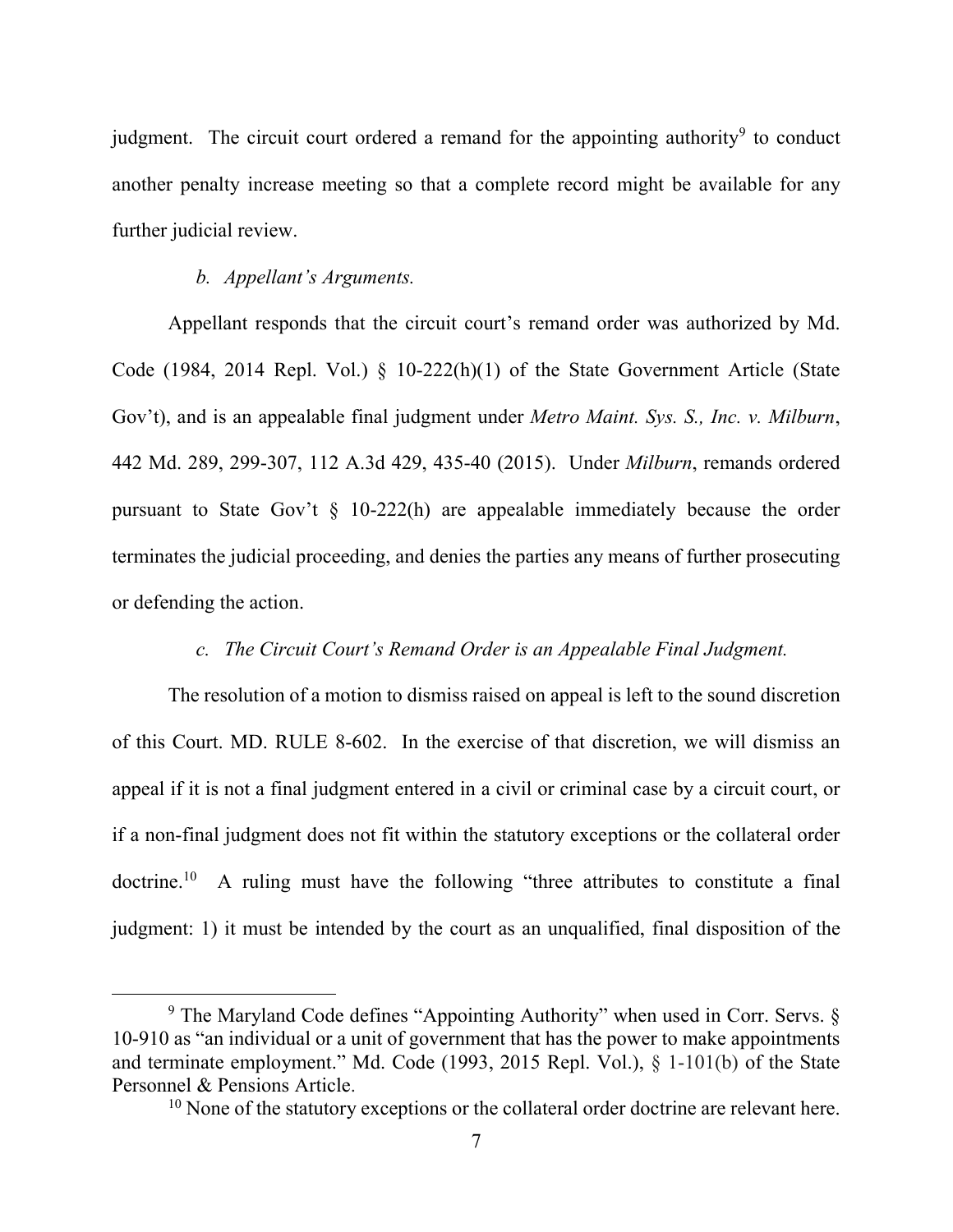matter in controversy; (2) unless the court acts pursuant to Maryland Rule 2–602(b) to direct the entry of a final judgment as to less than all of the claims or all of the parties, it must adjudicate or complete the adjudication of all claims against all parties; (3) it must be set forth and recorded in accordance with Rule 2–601."<sup>11</sup> *Rohrbeck v. Rohrbeck*, 318 Md. 28, 41, 566 A.2d 767, 773 (1989). The purpose of the final judgment rule is "to promote judicial efficiency by avoiding piecemeal appeals." *Milburn*, 442 Md. at 298, 112 A.3d at 435 (citing *Brewster v. Woodhaven Bldg. & Dev., Inc.*, 360 Md. 602, 616, 759 A.2d 738  $(2000)$ ).

<sup>&</sup>lt;sup>11</sup> In *Milburn*, the Court of Appeals engaged in a thorough evaluation of Maryland law defining the meaning of these characteristics:

In order to be an unqualified, final disposition, an order of a circuit court must be so final as either to determine and conclude the rights involved or to deny the appellant the means of further prosecuting or defending his or her rights and interests in the subject matter of the proceeding. The order must be a complete adjudication of the matter in controversy, except as to collateral matters, meaning that there is nothing more to be done to effectuate the court's disposition.

An order need not resolve the merits of a case, however, to constitute a final judgment. Even if the order does not decide and conclude the rights of the parties, it nevertheless will be a final judgment if it terminates the proceedings in that court and denies a party the ability to further prosecute or defend the party's rights concerning the subject matter of the proceeding. Such an order has been described as one that has the effect of putting the party out of court.

In determining whether an order that terminates proceedings in a particular court can be said to put the party out of court the key question is whether the order contemplates that the parties will no longer litigate their rights in that court.

The order need only have the effect of terminating the proceedings in a particular court; the availability of another forum in which the parties may litigate their dispute is irrelevant to finality.

*Milburn*, 442 Md. at 299-300, 112 A.3d at 435-36 (internal citations and quotation marks omitted).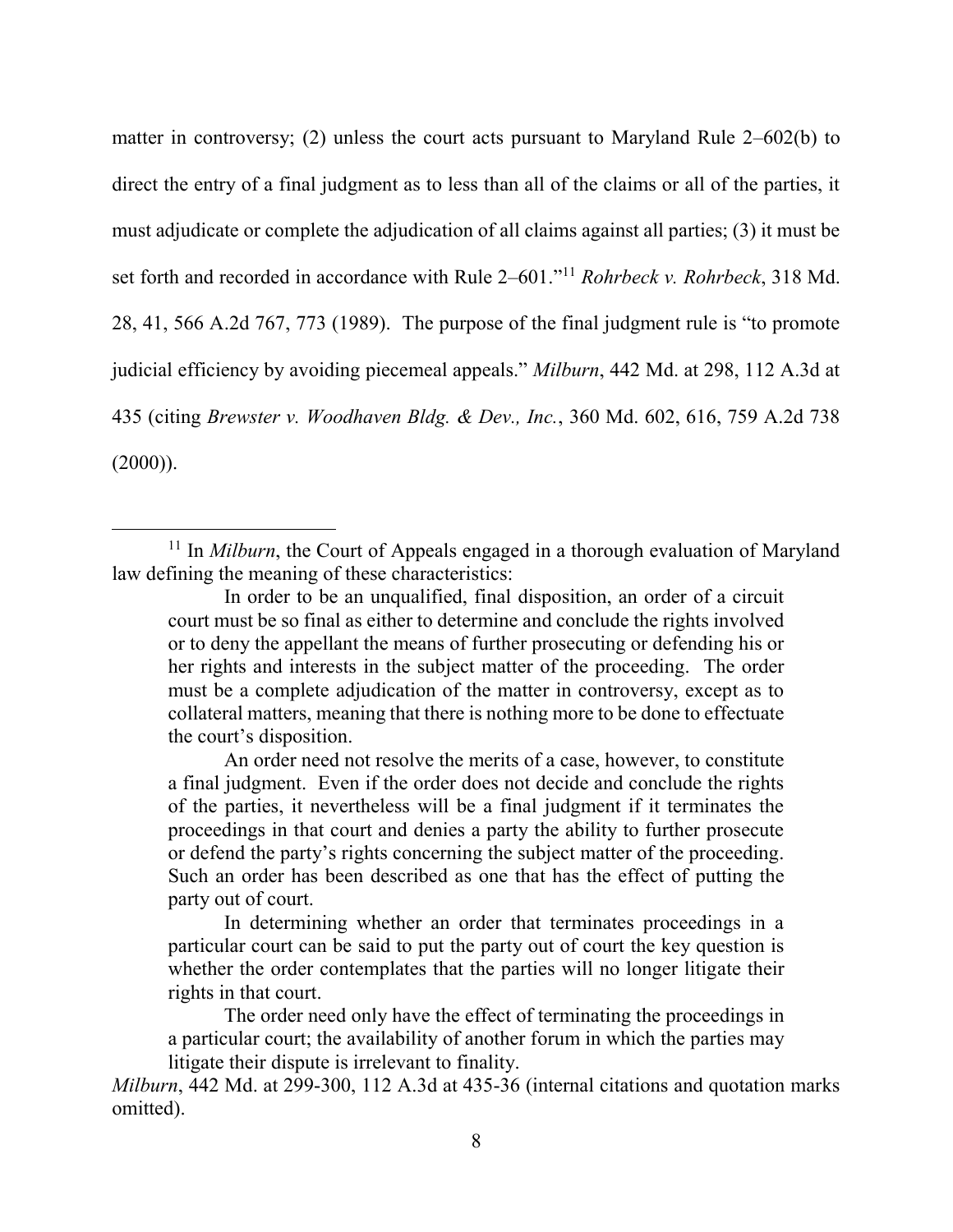Assessing specifically whether a circuit court's remand order entered in a judicial review action is an appealable final judgment, *Milburn* noted:

if, applying the appropriate standard of review, the [circuit] court finds that there was not substantial evidence to support the agency decision or that the agency made an error of law, it will likely remand the case to the agency, which will ultimately determine the parties' rights by applying the law as directed by the circuit court. Such a remand may appear to be non-final in nature, but under the principles of finality in Maryland . . . many such remands are appealable final judgments.

*Milburn*, 442 Md. at 301, 112 A.3d at 436. When a circuit court considers a judicial review action from a state administrative agency decision, and remands the case because the agency's decision is inconsistent with law, that iteration of the case has reached its end. *Id.*  Therefore, a remand after a circuit court has conducted a judicial review of the sole question raised in the administrative action, precluding the parties from further contesting or defending the validity of the agency's decision on the merits in that case, is an appealable final judgment. *Milburn*, 442 Md. at 305, 112 A.3d at 439. *See also Hickory Hills Limited Partnership v. Secretary of State*, 84 Md. App. 677, 686, 581 A.2d 834 (1990) (contrasting the type of remand occurring before judicial review occurs with a "remand that a court might order under the APA after the court has conducted judicial review and made its assessment of the agency decision.").

*Milburn* declared that:

[A] remand, governed by  $\ldots$  [State Gov't] § 10–222(h), is a final order because, when the circuit court orders a remand after judicial review, it does so because it has found that the agency's decision is inconsistent with law or unsupported by substantial evidence. The parties can no longer defend or challenge that agency decision in the circuit court and there is nothing further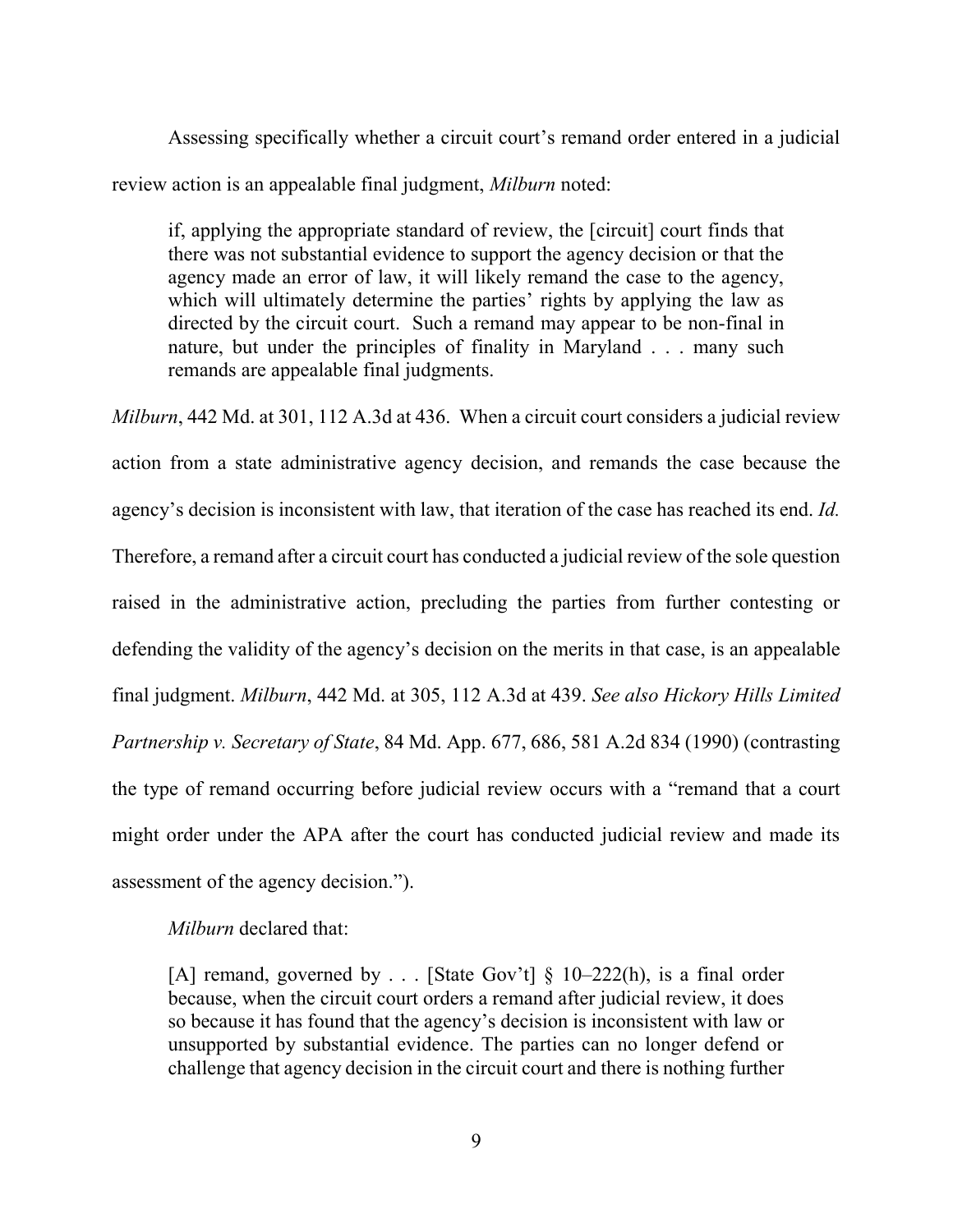for that court or the parties to do. Thus, that remand terminates the circuit court proceedings.

### *Milburn*, 442 Md. at 307, 112 A.3d at 440.

 $\overline{a}$ 

The circuit court's order here is a hybrid of judicially-reviewed conclusions and a determination that the "record is insufficient to allow for a fair consideration of the issue."<sup>12</sup> For this reason, we find *Milburn* and *Schultz v. Pritts*, 291 Md. 1, 432 A.2d 1319 (1981) instructive.

*Milburn* noted, in the context of a challenge to the appealability of a circuit court's remand order, that the work of the circuit court was not done; the circuit court deferred further consideration of Milburn's challenges to the merits of the agency's decision pending remand and the agency's subsequent remedial decision. *Milburn*, 442 Md. at 308, 112 A.3d at 441. ("There was no discussion of the agency record or the merits of the case. The circuit court characterized the [agency's pre-emptive] motion as a request for a 'do over' that would precede the court's consideration 'whether there's substantial evidence and . . . whether or not to affirm'"). The "remand order did not involve a determination whether the agency decision is consistent with law or supported by substantial evidence." *Milburn*, 442 Md. at 310, 112 A.3d at 441. Thus, *Milburn* held "that a remand that precedes any judicial review is not a final judgment." *Milburn*, 442 Md. at 310, 112 A.3d at 442.

In *Schultz*, the context was of a local government board of zoning appeals denying property owners a requested special exception. *Schultz*, 291 Md. at 3-4, 432 A.2d at 1321.

<sup>&</sup>lt;sup>12</sup> The issue the circuit court refers to is Appellant's challenge to Commissioner Wolfe's imposition of a heightened punishment.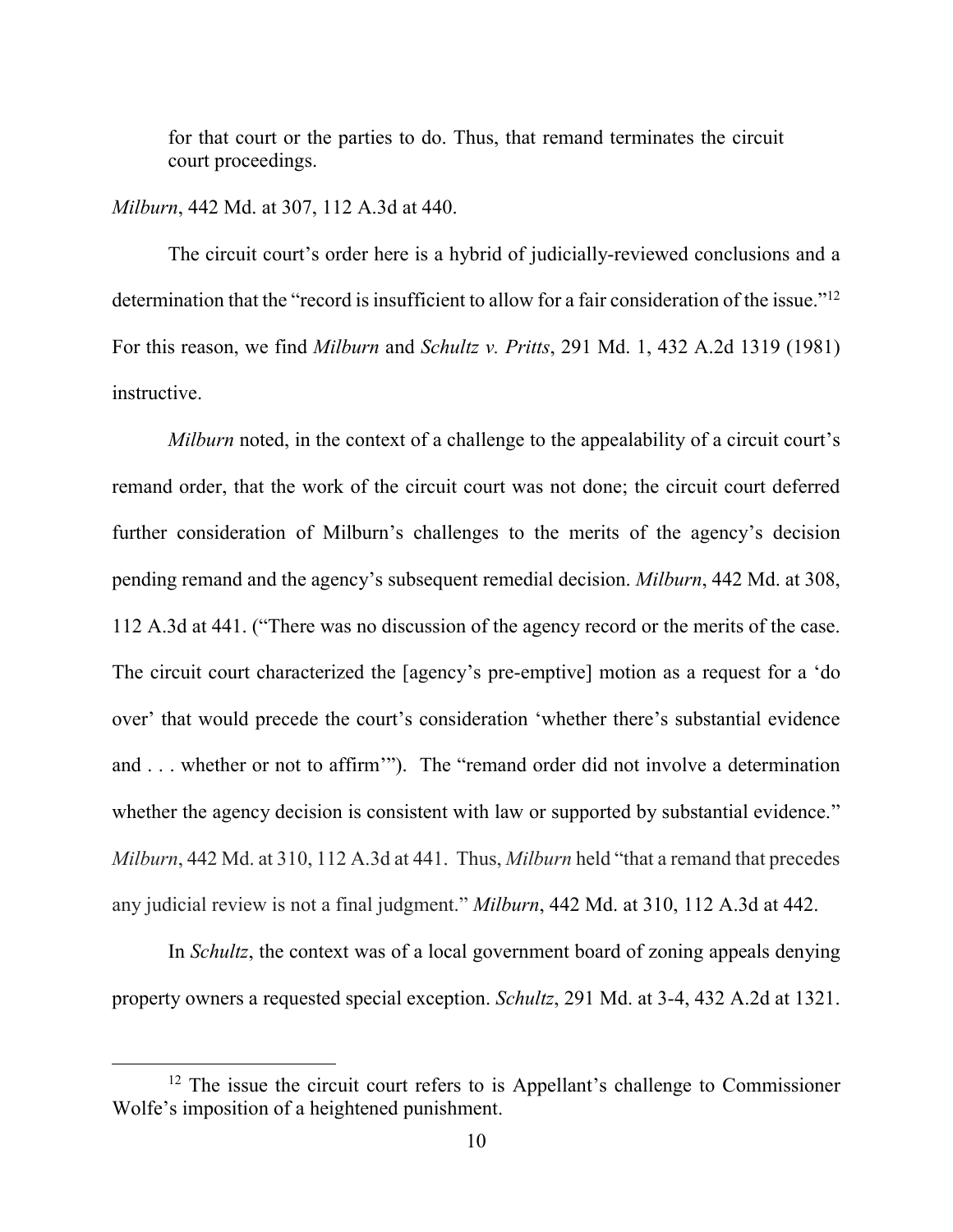The property owners appealed to the circuit court, which conducted a review of the administrative record and proceedings. *Id.* It "determined that there had been a denial of due process because the [b]oard had considered evidence submitted after the close of the hearing." *Id.* The circuit court "reversed and remanded the matter to the [b]oard for a new hearing." *Schultz*, 291 Md. at 4, 432 A.2d at 1321-22. On appeal, the Court of Appeals agreed that, under those circumstances, a circuit court's order remanding a proceeding to an administrative agency is an appealable final order. *Schultz*, 291 Md. at 6, 432 A.2d at 1322 (citing *Department of Public Safety & Correctional Services v. Le Van*, 288 Md. 533, 542-43, 419 A.2d 1052, 1057 (1980)). The circuit court's finding in its remand order that the agency's decision was inconsistent with law was an appealable final judgment*. Id.* 

Here, the findings of the circuit court in its remand order are a mix of the characteristics of the orders in *Milburn* and *Schultz*, but, in our view, bear ultimately more resemblance to *Schultz*. The circuit court in the present case made findings of law based on the state of the record presented to it (vis a vis the statutory requirement for conducting an on-the-record penalty increase hearing within the allowable time period), finding that:

[n]either [Commissioner] Wolfe's written memorandum of [10 December 2015] to Secretary Stephen T. Moyer nor [Commissioner] Wolfe's Affidavit of [5 May 2016], *meet the statutory requirements of a hearing on the record nor do these writings cure the defect as it is neither objective nor complete* . . . , as [Appellant] asserts, as required by [MD. RULE 7-113(d)(2)], that an error of law occurred at the penalty increase hearing when the audio recording equipment failed and there was no audio record of the meeting . . . , *[Commissioner] Wolfe satisfied the statutory requirement* of [Corr. Servs. § 10-910(b)(6)(ii)] by meeting with [Appellant] and his counsel, allowing [Appellant] to be heard but *[Commissioner] Wolfe failed to satisfy the final portion of this particular statutory requirement* when the audio equipment failed to capture the hearing on the record . . . , [and] *a substantial right of*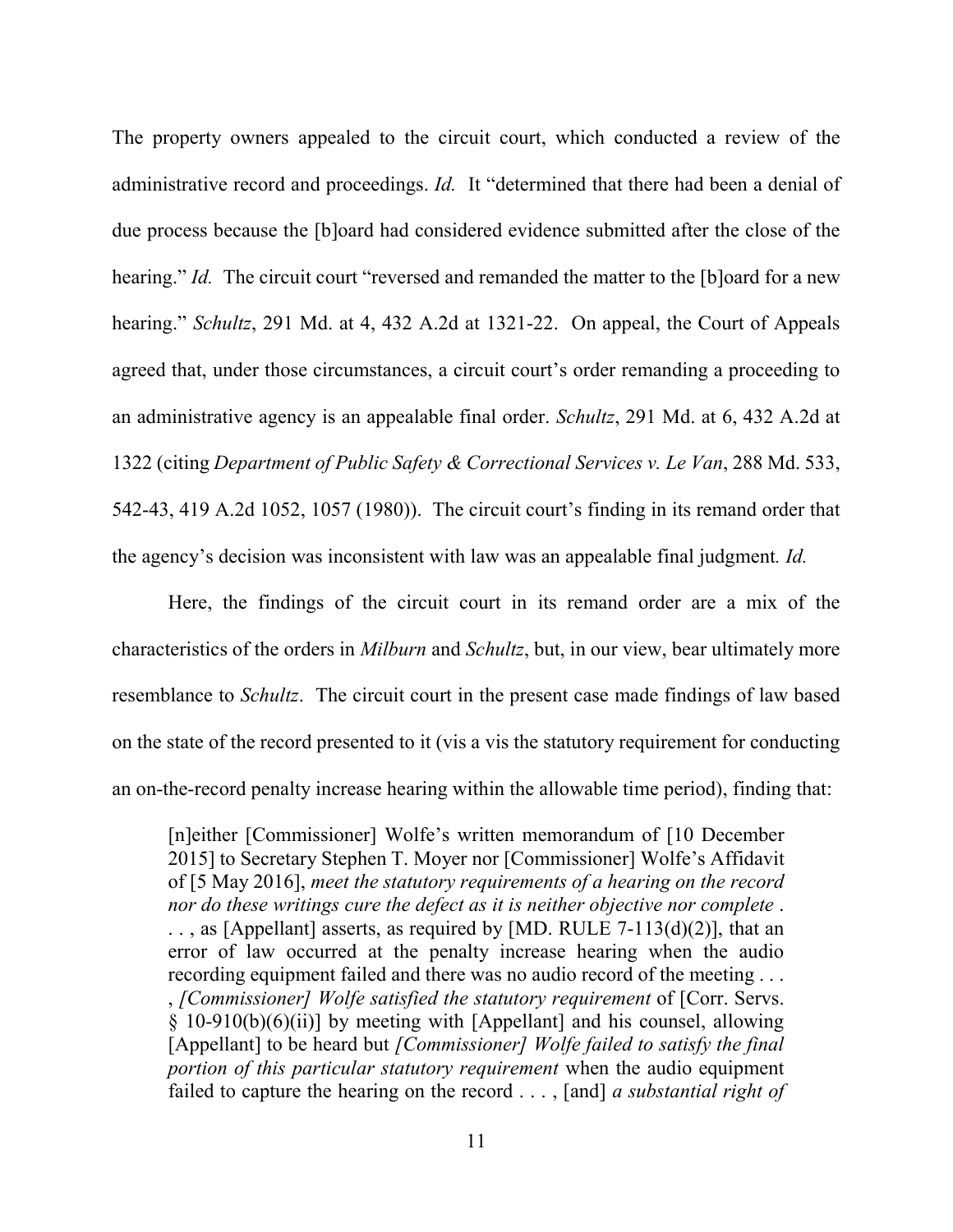*[Appellant's] had been prejudiced* when the penalty increase hearing . . . was not captured on the record.

(Emphasis added).

 $\overline{a}$ 

In *Schultz*, the circuit court reviewed the agency decision, made a determination as to its legality, and remanded the case for additional proceedings. *Schultz*, 291 Md. at 4, 432 A.2d at 1321-22. The parties could take no further action in the circuit court at that point, and the court chose to do nothing more. *Id.* Analogously, the circuit court found here that Commissioner Wolfe violated Appellant's Corr. Servs. § 10-910(b)(6) rights. Given Appellant's sole argument in the judicial review action, there was nothing more for the circuit court or either party to do regarding this finding.

Appellant did not contend (and has not contended) below or here that the Hearing Board erred regarding its findings of fact, conclusions of law, or its recommended punishment.<sup>13</sup> Rather, Appellant contends solely that Commissioner Wolfe's failure to comply with the mandatory requirements of Corr. Servs. § 10-910(b)(6), especially when he still had time to do so after learning of the equipment malfunction, warrants vacation of Appellant's employment termination and reinstatement of the Hearing Board's recommendation, with commensurate back-pay.

Appellees point to the circuit court's findings that sound more like those in *Milburn*, however:

<sup>&</sup>lt;sup>13</sup> The circuit court found that "the [Hearing] Board issued its decision finding that [Foy] used excessive force against an inmate and recommended a penalty of demotion to Correctional Officer Sergeant and a transfer to the Baltimore City Center Booking and Intake Center."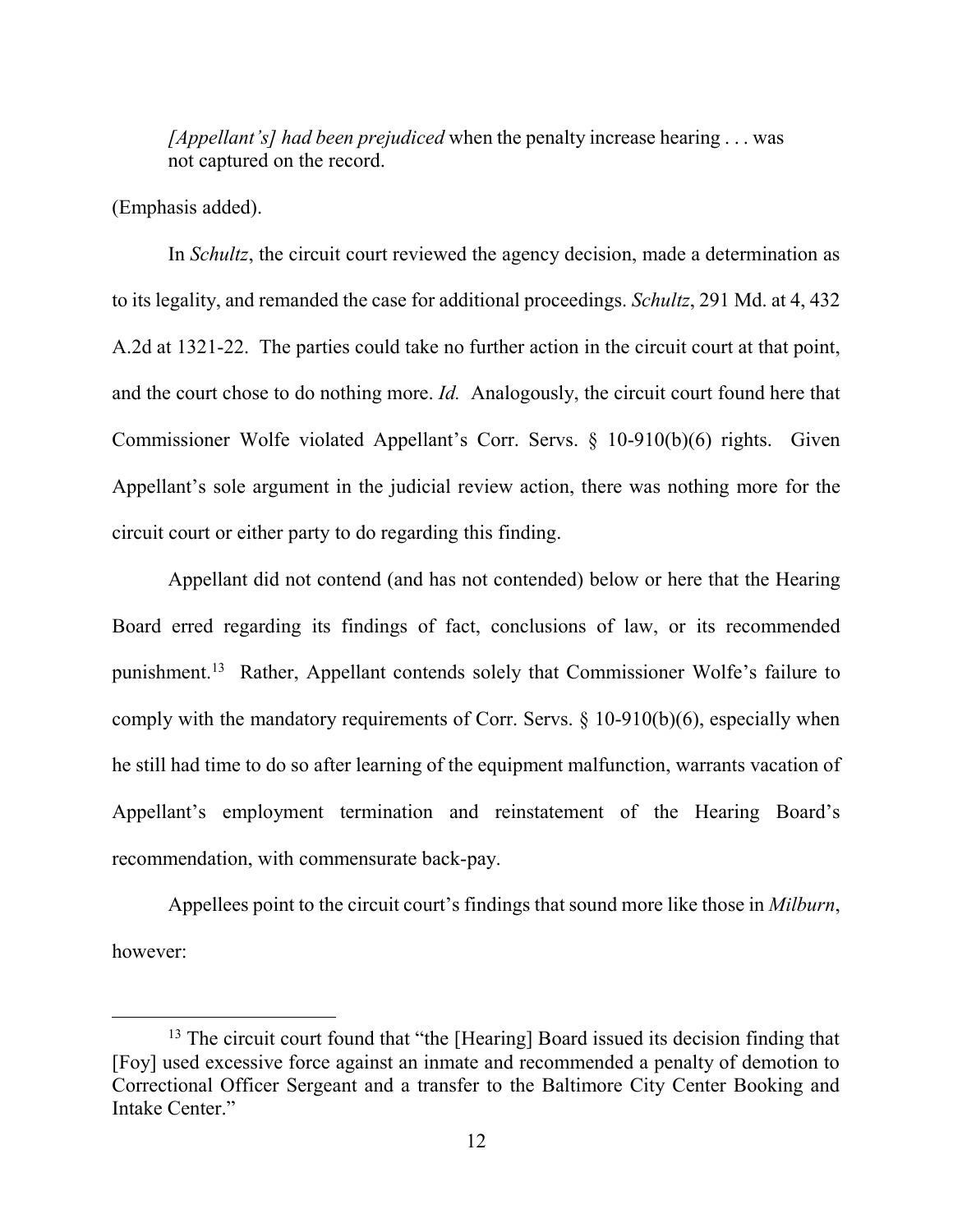[Foy] demonstrated that the record is insufficient to allow for a fair consideration of the issues and simply cannot be reconstructed; and . . . it is hereby ordered, that this case be remanded for the purpose of conducting another penalty increase hearing so that a complete record of the administrative proceeding is available for the [c]ourt on [j]udicial [r]eview.

(Emphasis omitted).

*Milburn* noted that "there had been no judicial assessment of the legality of the agency's decision; the remand order merely acceded to the agency's request for a limited opportunity to reconsider and possibly modify its findings or decision [before] judicial review." *Milburn*, 442 Md. at 309–10, 112 A.3d at 441. The circuit court did not discuss the agency record or the merits of the contentions put on-the-table by Milburn in the case. *Milburn*, 442 Md. at 296, 112 A.3d at 433. As in *Milburn*, here the circuit court's findings are premised on a similar basis, in part. They lack any discernable conclusions of law or findings of fact. Rather, the circuit court appeared to profess an inability to assess the merits of Commissioner Wolfe's conclusion to fire Foy, in light of the unrecorded penalty increase meeting.

Appellees' life raft leaks, however. The sole dispute before the circuit court and here is not over whether the conclusion Commissioner Wolfe reached was supported by substantial evidence, but rather whether the process utilized to reach it violated Foy's COBR rights. Unlike *Milburn*, the circuit court here made clear findings on the merits of Appellant's sole appellate claim. Most notably, the circuit court found that "*an error of law* occurred at the penalty increase hearing" and "Commissioner Wolfe "failed to satisfy the final portion of [Corr. Servs.  $\S$  10-910(b)(6)(ii)] when [he] ... failed to capture the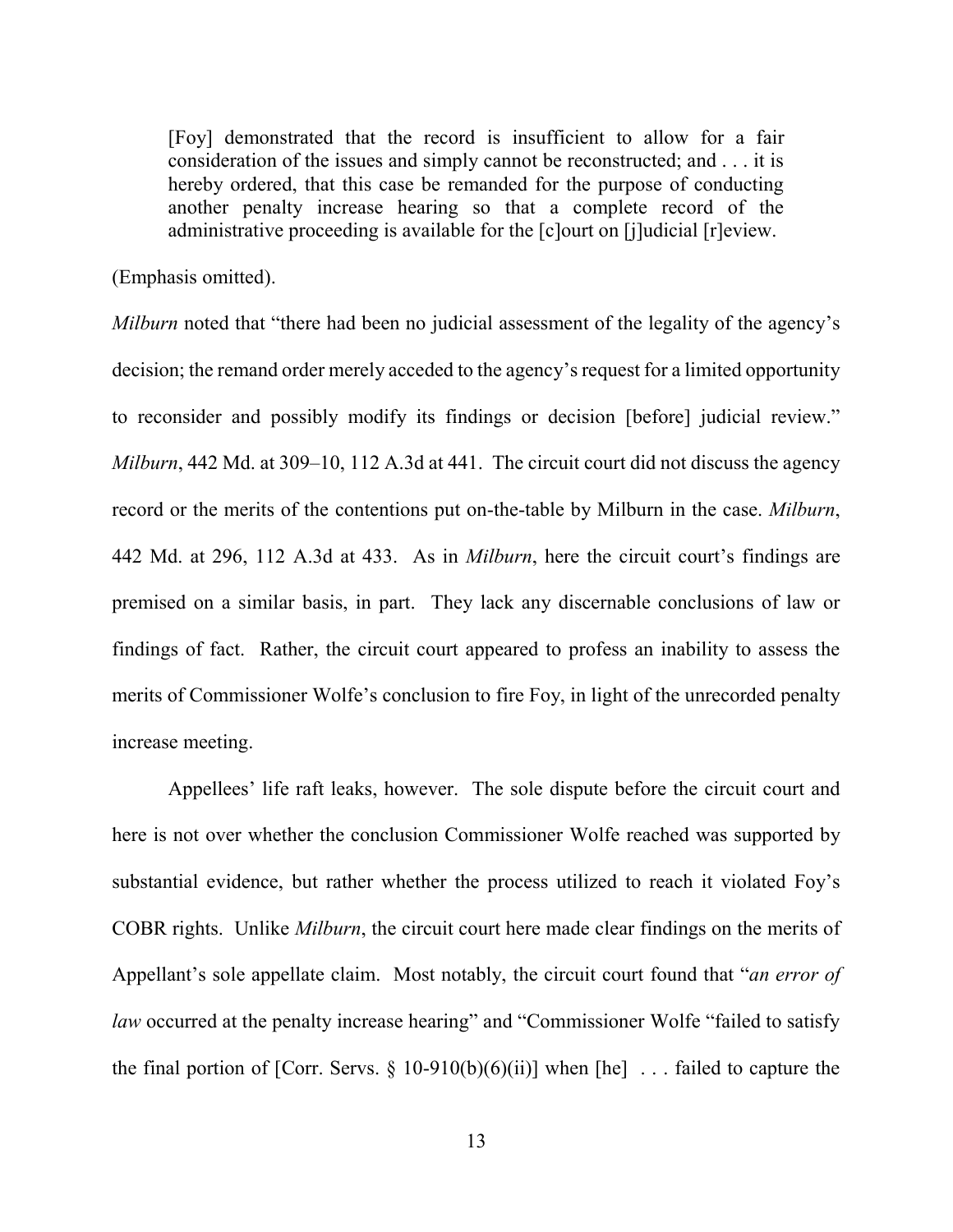hearing *on the record*." (emphasis added). The circuit court's findings that an error of law occurred and that Commissioner Wolfe failed to satisfy a statutory requirement are more in line with *Schultz's* holding that the zoning body denied the property owners due process. *Schultz*, 291 Md. at 4, 432 A.2d at 1321-22.

 Finality is determined by what further proceedings, if any, will occur in the circuit court. *Milburn*, 442 Md. at 310, 112 A.3d 442. No further proceedings will occur on the circuit court's findings of law on the merits of Appellant's sole legal challenge. The circuit court found "that in a judicial review of an administrative hearing, the [c]ourt may 'remand the case for further proceedings.'" (citing State Gov't § 10-222(h)). *Milburn* held that a remand ordered under State Gov't § 10-222(h) is an appealable final judgment. *Milburn*, 442 Md. at 307, 112 A.3d at 440 (2015). We agree. Thus, we deny Appellees' motion to dismiss.

# **II. The Commissioner Violated Appellant's COBR Rights When He Failed to Record a Penalty Increase Meeting Within the Time Allowed By Law.**

#### *a. Appellant's Arguments.*

Foy avers that Corr. Servs. § 10-910(b)(6) requires, on the part of Commissioner Wolfe, the satisfaction of four requirements within 30 days after the Commissioner received the Hearing Board's decision before he may increase Appellant's penalty beyond that proposed by the Hearing Board. Commissioner Wolfe's failure to capture the penalty increase meeting on the audio record was in violation of Corr. Servs.  $\S$  10-910(b)(6)(ii). His unexplained failure to conduct and record a remedial meeting within the allowed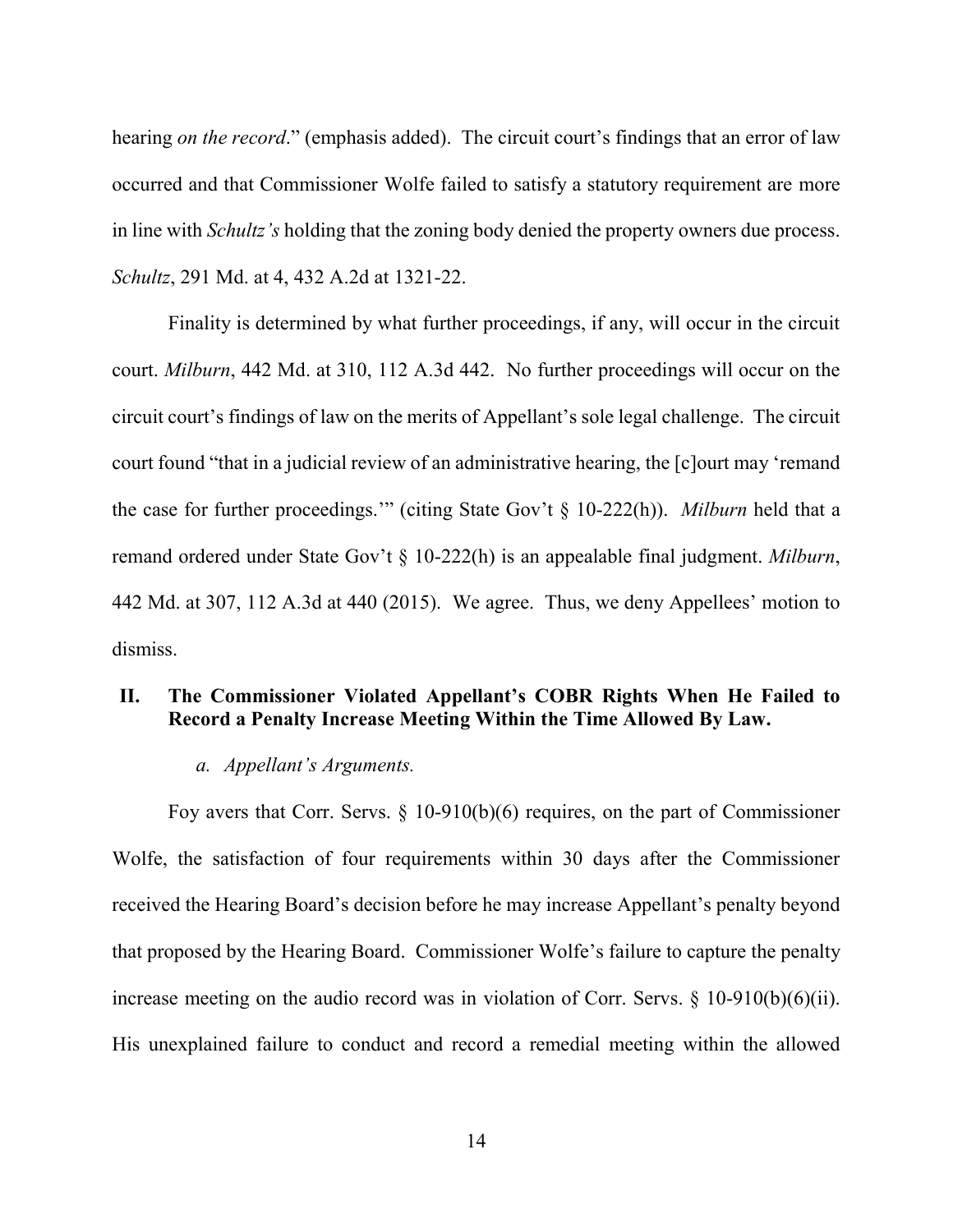statutory time period exacerbates the circumstances. Such failures preclude Commissioner Wolfe from increasing the Hearing Board's proposed penalty.

Appellant maintains that Commissioner Wolfe's conduct evinces a disregard of the requirements of Corr. Servs. § 10-910(b)(6). In support of this contention, Appellant notes that the Commissioner canceled, unilaterally and without elaboration, the second penalty increase meeting set for December 17. Moreover, his attempt to comply with compiling a "record" of the unrecorded meeting through the December 10 memorandum to Secretary Moyer was not provided to Appellant until after the judicial review action was filed. Notably, Corr. Servs.  $\S$  10-904(d)<sup>14</sup> permits correctional officers to waive their COBR rights under certain circumstances. Appellant was not asked (nor did he agree) to waive the Corr. Servs.  $\S$  10-910(b)(1) 30-day time limit, which might have mitigated Commissioner Wolfe's post-hoc "scheduling conflict" assertion and allowed a proper opportunity to conduct the remedial meeting.

## *b. Appellees' Arguments.*

Appellees respond that Commissioner Wolfe complied with the spirit and intent of Corr. Servs. § 10-910(b)(6). He followed (or attempted to follow) each of the steps in Corr.

<sup>&</sup>lt;sup>14</sup> (d) A correctional officer may waive any or all of the rights under [Corr. Servs. §§10-900-10-913] if:

<sup>(1)</sup> the waiver is signed and acknowledged by the correctional officer; and (2) the waiver is given after the correctional officer is given an opportunity to consult with legal counsel selected by the correctional officer or a representative from the correctional officer's employee organization.

Corr. Servs. § 10-904(d).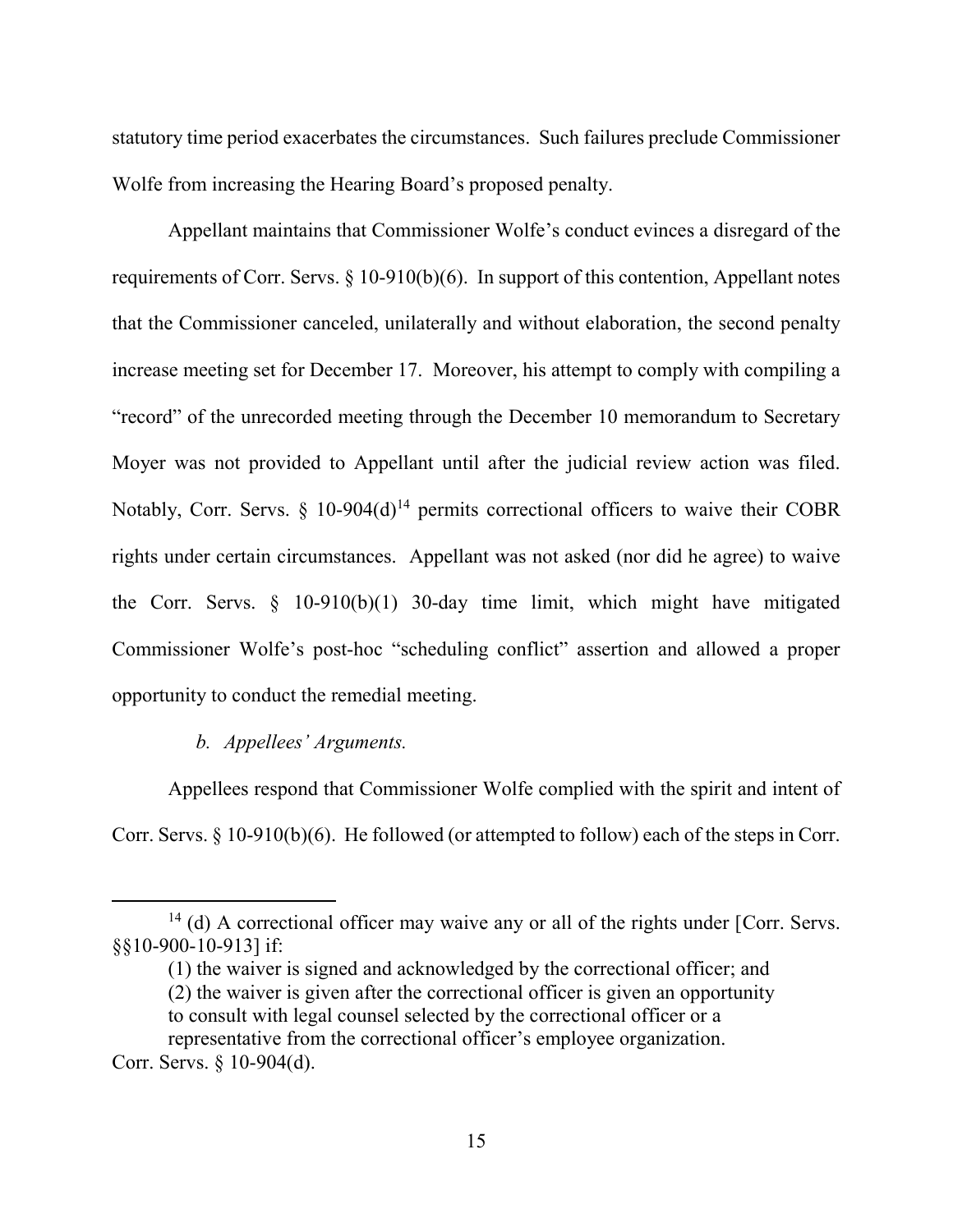Servs. § 10-910(b)(6), but it was only the unforeseeable recording equipment malfunction that caused him to come up short. Commissioner Wolfe overcame the mechanical glitch by capturing the contents of the initial penalty increase meeting in the memorandum to Secretary Moyer. Appellees argue that Appellant had every opportunity to "say whatever he desired to the appointing authority regarding the penalty." Moreover, Appellant failed to address how an absence of an audio record of the penalty increase meeting would change the outcome of the case. Thus, the inadvertent malfunction worked no violation of the rights of Appellant.

#### *c. Standard of Review*

On review of an administrative agency's ruling, this Court reviews the agency's decision, not the circuit court's decision. *Halici v. City of Gaithersburg*, 180 Md. App. 238, 248, 949 A.2d 85, 91 (2008) (citing *Anderson v. Gen. Cas. Ins. Co*., 402 Md. 236, 244, 935 A.2d 746, 750 (2007)). Our goal is to determine whether the agency's holding is in accordance with the law or whether it is arbitrary, illegal, or capricious. *Md. Dep't of the Env't v. Ives*, 136 Md. App. 581, 585, 766 A.2d 657 (2001) (citation omitted). We "apply a limited standard of review and will not disturb an administrative decision on appeal if substantial evidence supports factual findings and no error of law exists." *Long Green Valley Ass'n v. Prigel Family Creamery*, 206 Md. App. 264, 273-74, 47 A.3d 1087, 1092 (2012) (quoting *Tabassi v. Carroll County Dep't of Soc. Servs.*, 182 Md. App. 80, 86, 957 A.2d 620, 623 (2008)).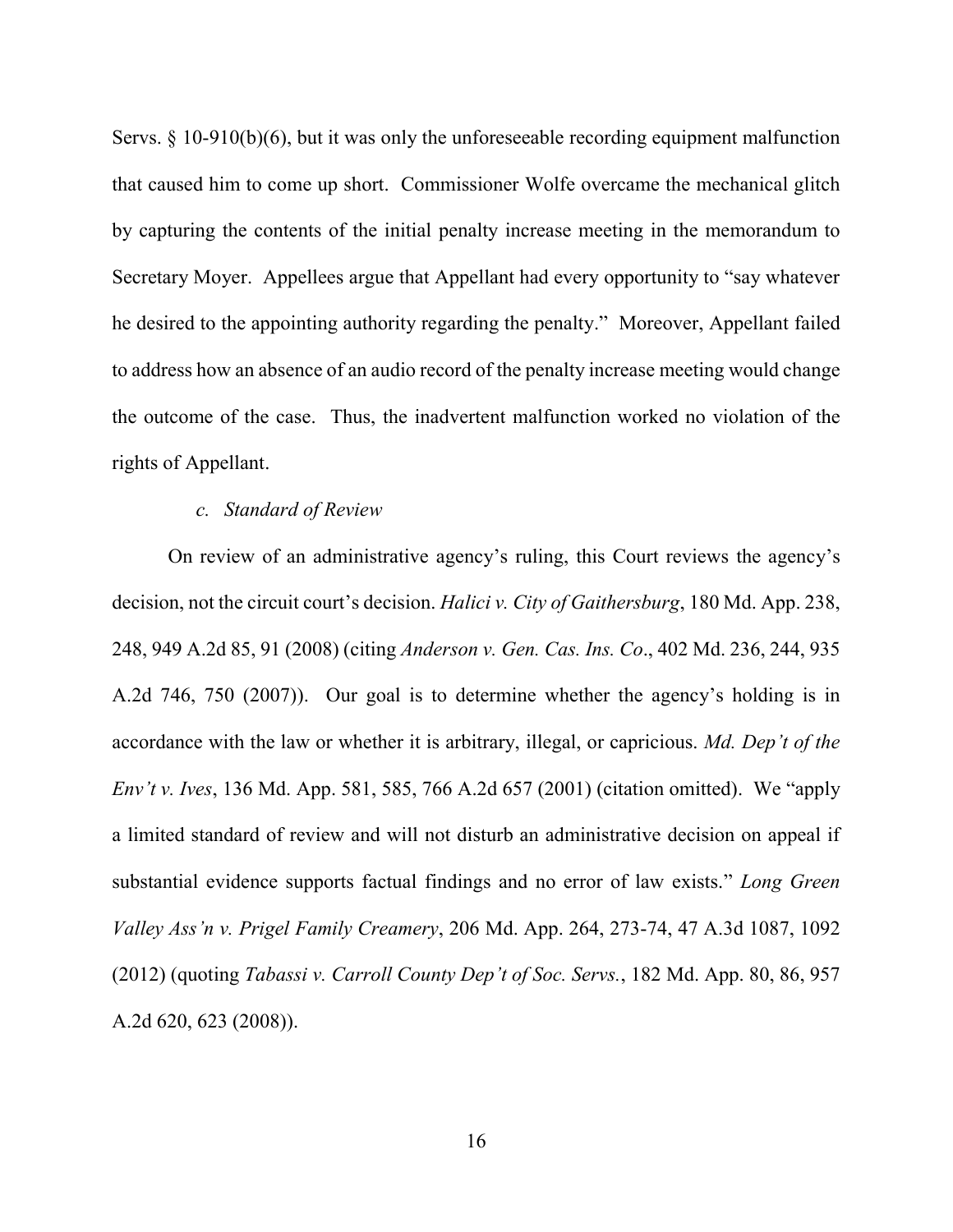When, however, "the question before the agency involves one of statutory interpretation or an issue of law, our review is more expansive." *Eastern Outdoor Advert. Co. v. Mayor & City Council*, 146 Md. App. 283, 302, 807 A.2d 49, 60 (2002) (quoting *Dep't of Labor, Licensing & Regulation v. Muddiman*, 120 Md. App. 725, 734, 708 A.2d 47, 52 (1998)). We must determine whether an agency's legal conclusions are correct. *Hranicka v. Chesapeake Surgical, Ltd.*, 443 Md. 289, 297-298, 116 A.3d 507, 512 (2015) (quotations and citation omitted). It is for this reason that we review, without deference, the findings made below. *See Ireton v. Chambers*, 229 Md. App. 149, 155, 143 A.3d 215, 218 (2016) (citing *Gomez v. Jackson Hewitt, Inc.*, 427 Md. 128, 142, 46 A.3d 443, 451  $(2012)$ ).

*d. The Plain Language of Corr. Servs. § 10-910(b)(6) is Mandatory.* 

It is presumed that all "[l]egislation is created with a particular objective or purpose." *Bowers v. State*, 227 Md. App. 310, 322 (2016) (citation omitted). As such, "[t]he cardinal rule of statutory construction is to effectuate and carry out legislative intent." *Duffy v. CBS Corp.*, 232 Md. App. 602, 612 (2017) (quoting *Rose v. Fox Pool Corp.*, 335 Md. 351, 359, 643 A.2d 906, 909 (1994)), *cert. granted*, No. 41, Sept. Term, 2017 (Md. Sept. 12, 2017). Therefore, courts assume that every statute is enacted to further some underlying goal or purpose and must be construed according to its general purposes and policies. *Rose v. Fox Pool Corp.*, 335 Md. 351, 358-59, 643 A.2d 906, 909 (citing *Kaczorowski v. City of Baltimore*, 309 Md. 505, 513, 525 A.2d 628, 632 (1987)).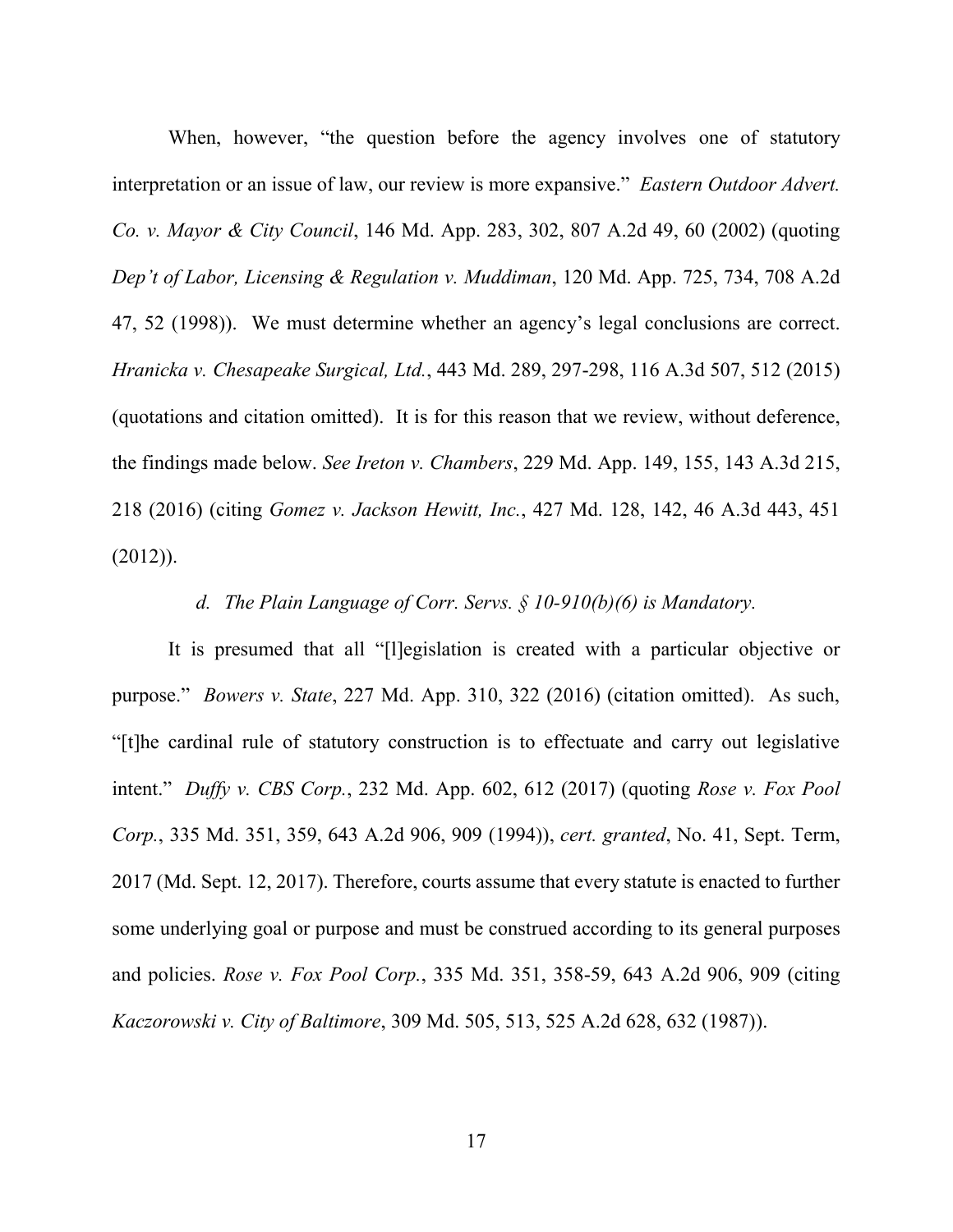When we are called upon to construe a statute, "we begin with the statutory language itself since the words of the statute, construed according to their ordinary and natural import, are the primary source and most persuasive evidence of legislative intent." *Duffy*, 232 Md. App. at 613, 161 A.3d at 7 (quoting *Rose*, 335 Md. at 359, 643 A.2d at 909 (citing *Comptroller of the Treasury v. Jameson*, 332 Md. 723, 732, 633 A.2d 93, 97-98 (1993))). "The statute must be construed as a whole so that no word, clause, sentence or phrase is rendered surplusage, superfluous, meaningless or nugatory." *Rose*, 335 Md. at 359, 643

A.2d at 909 (citing *Condon v. State*, 332 Md. 481, 491, 632 A.2d 753, 758 (1993)).

*Morris v. Prince George's County*, 319 Md. 597, 603, 573 A.2d 1346, 1349 (1990),

rationalized, however, that:

our endeavor is always to seek out the legislative purpose, . . . we are not limited to [the] study of the statutory language. The plain meaning rule is not a complete, all-sufficient rule for ascertaining a legislative intention. The meaning of the plainest language is controlled by the context in which it appears. Thus, we always are free to look at the context within which statutory language appears. Even when the words of a statute carry a definite meaning, we are not precluded from consulting legislative history as part of the process of determining the legislative purpose or goal of the law.

(Internal citations and quotation marks omitted).

If a statute's language is ambiguous or seems to run counter to its statutory purpose,

however, we may:

search for [the General Assembly's intent] . . . , including the history of the [statute] or other relevant sources intrinsic and extrinsic to the legislative process[,] in light of: (1) the structure of the statute; (2) how [the statute] relates to other laws; (3) the statute's 'general purpose; and (4) [the] relative rationality and legal effect of various competing constructions.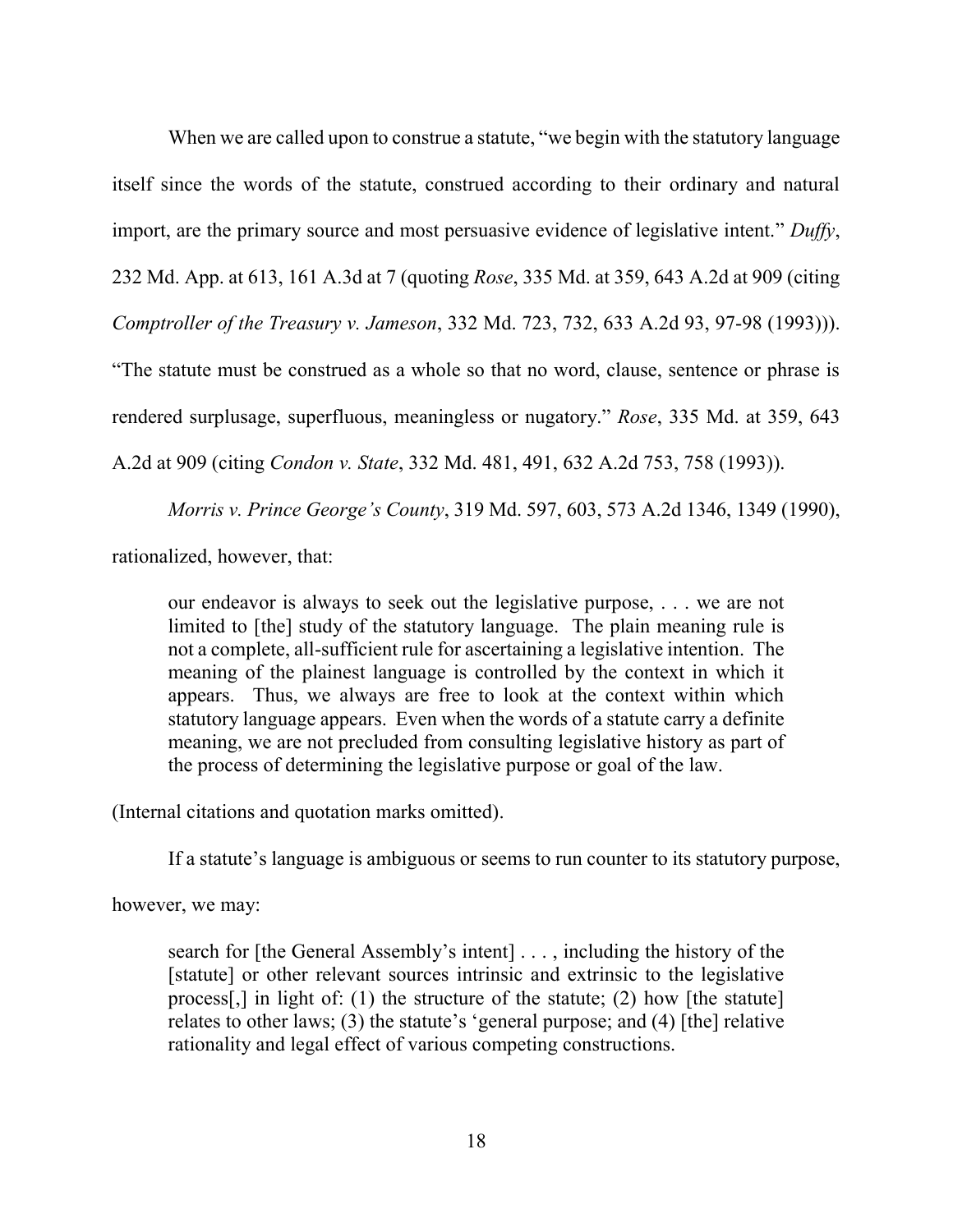*Hailes v. State*, 442 Md. 488, 495-96, 113 A.3d 608, 612 (2015) (internal quotation marks omitted). With these principles in mind, we perceive no need to consider the legislative history of Corr. Servs. § 10-910(b)(6) because its plain meaning is clear that an appointing authority is obliged to conform to  $(b)(6)(i)$  through  $(iv)$ .

 We begin by considering the phrase "[w]ithin 30 days after *receipt* of the recommendations of the hearing board" in Corr. Servs. § 10-910(b)(1) (emphasis added). The proper application of this provision determines whether the 30-day clock for the Commissioner to act began to run after the Hearing Board rendered its decision (16 November 2015),<sup>15</sup> or when Commissioner Wolfe acknowledged receipt of the Hearing Board's recommendation (23 November 2015). Apparently, the circuit court assumed the former when it found that "the penalty increase hearing was rescheduled for [17 December 2015], *outside of the statutory time frame*." (emphasis added). We disagree. The explicit focus of the statute is the date on which Commissioner Wolfe acknowledged receipt of the Hearing Board's decision.

 As explained earlier, cases interpreting the LEOBR are persuasive when analyzing the provisions of the COBR. The LEOBR was the model for the COBR, e.g., the two bear a strong resemblance. Md. Code (2003, 2011 Repl. Vol.)  $\delta$  3-108(d)(1) of the Public Safety Article (Pub. Safety) states that "[w]ithin 30 days after receipt of the recommendations of the hearing board, the chief shall . . . ." Corr. Servs. § 10-910(b)(1)

<sup>&</sup>lt;sup>15</sup> The decision was rendered Friday, 13 November 2015. The disciplinary action would not take effect, however, until 16 November 2015, the following business day.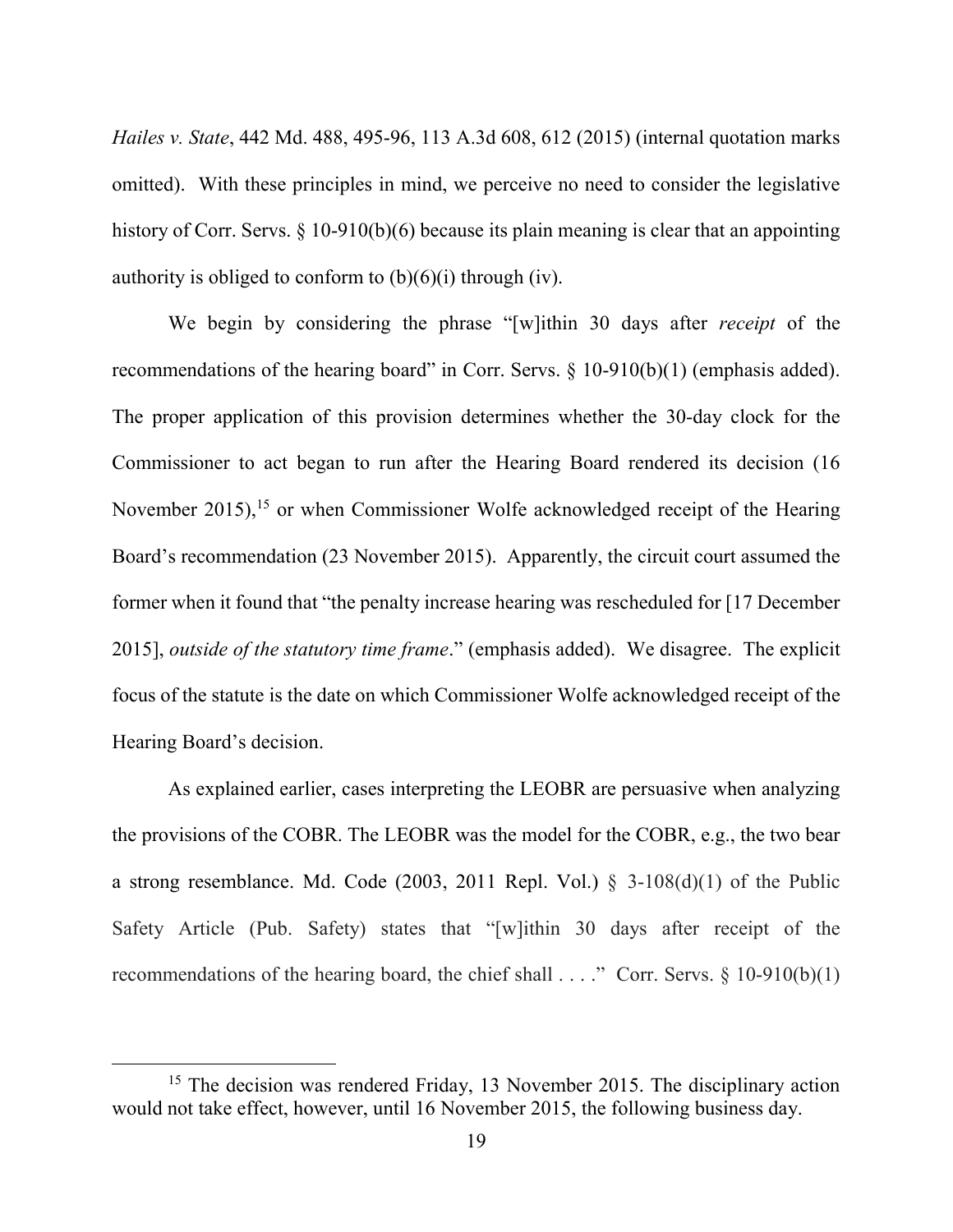states that "[w]ithin 30 days after receipt of the recommendations of the hearing board, the appointing authority shall  $\ldots$  ."<sup>16</sup> The only difference is the substitution of the words "appointing authority" in Corr. Servs.  $\S$  10-910(b)(1).

 The Court of Appeals confirmed in *Popkin v. Gindlesperger*, 426 Md. 1, 5, 43 A.3d 347, 350 (2012), that the head of a law enforcement agency generally has the ultimate authority to sanction an officer under Pub. Safety § 3-108(d)(3). Further, in *Maryland-National Capital Park & Planning Comm'n v. Anderson*, 164 Md. App. 540, 576, 884 A.2d 157, 178 (2005), we recounted the 30-day time requirement of Pub. Safety § 3-108(d) in an illustration of the statute's operation upon a hearing board's finding of guilt as to charges. We noted "[u]nder [Pub. Safety]  $\S$  3-108(d)(1)(ii), upon a finding of guilt and suggested discipline by the Board, *the matter is then forwarded to the chief for review*, and the chief is required to 'issue a final order.'" *Id.* (citing Pub. Safety §§ 3-108 (d)(1)(i), (ii)) (emphasis added). The chief will then have 30 days to issue his/her order. We find *Popkin's* and *Anderson's* LEOBR rationales persuasive in construing and applying Corr. Servs. § 10-910(b)(1).

 "[T]he plain meaning rule is not a complete, all-sufficient rule for ascertaining a legislative intention. The meaning of the plainest language is controlled by the context in which it appears." *Morris*, 319 Md. at 603, 573 A.2d at 1349 (1990). Pub. Safety § 3- 108(d) follows the "**review by chief and final order**" in-text heading evincing that Pub.

<sup>16</sup> Black's law dictionary defines "receipt" as "The act of receiving something, esp. by taking physical possession  $\leq$  my receipt of the document was delayed by two days $> \ldots$ ." BLACKS LAW DICTIONARY 1382 (10th ed. 2014).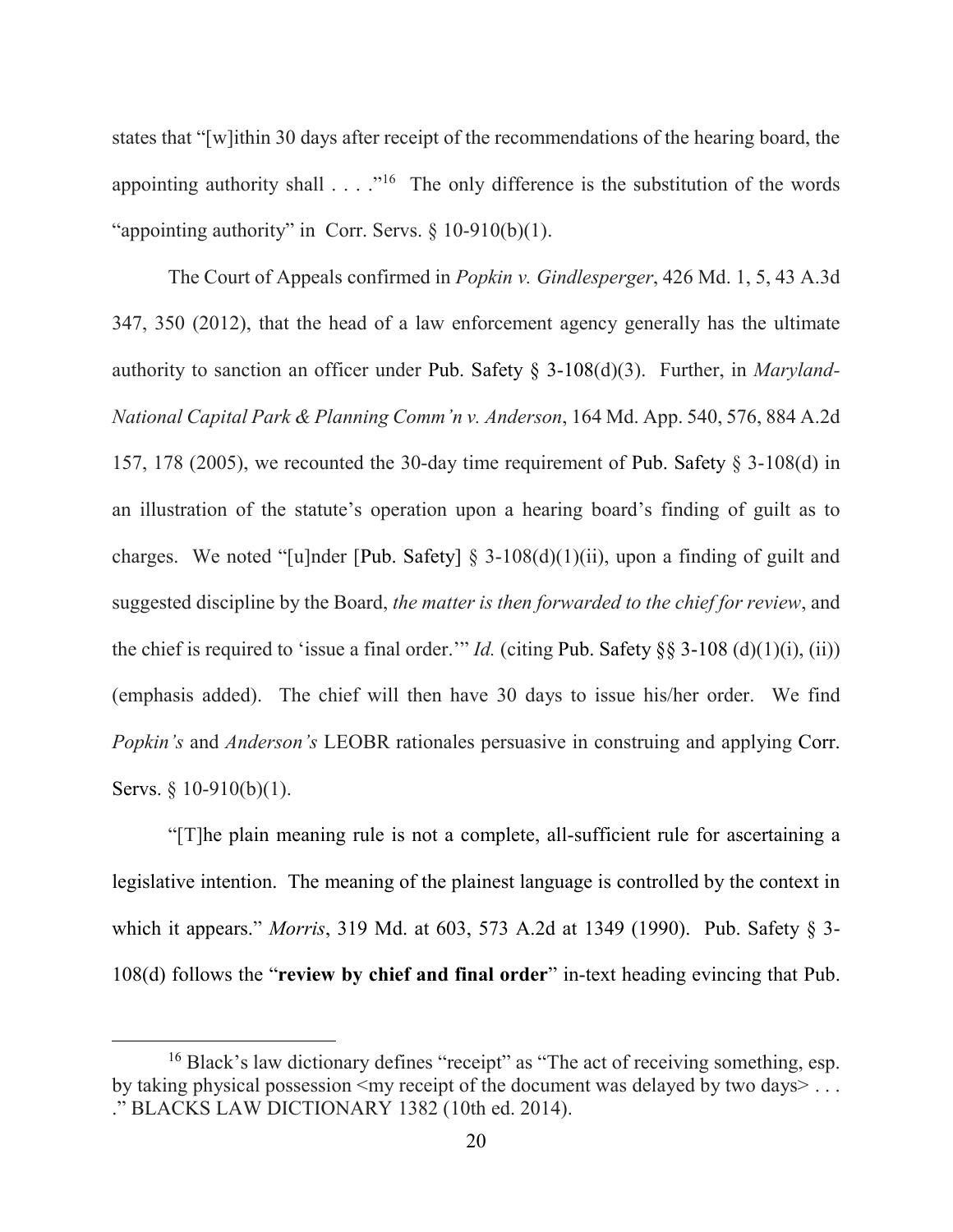Safety  $\S$  3-108(d) grants the authority to the chief to issue a final decision. (emphasis in original). Thus, it falls to the chief to "review the findings, conclusions, and recommendations of the hearing board" and "issue a final order" within "30 days after receipt of the recommendations of the hearing board." Corr. Servs.  $\S$ § 10-910(b)(1)(i), (ii). The subject of the sentence, i.e., the appointing authority, in Corr. Servs. § 10-910(b)(1), follows the prefatory statement that the appointing authority has 30 days after acknowledging receipt of the hearing board's recommendation to render its decision, which would be the final agency action.

 It is not logical to conclude, from the plain language of Corr. Servs. § 10-910(b), that the 30 days should begin to run when the hearing board renders its decision. Ordinarily, the hearing board's written recommendation as to punishment may not be binding upon the chief or appointing authority. *Popkin*, 426 Md. at 5, 43 A.3d at 350 (2012); *see Anderson*, 164 Md. App. at 576, 884 A.2d at 178 (citing a handwritten notation made at the time of the second reading of S.B. 1026 (the predecessor to the LEOBR), on 26 March 1977 noting, "the written recommendations [of the hearing board] are not binding upon the Chief. Within 30 days of receipt of the hearing board's recommendations, the chief shall review the findings, conclusions, and recommendations of the hearing board and then he shall issue his final order."). The statutory scheme offers the putative agency decision-maker final say as to an officer or correctional officer's punishment, if that authority acts timely and in accordance with the prescribed steps. These tasks must be satisfied within 30 days after acknowledgment of receipt of the Hearing Board's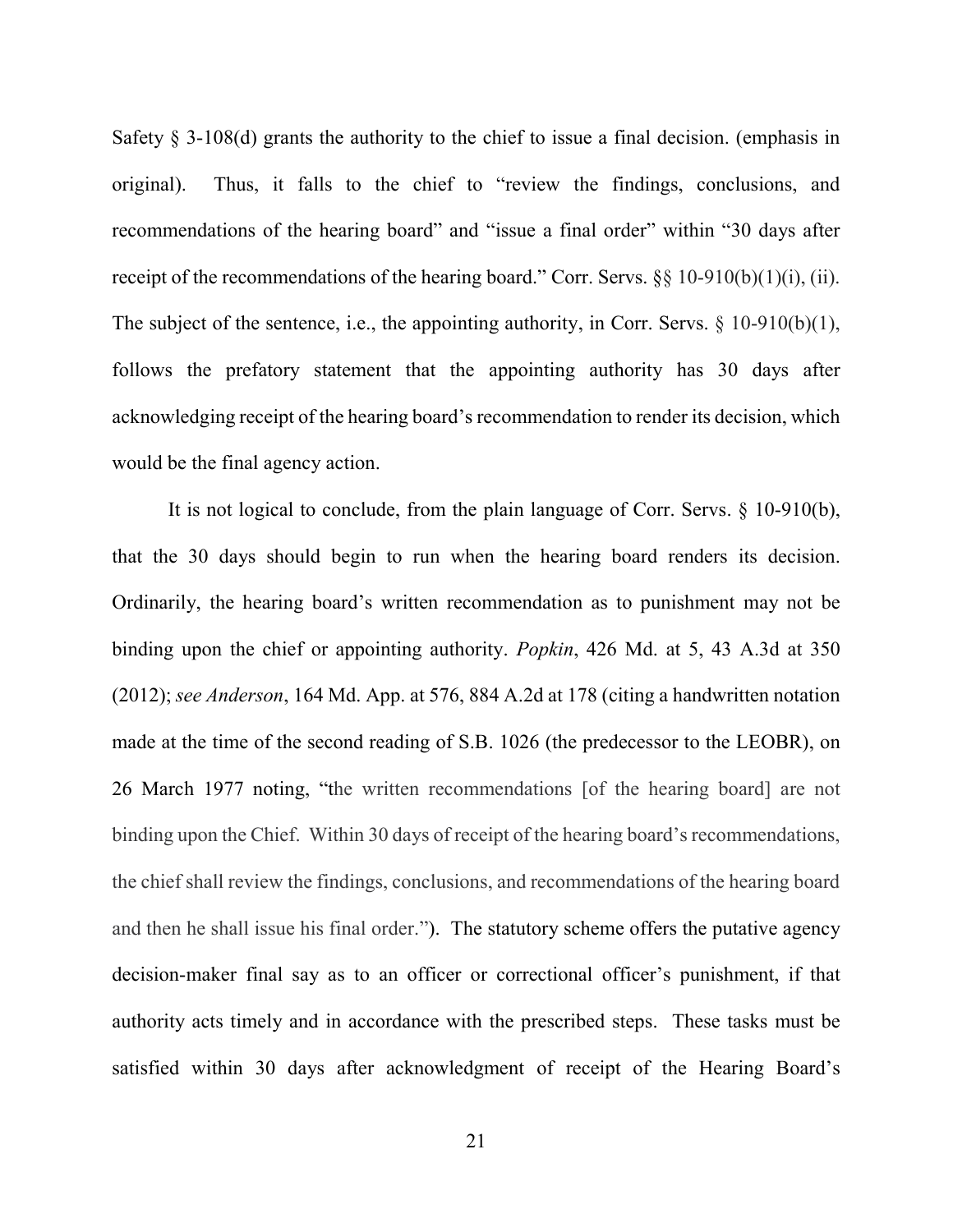recommendation, unless the correctional officer agrees to an extension of time, i.e., a waiver.

To conclude that the plain meaning of Corr. Servs. § 10-910(b)(1) was that the 30 day period commenced when the Hearing Board rendered its decision would insert, moreover, a phantom meaning to an otherwise evident and forthright statutory intent. It would result in a diminished 30-day window for the ultimate decision-maker to assess the merits of the recommended punishment and render its final judgment. The statute declines to concern itself with the modality of delivery of the Hearing Board's decision to the appointing authority. We conclude that the plain meaning of Corr. Servs.  $\S$  10-910(b)(1) provides the appointing authority 30 days to render a final order, commencing when it acknowledges receipt of the Hearing Board's recommendation. Here, Commissioner Wolfe acknowledged receipt of the Hearing Board's proposed punishment on 23 November 2015. Thus, the 30-day window for satisfying the recorded increased penalty meeting requirement and rendering a final penalty decision expired on 23 December 2015.

 Next, we consider the merits of the parties' contentions regarding whether the terms of Corr. Servs. § 10-910(b)(6) are mandatory in nature or may be satisfied by substantial compliance. Appellant contends that subsection (b)(6) compels the appointing authority to comply with each statutorily-mandated step. Appellees, on the other hand, aver that substantial compliance, or compliance with the "letter and spirit of the statute," can be sufficient.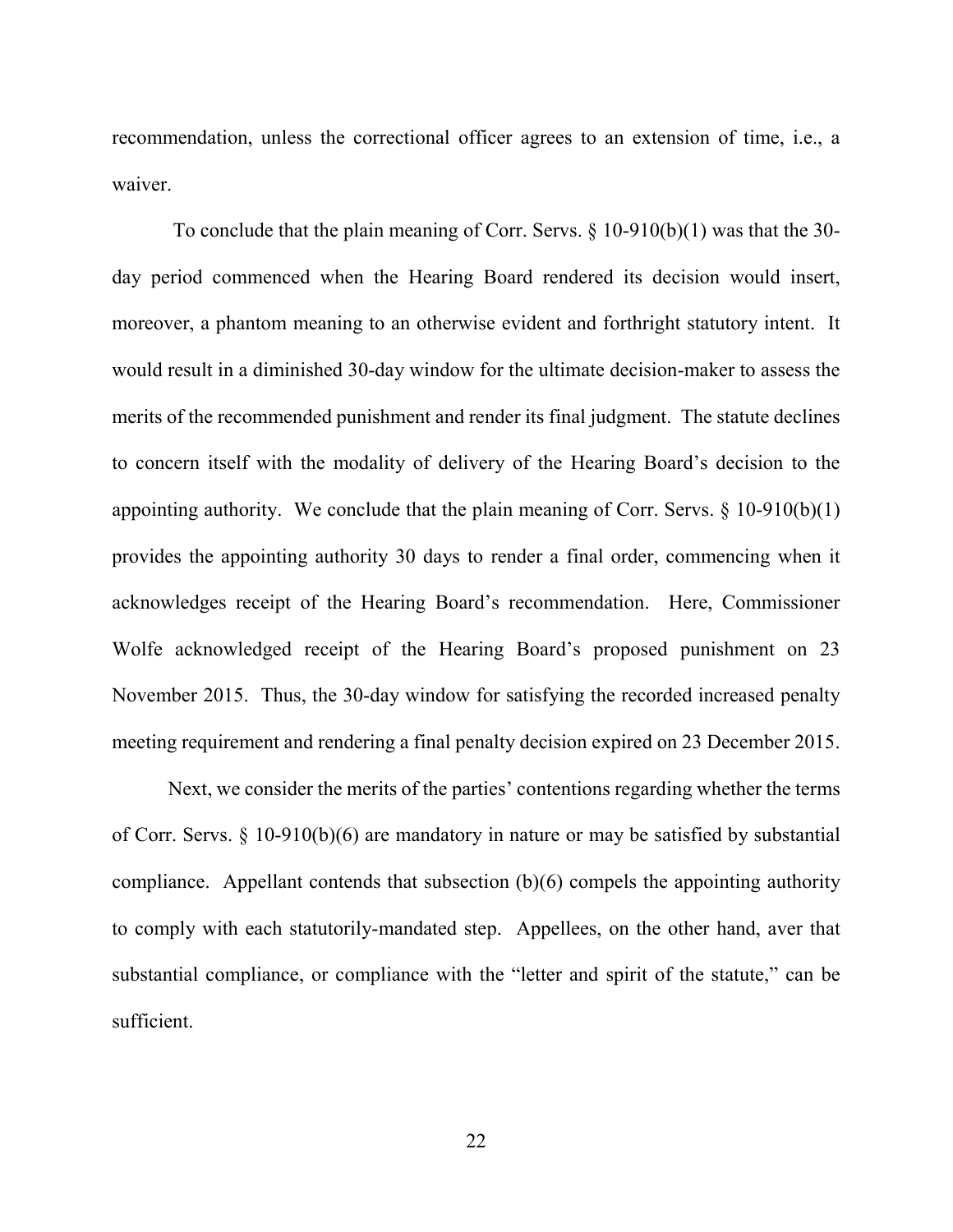We are obliged to agree with Appellant. Courts should neither add words nor delete words from a clear and unambiguous statute in order to give it a meaning not reflected by the language the Legislature chose to use. *Taylor v. NationsBank, N.A.*, 365 Md. 166, 181, 776 A.2d 645, 654 (2001). Thus, we must consider the written words in conjunction with the context in which they appear in the statute. Corr. Servs.  $\S$ § 10-910(b)(1), (b)(4), and (b)(5) all contain "shall," followed by specific statutory directions.<sup>17</sup> The use of "shall" is key: "[O]rdinarily, the word 'shall,' unless the context within which it is used indicates otherwise, is mandatory when used in a statute, and thus denotes an imperative obligation inconsistent with the idea of discretion." *Bright v. Unsatisfied Claim and Judgment Fund Board*, 275 Md. 165, 169, 338 A.2d 248, 251 (1975).

As noted, three of the six subsections in Corr. Servs. § 10-910(b) relating to the duties of the appointing authority employ "shall." The use of this important word in the subsection (b)(1) list, coupled with a semicolon followed by "and," indicates that the General Assembly meant that the subsection (b)(6) list set-out a mandatory regimen. Looking also to the prefatory language of the LEOBR, "[t]he chief may increase the recommended penalty of the hearing board only if the chief personally *. . . .*" Pub. Safety § 3-108 (d)(1)(i). The prefatory language of Corr. Servs. § 10-910(b)(6) states, by the same

 $17$  (b)(1) Within 30 days after receipt of the recommendations of the hearing board, the appointing authority *shall* . . . (4) The appointing authority *shall* consider the correctional officer's past job performance and the relation of the contemplated disciplinary action to any prior disciplinary action before imposing a penalty . . . (5) Before terminating a correctional officer under this subsection, the appointing authority *shall* obtain approval from the Secretary. (emphasis added).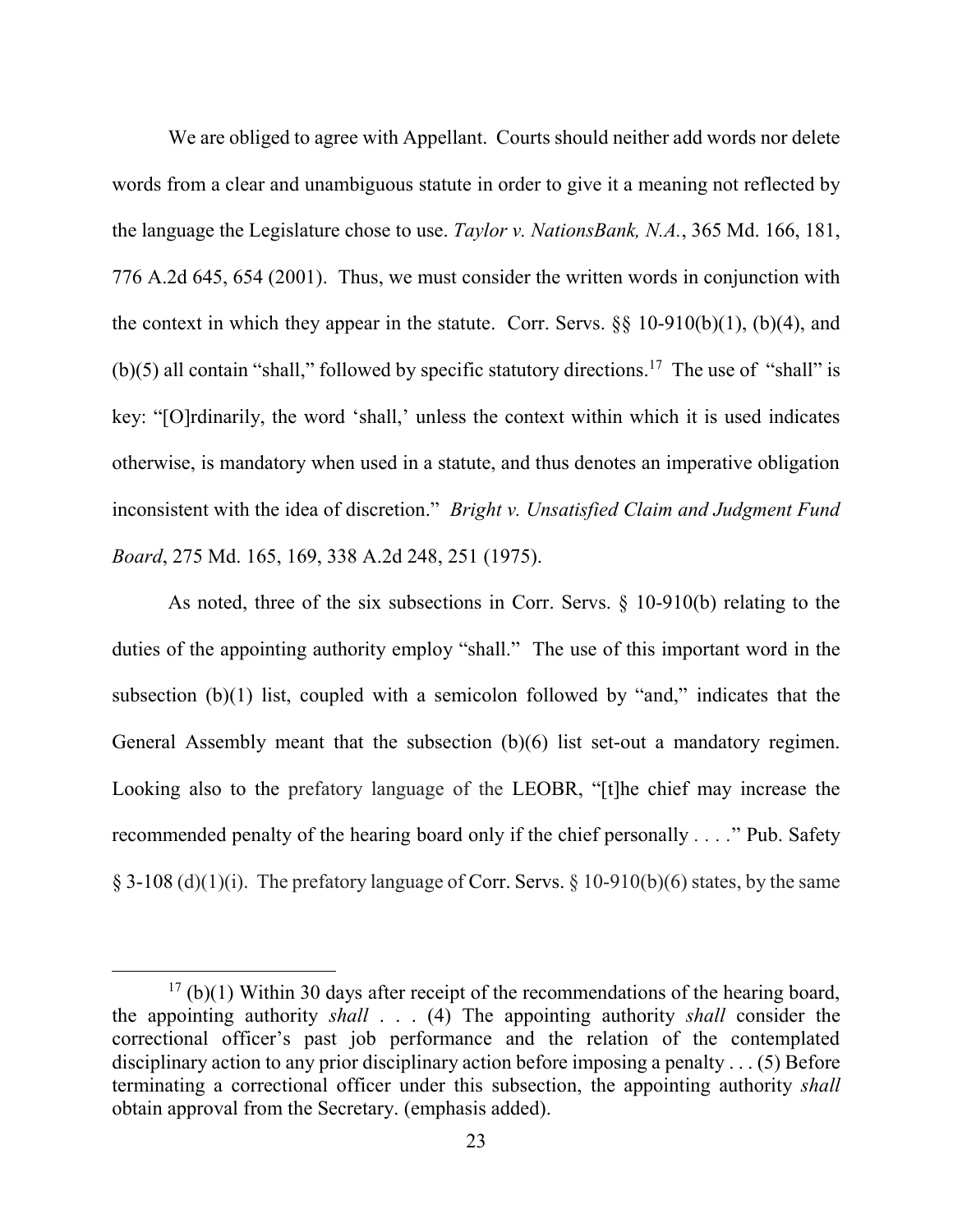token, "the appointing authority may increase the recommended penalty of the hearing board if the appointing authority . . . ." Even in the absence of a corresponding use of "only" and "personally" in Corr. Servs.  $\S$  10-910(b)(6), we find persuasive nonetheless the mandatory nature of Pub. Safety § 3-108(d)(1), similar to our reasoning in *Hird v. City of Salisbury*, 121 Md. App. 496, 503, 710 A.2d 352, 356 (1998) (finding that the plain language of LEOBR § 731(c)<sup>18</sup> calls upon the chief to take enumerated steps, including meeting with the officer, before increasing the recommended penalty.).

A plain reading indicates that the appointing authority must comply with  $(b)(6)(i)$ , (ii), (iii), *and* (iv) before it may increase a hearing board's proposed penalty. This conclusion is congruent with the purpose of the statute<sup>19</sup> and compels mandatory compliance within the statutorily-prescribed time or a valid extension of that time.

For example, in *Dep't of Juvenile Services v. Miley*, 178 Md. App. 99, 105-06, 940 A.2d 1137, 1141 (2008), and *Ford v. Dep't of Pub. Safety & Corr. Services*, 149 Md. App. 488, 497, 817 A.2d 264, 270 (2003), we found compliance mandatory for the steps promulgated in Md. Code (1993, 2015 Repl. Vol.), § 11-106(a) of the State Personnel & Pensions Article (SPP).<sup>20</sup> This section outlines compulsory pre-disciplinary procedural

<sup>&</sup>lt;sup>18</sup> MD. Code, Art. 27,  $\frac{5}{731}$  is the predecessor to Pub. Safety  $\frac{5}{731}$  3-108(b).

 $19$  "The purpose of this subtitle is to establish exclusive procedures for the investigation and discipline of a correctional officer for alleged misconduct." Corr. Servs.  $§ 10-902(a).$ 

 $20$  (a) Before taking any disciplinary action related to [state] employee misconduct, an appointing authority shall:

<sup>(1)</sup> investigate the alleged misconduct;

<sup>(2)</sup> meet with the employee;

<sup>(3)</sup> consider any mitigating circumstances;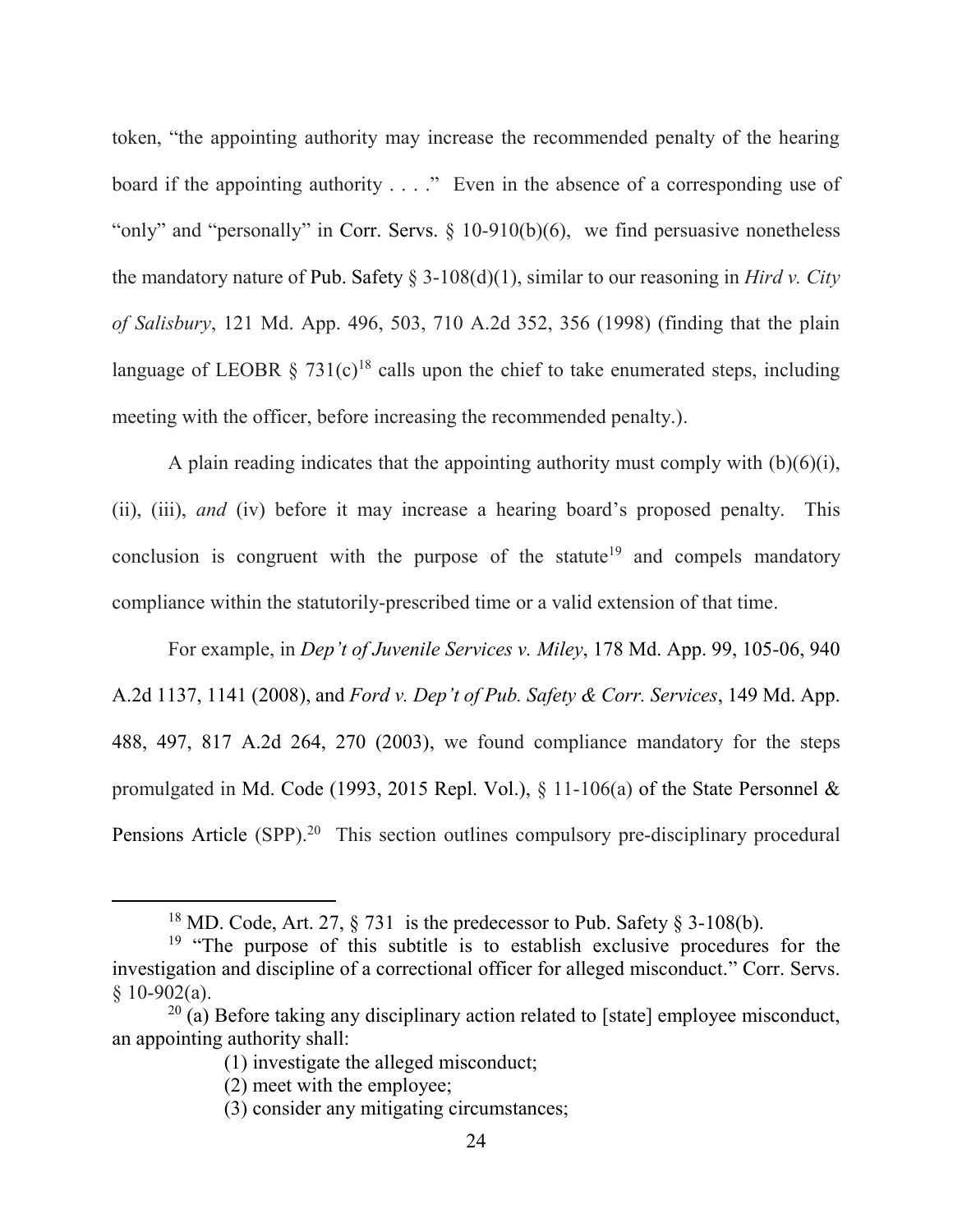steps an appointing authority must take before punishing a general state employee not covered by a different statutory process. It provides a limitation on the ability of an appointing authority to impose a disciplinary action by prefacing any action with five mandatory features.

Even if substantial compliance was a viable defense, we disagree with Appellees that the Commissioner's efforts would constitute substantial conformance, or satisfy the "letter and spirit" of the statute. If we were to recognize some sort of electrical equipment malfunction exception to Corr. Servs.  $\S$  10-910(b)(6)(ii) to excuse the shortcomings in Commissioner Wolfe's actions, we would be adding effectively words to an unambiguous statute. If an exception is to be countenanced, it is up to the General Assembly to adopt such.

We hold that Corr. Servs. § 10-910(b)(6) mandates that, before an appointing authority may impose a heightened disciplinary action, it must preface that action with the completion of four mandatory steps. The one at issue here is "allowing the correctional officer to be heard *on the record*." Corr. Servs. § 10-910(b)(6)(ii) (emphasis added).<sup>21</sup>

<sup>(4)</sup> determine the appropriate disciplinary action, if any, to be imposed; and

<sup>(5)</sup> give the employee a written notice of the disciplinary action to be taken and the employee's appeal rights.

Md. Code (1993, 2015 Repl. Vol.),  $\S$  11-106(a) of the State Personnel & Pensions Article. <sup>21</sup> Although not briefed or argued here, it may be that Commissioner Wolfe violated

also Corr. Servs. §10-910(b)(6)(iii) if he did not disclose or provide to Appellant a copy of his 10 December 2015 memorandum to Secretary Moyer before Foy's termination was announced. As noted *supra*, it was suggested at oral argument before this Court that Appellant was not made aware of this memorandum until after he filed his judicial review action.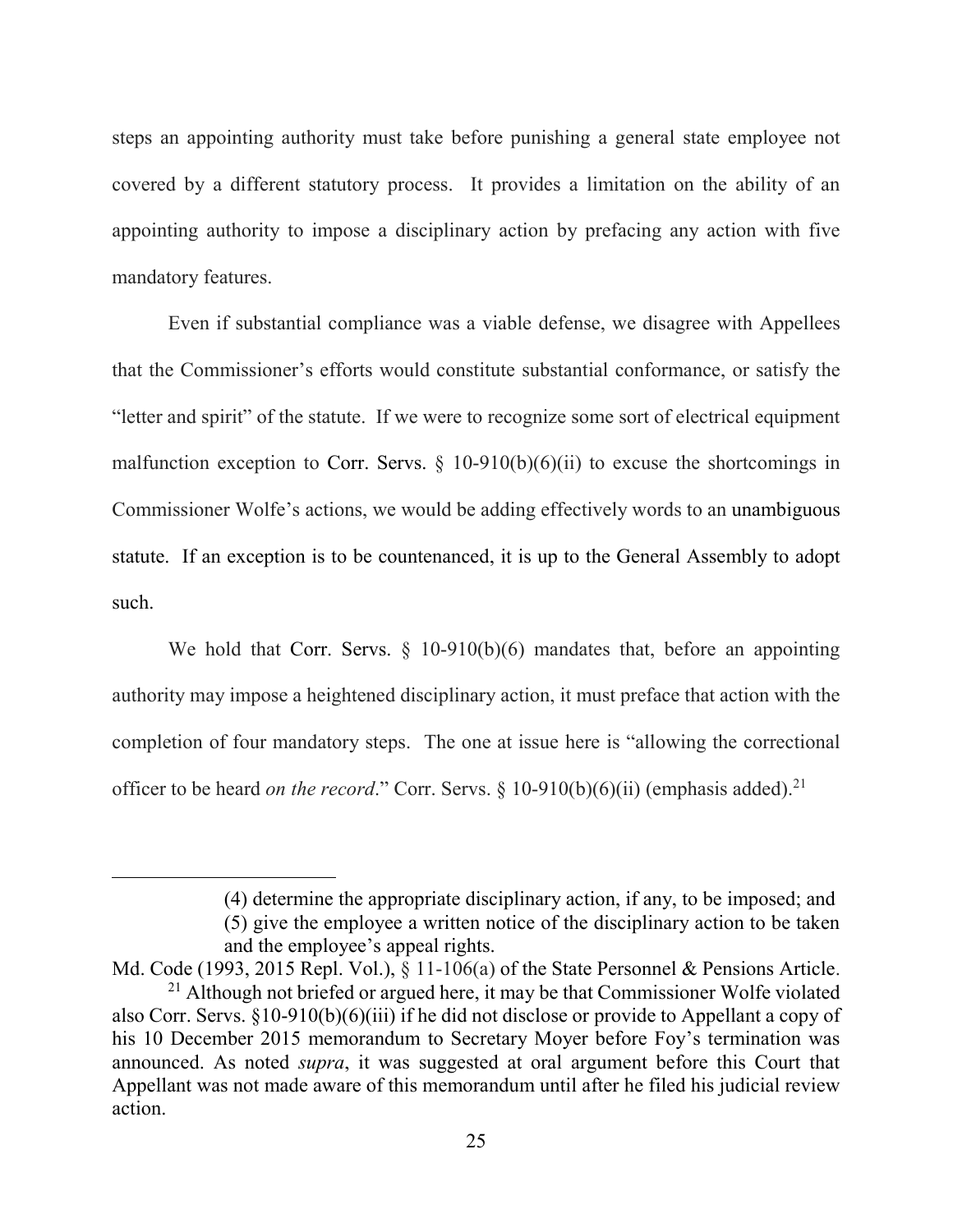When a statute specifies a "condition precedent for action authorized to be taken by an agency, the agency action may not validly be taken until that condition has been met." *Fraternal Order of Police, Montgomery County Lodge No. 35 v. Mehrling*, 343 Md. 155, 177, 680 A.2d 1052, 1063 (1996) (citing *Pyle v. Brooks*, 31 Or. App. 479, 570 P.2d 990 (1997)). If an appointing authority fails to follow Corr. Servs. § 10-910(b)(6) (without receiving a waiver under Corr. Servs. § 10-904(d)), then it closes effectively the window of opportunity for increasing the penalty. *VanDevander v. Voorhaar*, 136 Md. App. 621, 632, 767 A.2d 339, 345 (2001) (concluding, based on its interpretation of the LEOBR, that an appointing authority's failure to place on the record all information that should have been there closes the window of opportunity for enhancing an officer's penalty.).<sup>22</sup>

If that is so, moreover, it may well be that Commissioner Wolfe failed also to comply with Corr. Servs.  $\S$  10-910(b)(6)(iv), i.e., state on the record the substantial evidence on which he relied to support the increase of the recommended penalty.

<sup>22</sup> The Dissent notes at 5 that *VanDevander* "does not support [the Majority's] conclusion that the recording failure in this case in incurable." Nowhere in the Majority opinion did we say the failure was "incurable." It would have been curable had Commissioner Wolfe held the remedial penalty increase meeting on the date agreed upon (17 December 2015) or any other date within the statutorily-mandated time limit (through 23 December 2015). Moreover, requesting a waiver from Foy to have the meeting held outside the mandated time limit could have had a curative effect. Corr. Servs. § 10- 910(b)(6) lays expressly the burden on Commissioner Wolfe to follow the necessary steps before he may increase Foy's penalty.

Furthermore, the Dissent at 6 notes, "there was [but] a single technical failure to fully comply with the requirements of [Corr Servs.  $\S$ ] 10-910(b)(6)(ii)." Not so; this was but one failure at compliance by the Commissioner. There were others. The statutorilycreated burden rests with the Commissioner to offer the penalty increase hearing to Foy within the statutorily-mandated timeframe. Commissioner Wolfe canceled, on 16 December 2015, the 17 December 2015 remedial meeting, without explanation. He made no attempt to reschedule the meeting before December 23, due to his misinterpretation of when the 30 days in which to act lapsed. Finally, he neglected to ask Foy to waive the time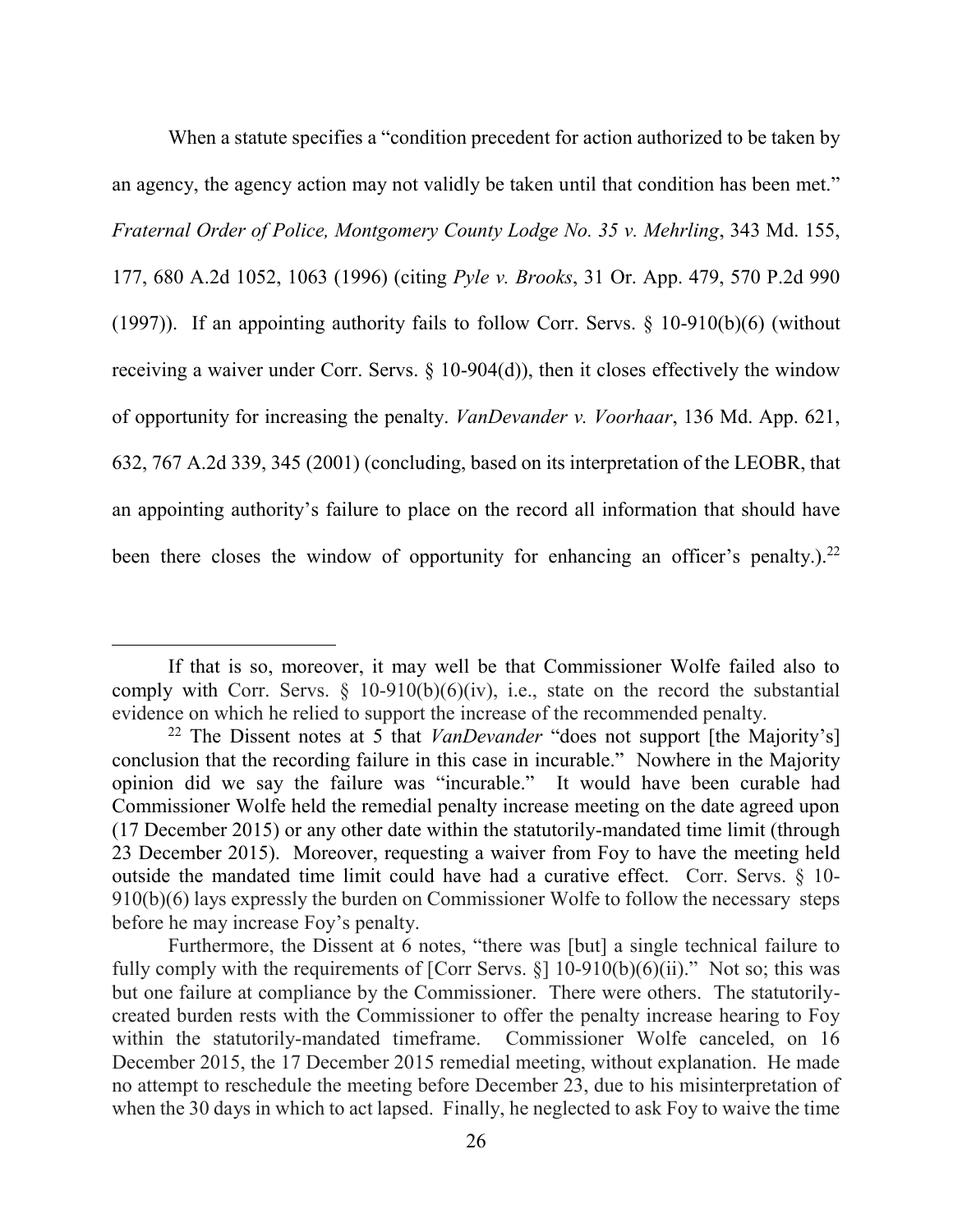Although precedential guidance regarding appointing authority shortcomings in a COBR setting are not abundant, we find *Hird v. City of Salisbury* and *VanDevander v. Voorhaar* instructive.

In *Hird*, after a hearing board recommended a law enforcement officer's punishment on 24 April 1996, the chief (in compliance with what is now Pub. Safety  $\S$  3-108 (d)(5)(i) and (iii)) composed a letter on 20 May 1996 to the officer indicating that he was increasing her penalty. *Hird*, 121 Md. App. at 499, 710 A.2d at 354. On 23 May 1996, the chief met with the officer and read to her the letter, which was the first time she heard of the penalty increase. *Id.* The officer filed a petition for judicial review on 20 June 1996. *Id.* A motion to dismiss was granted on the basis that the officer's petition was untimely as it was filed 31 days after the chief increased the hearing board's penalty on 20 May 1996. *Hird*, 121 Md. App. at 501, 710 A.2d at 355. We disagreed, finding that the chief's decision to increase the penalty was final on 23 May 1996, and thus the judicial review action was filed within the 30-day window. *Hird*, 121 Md. App. at 504, 710 A.2d at 356.

We noted:

 $\overline{a}$ 

Until [the chief] satisfied every pre-condition for increasing the hearing board's recommended penalty for [the officer], including meeting with her

within which to hold the meeting. It is not Foy's duty to schedule his own meeting, nor is it something Foy has control over.

Finally, the Dissent at 7 states that the Majority reaches a "rigid outcome." The COBR contemplates alleviating any apparent rigidity through its waiver provision. This provision allows the appointing authority to request an employee to waive certain protected rights so as to allow satisfactory statutory compliance. Thus, the COBR granted Commissioner Wolfe flexibility to comply with its requirements, even under his misguided view of when the 30-day window to increase Foy's punishment expired.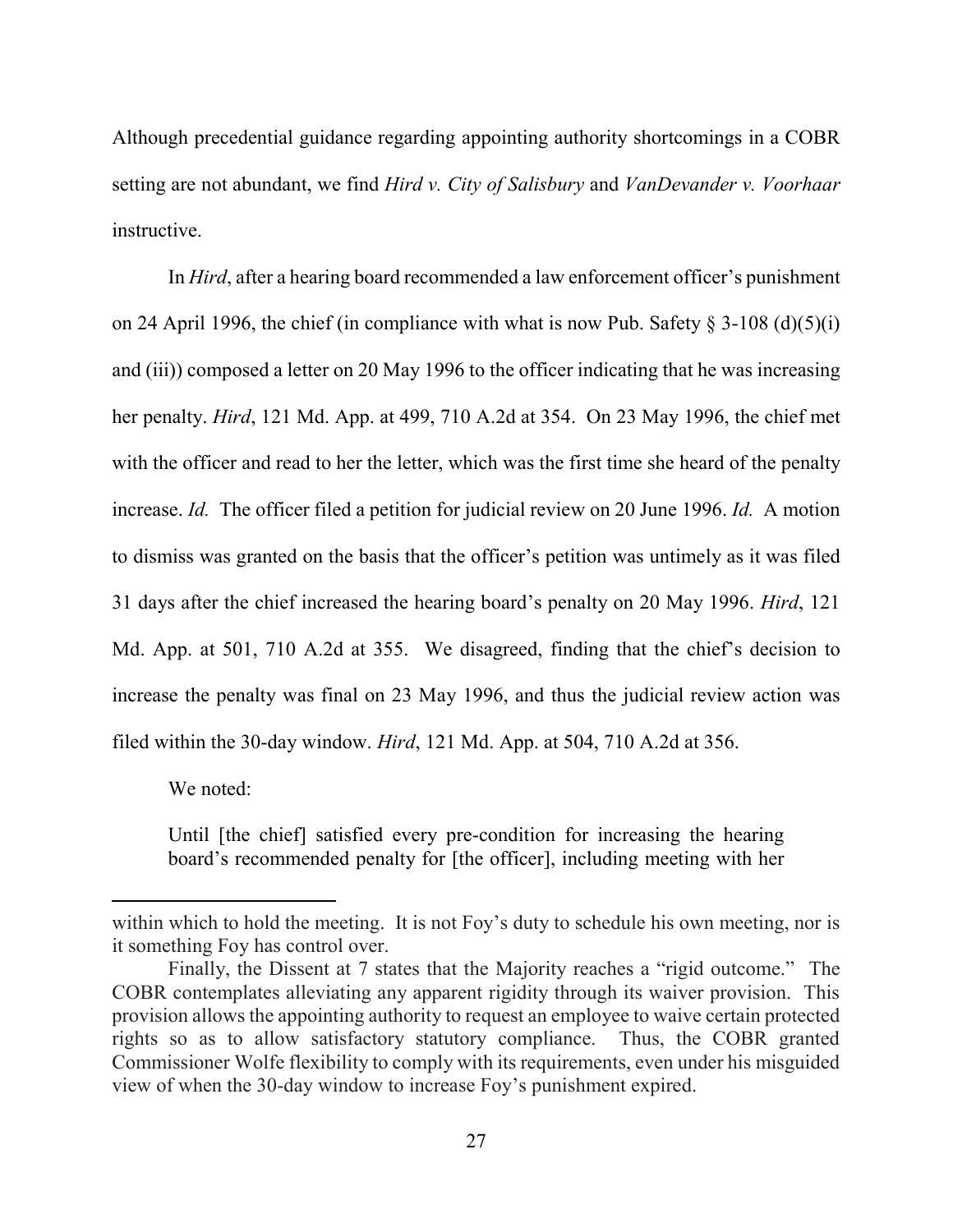and giving her the opportunity to be heard on the record, his action in increasing the penalty was not validly taken and could not be final. Clearly, as of [20 May 1996], there was something additional and indeed essential for [the chief] to do to finalize his decision to increase the penalty to be imposed against [the officer]. Only after [the chief's 23 May 1996] meeting with [the officer] had taken place did there exist a validly taken action and order that left nothing further for the agency to do.

*Hird*, 121 Md. App. at 504, 710 A.2d at 356 (quotation marks omitted).

Although the appellate issue here is different from that in *Hird*, *Hird's* underlying rationale remains apt. The chief in *Hird* failed to satisfy what is now Pub. Safety § 3- 108(d)(5)(ii), by failing to meet with the officer and allow her to be heard on the record. Commissioner Wolfe failed equally. Although the Commissioner met initially with Appellant in compliance with Corr. Servs.  $\S$  10-910(b)(6)(ii), his efforts failed to comply with the requirement that the meeting be on the record. There was something additional, and indeed essential, for Commissioner Wolfe to do before finalizing a decision to increase Foy's penalty.

Appellees argue that "*Hird* did not address a situation where the appointing authority fully complied with the law and took the actions required by statute . . . but the transcript of that meeting became unavailable due to a recording equipment malfunction." To the contrary, Commissioner Wolfe failed to comply with the law.

Appellees argue also that Commissioner Wolfe's memorandum to Secretary Moyer setting forth his recollection of what transpired at the unrecorded penalty increase meeting and his efforts to reschedule another meeting to a date within the statutory period constitutes substantial compliance with Corr. Servs. § 10-910(b)(6). If substantial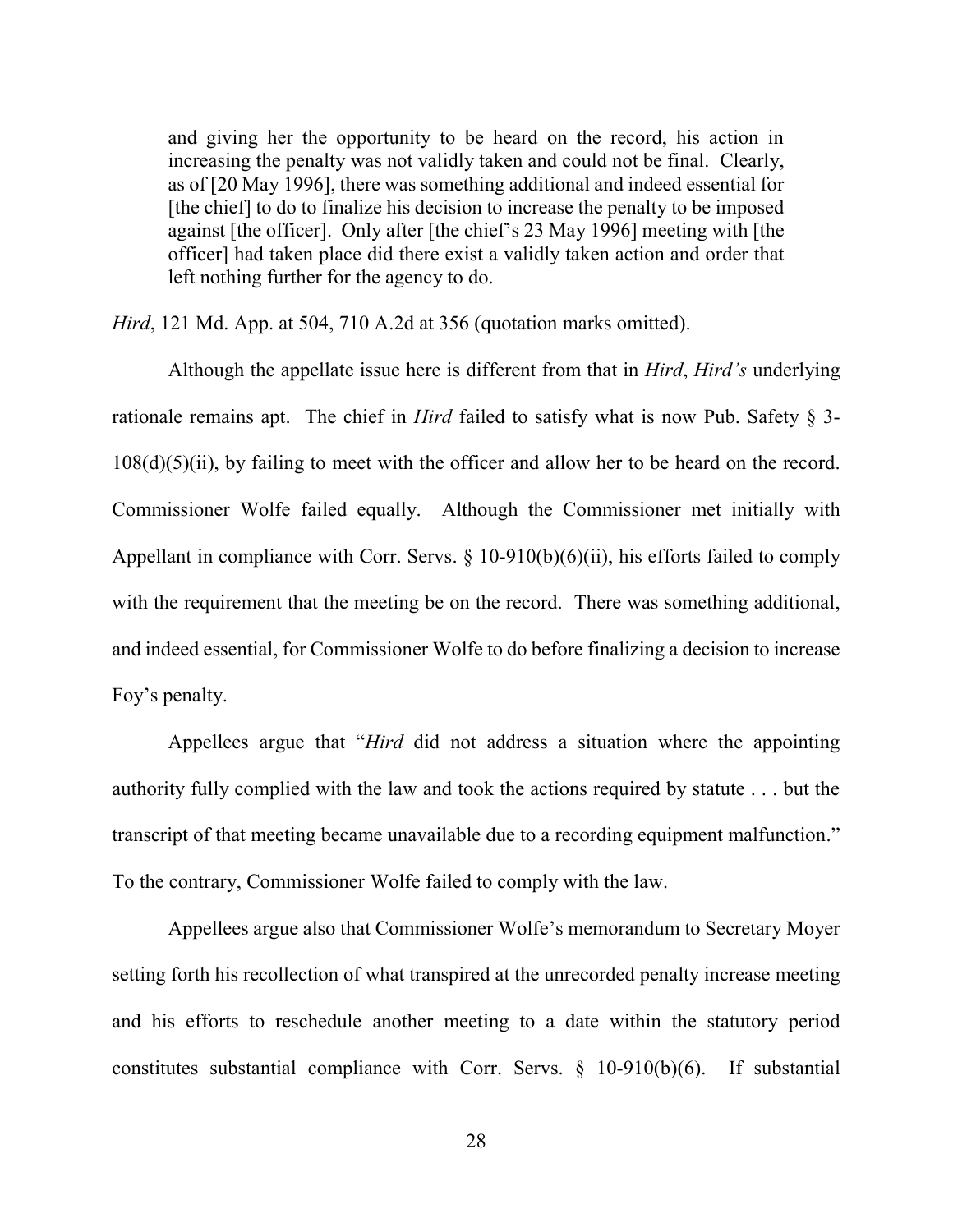compliance were an available defense, we would disagree with this contention. Moreover, we observe that Commissioner Wolfe's actions were not as forthright as Appellees claim.

 In our view, Commissioner Wolfe's actions occupy the same church, if not the same pew, as the sheriff's conduct in *VanDevander*. In *VanDevander*, the hearing board recommended punishment of a deputy, but the sheriff increased the penalty. *VanDevander*, 136 Md. App. at 627, 767 A.2d at 343. The deputy appealed the increased penalty. *Id.* The circuit court remanded the action for the sheriff to remedy an initial failure to comply with the third requirement of what is now Pub. Safety § 3-108(d)(5)(iii). *VanDevander*, 136 Md. App. at 624, 767 A.2d at 341. We found that relief to be erroneous; the sheriff acted outside the constraints of the mandatory requirements of Pub. Safety § 3-108(d)(5). *Id.* The sheriff:

[e]ssentially ignored [Pub. Safety  $\S$  3-108(d)(5)] requirements as he enhanced the hearing board's recommended penalty . . . , [the sheriff failed] to review the hearing board's findings in a timely fashion, within the thirtyday window prescribed by statute . . . , [the sheriff] *neither asked [the deputy] to concur in postponing the mandated meeting nor requested that he waive the time limits set forth in [Pub. Safety § 3-108(d)(1)]* . . . , and [the sheriff] failed to disclose and provide to [the deputy] in writing at least ten days prior to the meeting any oral or written communication not included in the hearing board record on which the decision to consider increasing the penalty is based.

*VanDevander*, 136 Md. App. at 628-32, 767 A.2d at 343-45 (emphasis added and quotation marks omitted). We held that "the passing of time and the [s]heriff's failure to place on the record all information [mandated] closed the window . . . for enhancing [the deputy's] penalty . . . [Thus, the] penalty enhancements were instated outside the clear boundaries of the law and cannot stand." *VanDevander*, 136 Md. App. at 632, 767 A.2d at 345.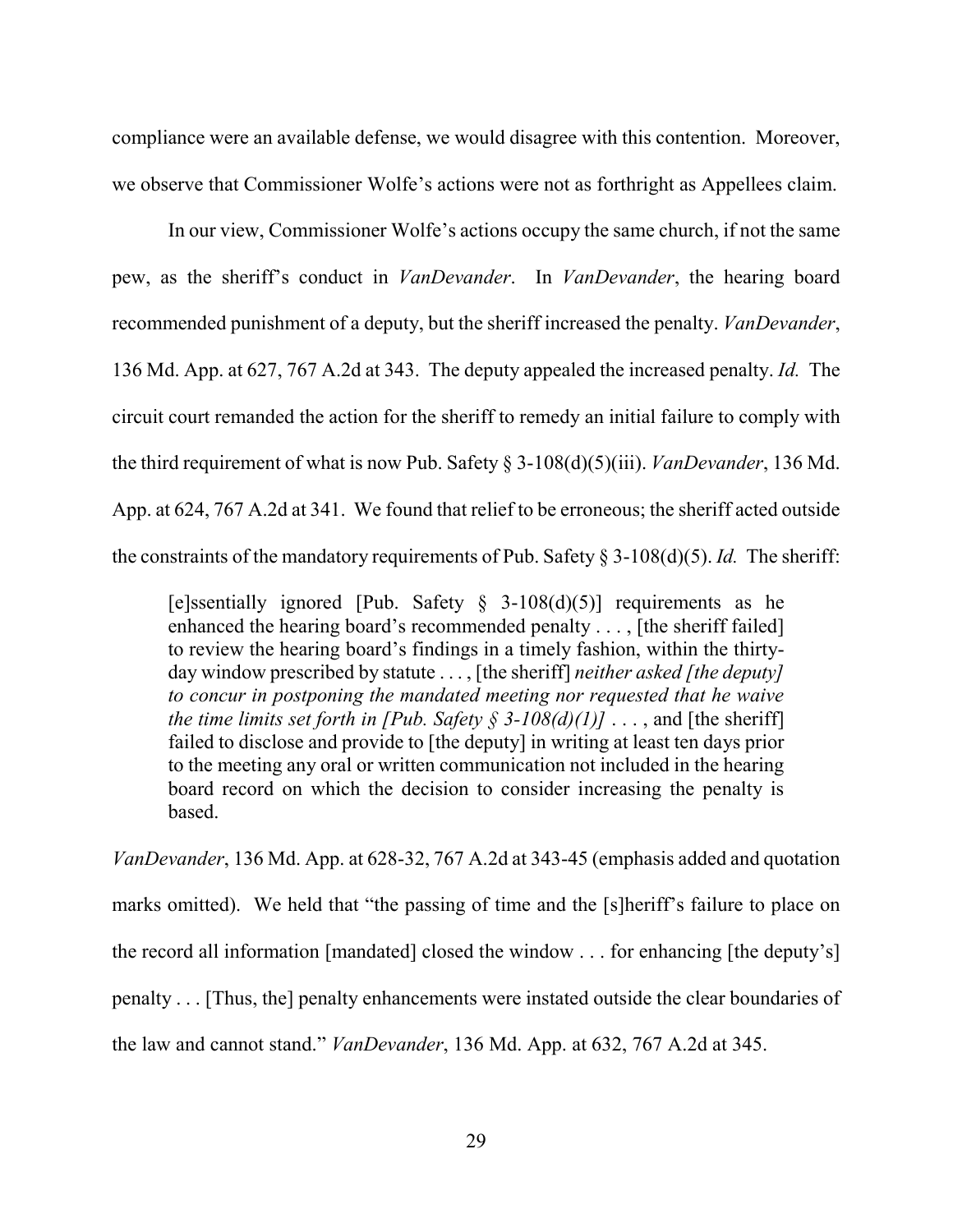Although perhaps Commissioner Wolfe's actions do not suggest the same level of willfulness exhibited by the sheriff's conduct in *VanDevander*, we view nevertheless the Commissioner's conduct as troubling. As we concluded earlier, the 30-day period in Corr. Servs. § 10-910(b)(1) for Commissioner Wolfe to act began to run when he acknowledged receipt of the Hearing Board's recommendation on 23 November 2015. Appellant and Commissioner Wolfe agreed to have a remedial penalty increase meeting on 17 December 2015, well within the 30-day time limit. The Commissioner canceled unilaterally on 16 December 2015 the meeting, however. No reason was given for the cancellation nor any attempt made by Commissioner Wolfe to reschedule the penalty increase meeting before the expiration of the 30-day period on 23 December 2015.<sup>23</sup>

 As in *VanDevander*, the appointing authority neglected to request the employee to waive his Corr. Servs. § 10-910(b)(1) 30-day right, and agree to have the requisite recorded penalty increase meeting take place beyond the 30-day window. Appellees argued before this Court at oral argument that, because of a scheduling conflict between Appellant's counsel and Commissioner Wolfe, they were unable to find a mutually available date on which to reschedule the penalty increase meeting. We are unmoved by this uncorroborated contention, especially in view of Appellee's incorrect view of when the 30-day window expired.

<sup>&</sup>lt;sup>23</sup> Appellant's counsel stated, in an affidavit dated 23 May 2016, that on 16 December 2015, Commissioner Wolfe canceled the rescheduled penalty increase hearing and "[he] received no further correspondence from [] Commissioner [Wolfe] in regard to the meeting."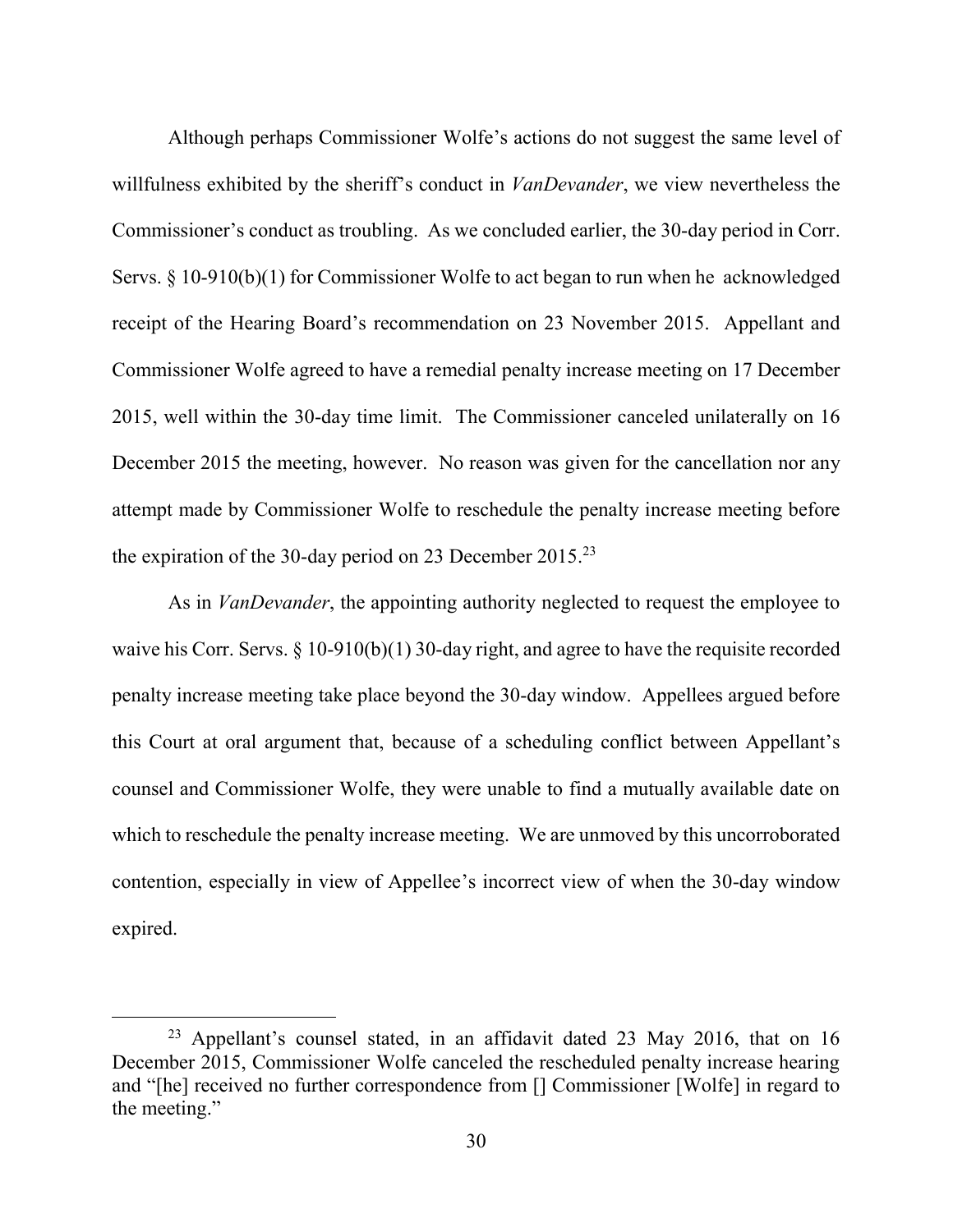Commissioner Wolfe knew (or should have known) of the COBR's waiver provision, and could have requested Appellant to waive his right to a have the remedial meeting within the 30-day period. Instead, Commissioner Wolfe wrote a December 10 memorandum summary of his version of what transpired at the unrecorded 9 December 2015 penalty increase meeting, which memorandum (as the circuit court found) was neither objective nor complete on its face. Just as in *VanDevander* where the sheriff failed to notify the deputy regarding any objection he may have to the postponement, it appears that Commissioner Wolfe failed equally to notify timely Foy or his counsel of the existence of his written memorandum to Secretary Moyer. Commissioner Wolfe gave Foy no chance to object timely to anything contained in (or omitted from) the memorandum.

Appellees assert that Appellant has not disputed on appeal the accuracy or scope of the statements in the memorandum. We do not expect Appellant to object to the contents of something he did not know existed until it was too late to remonstrate effectively. The unilateral, one-sided memorandum is inadequate to comply (strictly or substantially) with the "on the record" requirement of Corr. Servs.  $\S$  10-910(b)(6)(ii).

Thus, Commissioner Wolfe's action was not taken validly when he increased the Hearing Board's proposed punishment. It cannot stand. Foy's rights were violated under the COBR. Failure to comply timely with the requirements of Corr. Servs. § 10-910(b)(6) closed the window of opportunity for the appointing authority to increase Foy's penalty beyond that proposed by the Hearing Board. Safeguards have been placed in the statute (such as the waiver provision of Corr. Servs. § 10-904(d)) to avoid cases like this from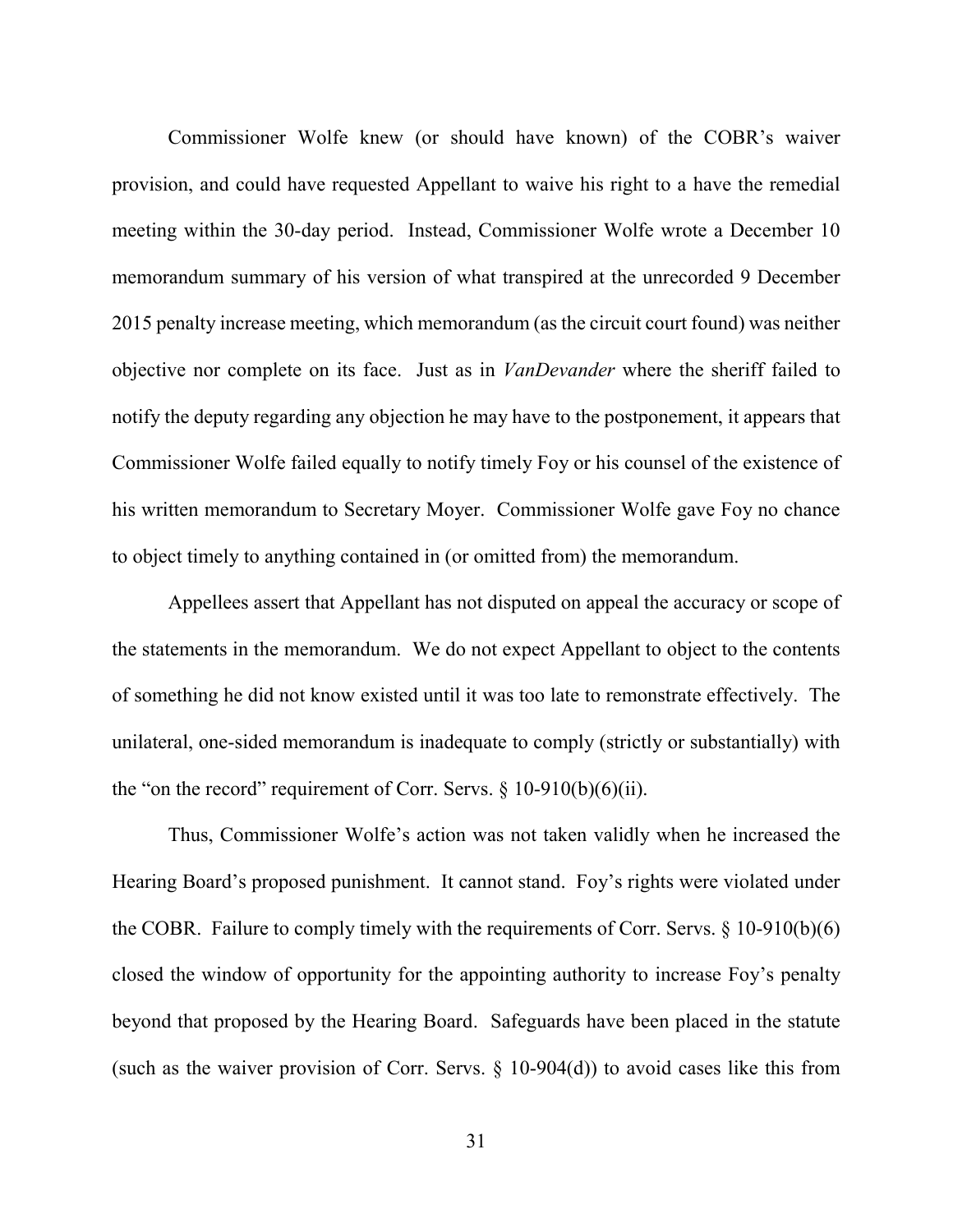arising. The circuit court erred in remanding this case for another opportunity for a penalty increase meeting. We reverse the circuit court's judgment as to its remedy. The Hearing Board's proposed penalty becomes, by default, the sanction applicable to Foy in this matter. *See* State Gov't § 10-222(h)(3)(ii) (granting us the ability to "reverse or modify the decision if any substantial right of the petitioner may have been prejudiced because a finding, conclusion, or decision . . . (ii) exceeds the statutory authority or jurisdiction of the final decision maker"); *VanDevander*, 136, Md. App. at 632, 767 A.2d at 345 ("Even if the hearing board's findings of fact and law had been correct, appellant should suffer, at most, only that penalty suggested by the [hearing] board."); *Hird*, 131 Md. App. at 503-4, 710 A.2d at 356.

> **JUDGMENT OF THE CIRCUIT COURT FOR BALTIMORE CITY AFFIRMED IN PART AND REVERSED IN PART. CASE REMANDED TO THE CIRCUIT COURT WITH DIRECTIONS TO REINSTATE THE HEARING BOARD'S PENALTY AND AWARD COMMENSURATE BACK-PAY CONSISTENT WITH THE BOARD'S SANCTION. COSTS TO BE PAID BY APPELLEES.**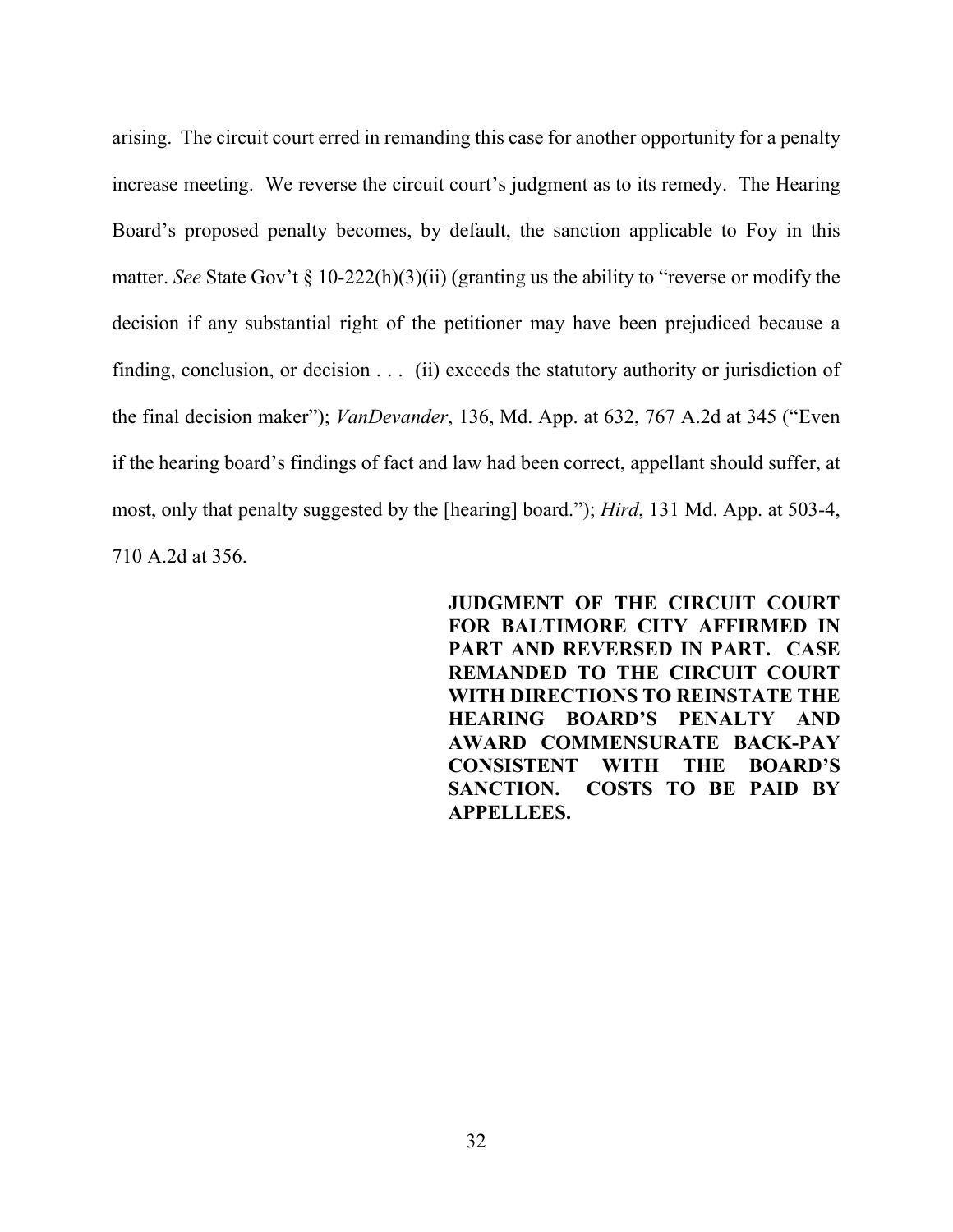Circuit Court for Baltimore City Case No. 24-C-16-000255

## REPORTED

### IN THE COURT OF SPECIAL APPEALS

### OF MARYLAND

No. 1472

September Term, 2016

\_\_\_\_\_\_\_\_\_\_\_\_\_\_\_\_\_\_\_\_\_\_\_\_\_\_\_\_\_\_\_\_\_\_\_\_\_\_

MICHAEL FOY

v.

### BALTIMORE CITY DETENTION CENTER

\_\_\_\_\_\_\_\_\_\_\_\_\_\_\_\_\_\_\_\_\_\_\_\_\_\_\_\_\_\_\_\_\_\_\_\_\_\_

 Eyler, Deborah S., Leahy, Glenn T. Harrell, Jr., (Senior Judge, Specially Assigned),

JJ.

Dissent by Eyler, Deborah S., J. \_\_\_\_\_\_\_\_\_\_\_\_\_\_\_\_\_\_\_\_\_\_\_\_\_\_\_\_\_\_\_\_\_\_\_\_\_\_

\_\_\_\_\_\_\_\_\_\_\_\_\_\_\_\_\_\_\_\_\_\_\_\_\_\_\_\_\_\_\_\_\_\_\_\_\_\_

Filed: December 4, 2017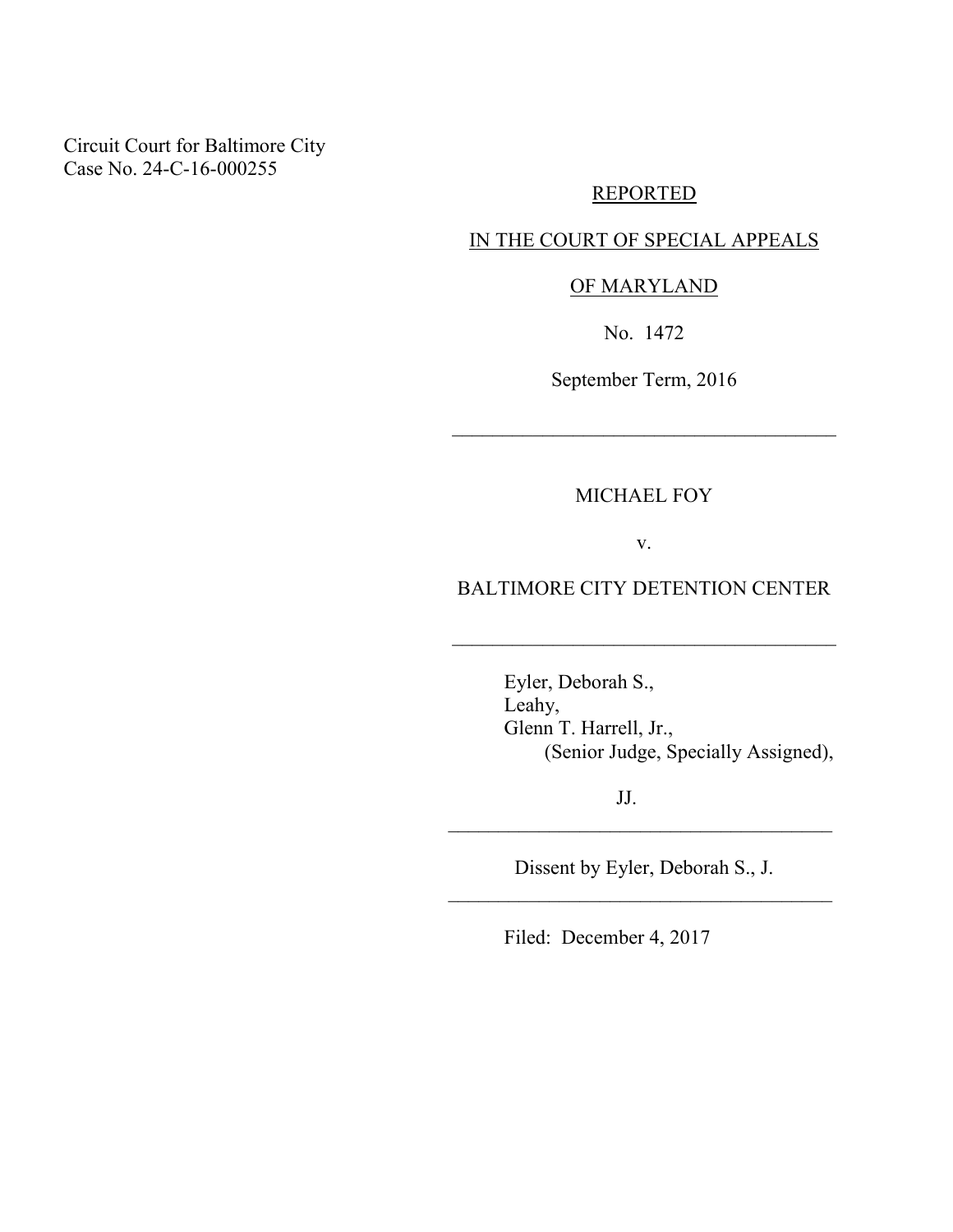I respectfully dissent from the well-crafted Majority opinion. In my view, the unfortunate failure of the tape recorder during a meeting that everyone in attendance thought was being recorded can be cured by a remand for a new meeting with a working tape recorder. Foy should not escape termination as the penalty for disciplinary offenses including use of excessive force against an inmate because a tape recorder malfunctioned. For that reason, I would affirm the judgment of the circuit court.

 The numerous disciplinary charges against Foy arose out of an incident in which he stepped on an inmate's neck, pinning him to the ground, and then filed a false report about what had happened. The charges recommended termination. A Hearing Board was convened and issued its report on November 16, 2015, finding Foy guilty of ten of twelve charges and recommending as a penalty that he be transferred to Central Booking and demoted.

 The Commissioner received the Hearing Board's report on November 23, 2015, and decided to pursue an increase in the penalty to termination. To that end, on December 9, 2015, he held a meeting with Foy and his lawyer. The meeting was tape recorded, or so everyone thought. Sometime after the meeting concluded, the Commissioner discovered that the tape recorder had malfunctioned. The next day, December 10, 2015, the Commissioner informed Foy's attorney of the malfunction and sought another date on which to hold a meeting with functional recording equipment. Between the two men, there was no available date before December 16. They scheduled a new meeting for December 17.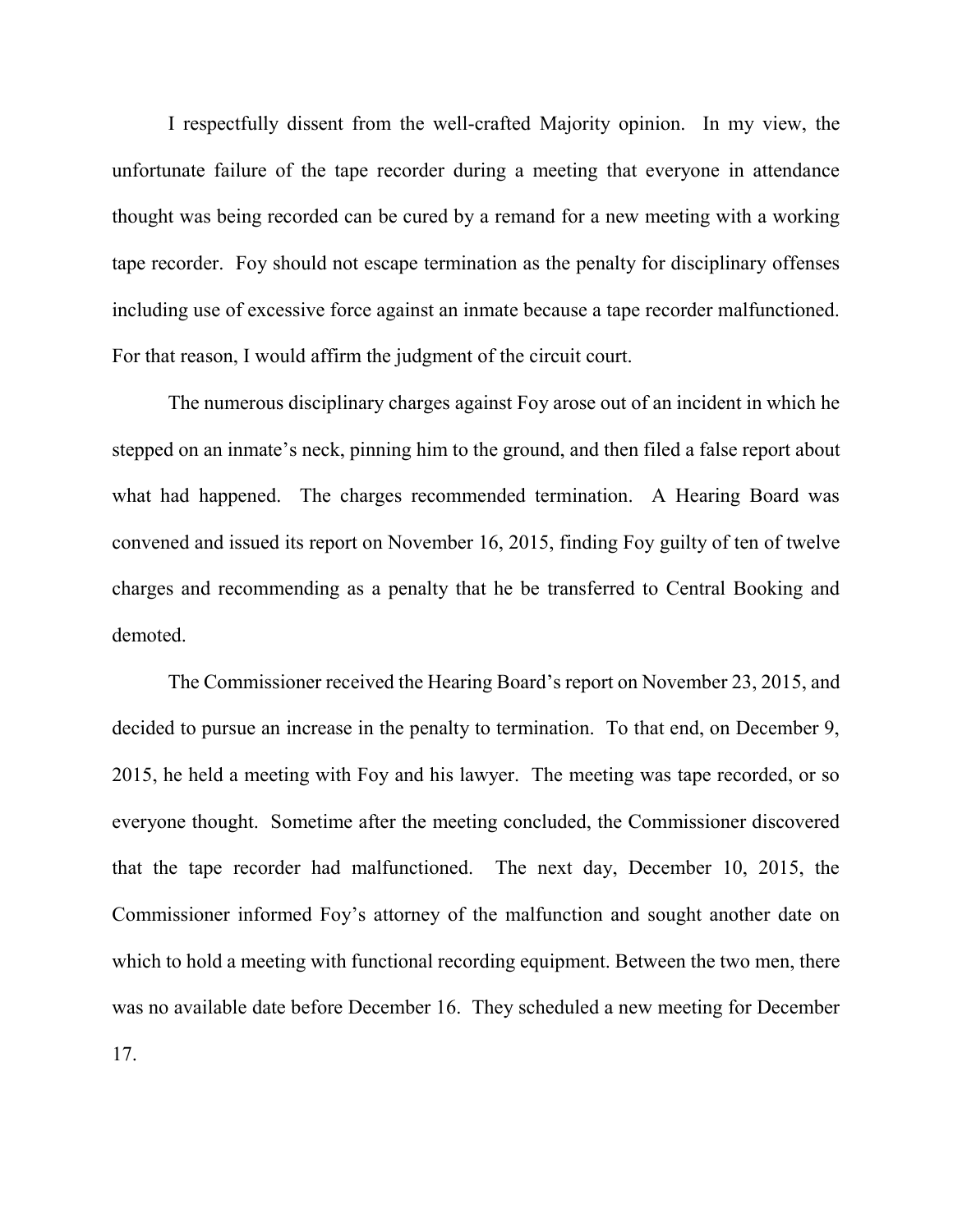Also on December 10, 2015, the Commissioner wrote a memorandum to the Secretary of the Department of Public Safety and Correctional Services ("Secretary"), detailing what had happened at the December 9 meeting.<sup>1</sup> The memorandum related the recording problem that later was discovered and the attempt to schedule a second meeting.

According to Foy's lawyer, the December 17, 2015 meeting was cancelled on December 16, with no explanation. It is important to note, however, that the parties to this case (and later the circuit court) were operating under the assumption that the 30-day period for issuing a final decision, in Md. Code (1999, 2008 Repl. Vol., 2015 Cumm. Supp.), section 10-910(b)(1) of the Correctional Services Article ("Corr. Servs."), began to run on November 16, 2015, when the Hearing Board issued its report, not on November 23, 2015, when the Commissioner received it. Indeed, that is the position the parties take to this day, as their briefs make clear.<sup>2</sup> So, the parties thought the 30-day period would expire on December 16, 2015 (or, as Foy's lawyer states in his brief, that December 17, 2015, was "the 31st day"). Foy's lawyer acknowledges (as it turns out incorrectly) that a meeting on

<sup>&</sup>lt;sup>1</sup> Specifically, the Commissioner related that he had informed Foy at the meeting that he had reviewed the decision of the Hearing Board and the entire record and proceedings before that board; that he had elected to pursue an increase in the penalty to termination; that he was providing Foy the opportunity to present any arguments as to why the penalty should not be increased; that he and Foy's counsel had discussed his reviewing recorded documents and a possible settlement; and that Foy had offered reasons why the penalty should not be increased to termination.

<sup>2</sup> This is not entirely surprising, as language in this Court's opinion in *VanDevander v. Voorhaar*, 136 Md. App. 621, 630 (2001), strongly suggests that under the same "receipt of" language in the Law Enforcement Officers' Bill of Rights as it then existed the triggering day is the day the Hearing Board issues its report. ("The hearing board's report came forth on November 12, 1998. Sheriff Voorhaar's first hearing on that report was scheduled for December 22—ten days, we note, past the [30 day] statutory deadline.")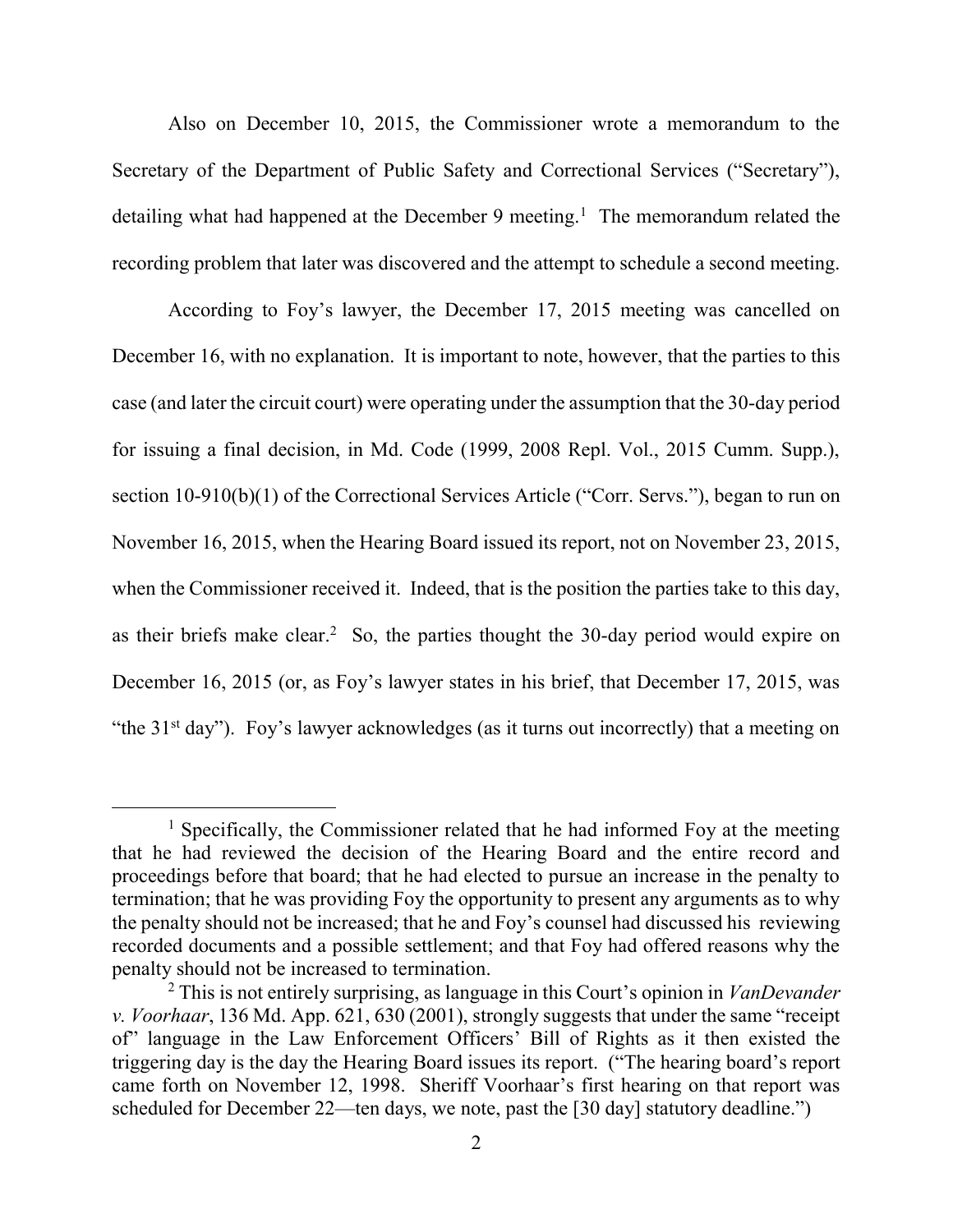December 17 would have been beyond the 30-day time period. In all likelihood, the Commissioner cancelled the December 17, 2015 meeting because, like everyone else, he thought it would be beyond the 30-day deadline for issuing a final decision.

 On December 16, 2015, the Commissioner issued his final order, by means of a letter addressed to Foy, explaining that he was increasing the penalty to termination and the basis for that decision. The final order thus was issued within 30 days of November 16, 2015 (the day everyone thought was the  $30<sup>th</sup>$  day) and, more importantly, within 30 days of November 23, 2016 (the day that, as the Majority explains, and as I agree, in fact was the  $30<sup>th</sup>$  day).

 The only provision of the Correctional Officers' Bill of Rights ("COBR") governing review by the appointing authority of a hearing board's recommendations is Corr. Servs. section 10-910(b). The 30-day time period at the crux of this case is set forth at subsection  $(b)(1)$ :

Within 30 days after receipt of the recommendations of the hearing board, the appointing authority shall: (i) review the findings, conclusions, and recommendations of the hearing board; and (ii) issue a final order.

Subsection (b)(5) requires the appointing authority to obtain the approval of the Secretary before terminating a correctional officer under this subsection. And subsection (b)(6) sets out the steps that must be taken for an increase in the recommended penalty:

With the approval of the Secretary, the appointing authority may increase the recommended penalty of the hearing board if the appointing authority:

- (i) reviews the entire record of the proceedings of the hearing board;
- (ii) meets with the correctional officer and allows the correctional officer to be heard *on the record*;
- (iii) at least 10 days before the meeting, discloses and provides in writing to the correctional officer any oral or written communication not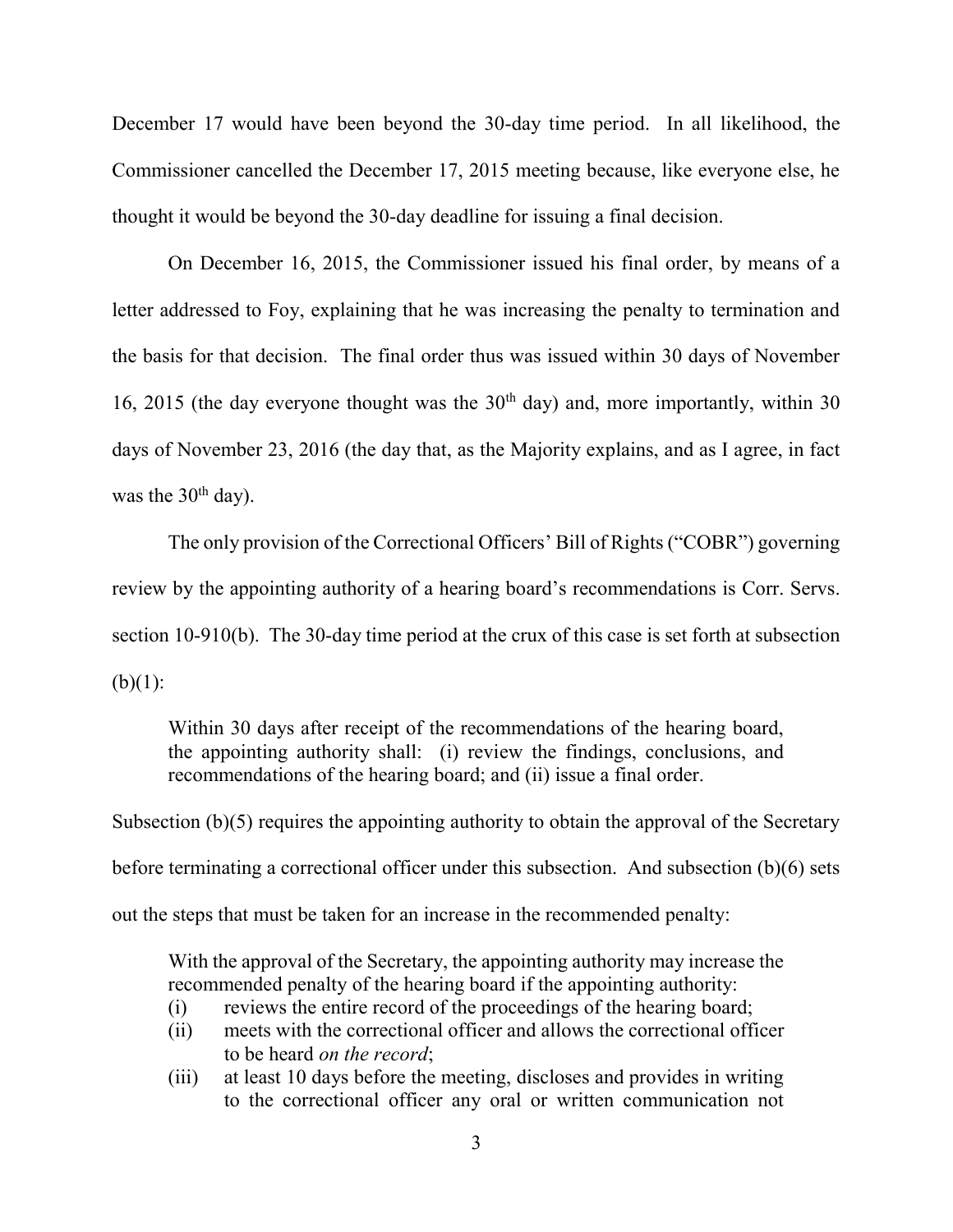included in the record of the hearing board on which the decision to consider increasing the penalty is wholly or partly based; and

(iv) states on the record the substantial evidence on which the appointing authority relied to support the increase of the recommended penalty.

(Emphasis added.) Subsection (b)(6) does not expressly state that those steps all must be taken within 30 days of the appointing authority's receipt of the Hearing Board's decision.

 The issue in this case only concerns the meeting required by subsection (b)(6)(ii), specifically that it was held but not recorded. I agree with the Majority that the Commissioner's written summary of the meeting did not comply with, or substantially comply with, the requirement that the meeting be "on the record." I depart from the Majority with respect to the consequence of the Commissioner's having held a meeting, but not a meeting "on the record," before issuing his timely final decision.

 As the Majority acknowledges, *Hird v. City of Salisbury*, 121 Md. App. 496 (1998), is not on point. The issue there was whether an officer whose penalty for a disciplinary finding under the Law Enforcement Officers' Bill of Rights ("LEOBR") had been increased timely filed her petition for judicial review in the circuit court, under Rule 7-203. As pertinent, that rule required (and still does) the petition for judicial review to be filed "within 30 days after . . . the date of the order or action of which review is sought[.]" The police chief wrote a letter to the officer stating that he was increasing her penalty, but did not give it to her. Three days later he met with her, read the letter out loud, and handed it to her. She filed her petition for judicial review 30 days after the latter of those two days. The question was whether the 30-day deadline in Rule 7-203 began to run on the day the chief wrote the letter, or the day he met with the officer and presented the letter to her.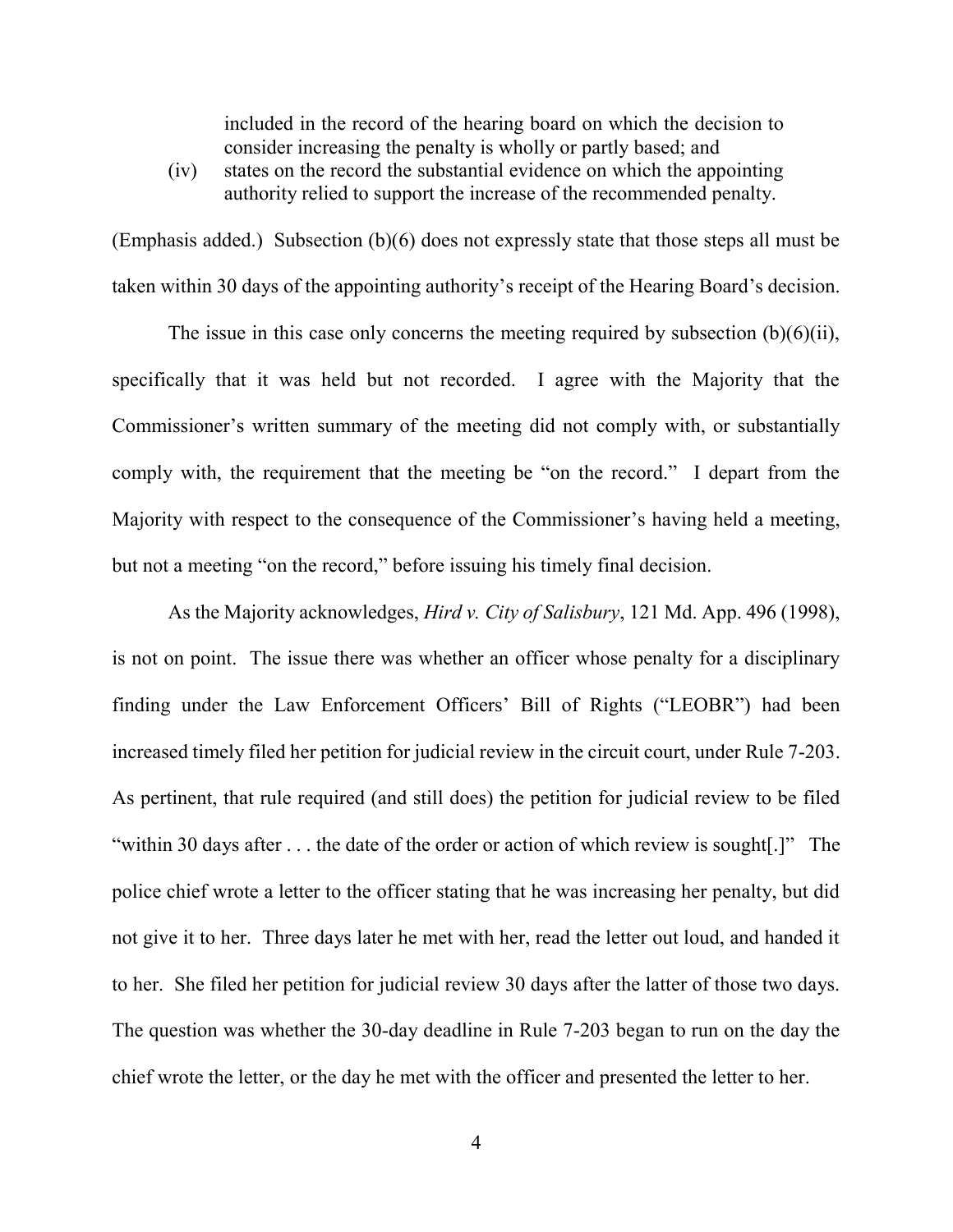At that time, the LEOBR stated:

*Before the chief may increase the recommended penalty of the hearing board, the chief personally shall* (1) Review the entire record of the hearing board proceeding; (2) Meet with the law enforcement officer and permit [her] to be heard on the record; (3) Disclose and provide the officer in writing at least 10 days prior to the meeting any oral or written communication not included in the hearing board record on which the decision to consider increasing the penalty is based; and (4) State on the record the substantial evidence relied on to support the increase of the recommended penalty.

Art. 27, § 731(c) (emphasis added). We held that the action the officer was challenging was completed on the day the chief met with the officer, which was one of the steps he was required to take "before" he could increase her penalty, not three days earlier when he prepared his letter but had not yet met with the officer. Therefore the petition was timely filed. There was no contention in *Hird* that the police chief had not acted timely, and therefore no issue about the consequence of an appointing authority not acting timely.<sup>3</sup>

*VanDevander v. Voorhaar*, 136 Md. App. 621 (2001), also an LEOBR case, is more on point, but does not support the conclusion that the recording failure in this case is incurable. There, the sheriff increased to termination the hearing board's recommended penalty for a deputy. In an action for judicial review, the deputy complained that the sheriff had done so without complying with the step of notifying him of communications, under section  $731(c)(3)$ . The circuit court agreed, and remanded the case "for further proceedings" intended to cure the fatal defect in the existing order." *Id.* at 631. The sheriff reconsidered

<sup>&</sup>lt;sup>3</sup> In *Hird*, there is no indication that the chief's meeting with the officer was recorded, despite the requirement that the officer be "heard on the record."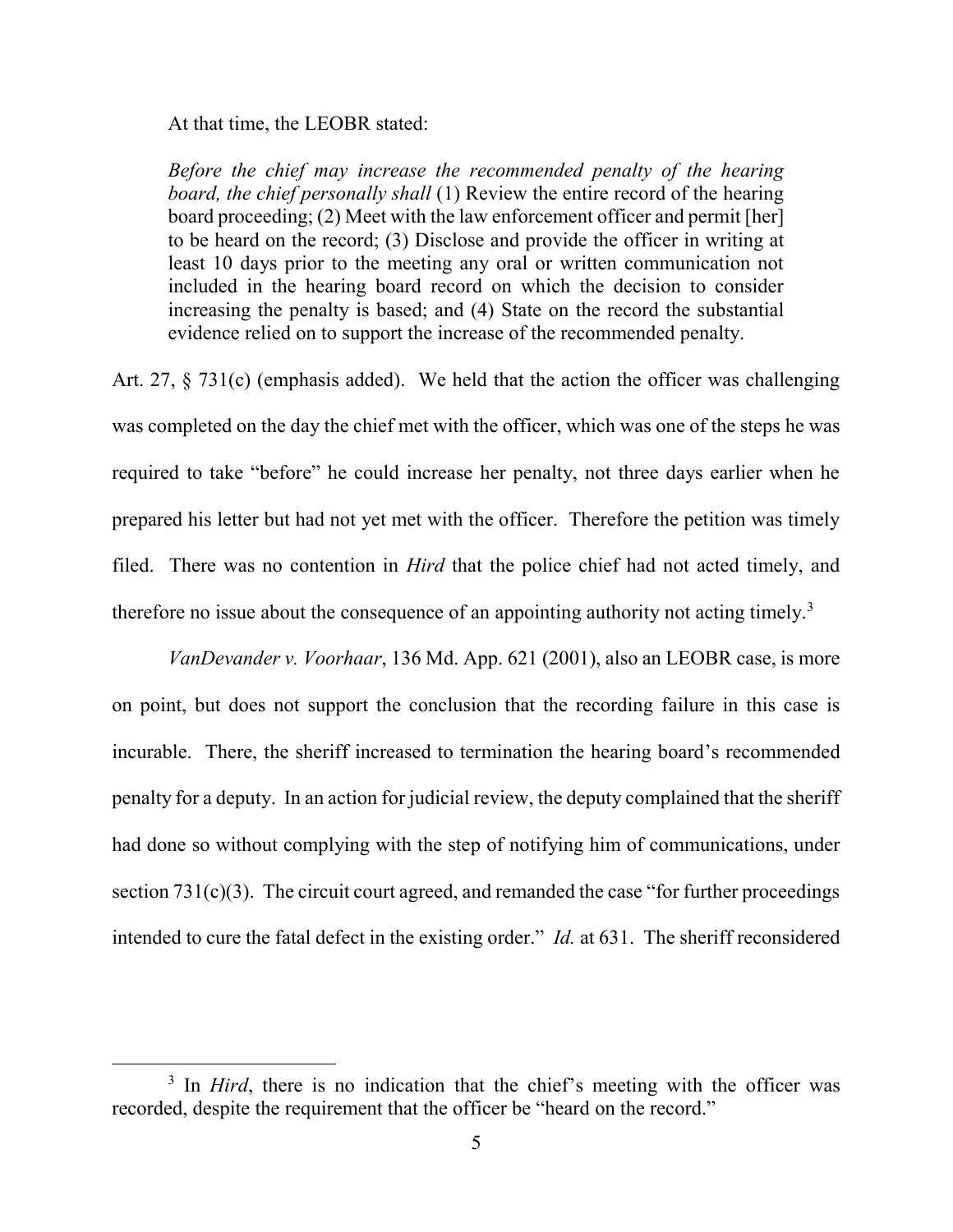and reiterated his prior decision. In a second action for judicial review, the circuit court upheld the termination.

 This Court reversed. We observed that "[a]s *Hird* requires, the [circuit] court remanded the [first] action [for judicial review] to give Sheriff Voorhaar [an] opportunity to cure the shortcoming [*i.e.*, the disclosure failure.]" *Id*. at 629. We concluded, however, that the sheriff had "essentially ignored" *all* the steps that were required before increasing a recommended penalty, not just one step. *Id*. Therefore, he

could not have cured the defects under the LEOBR that the court below failed to recognize *or were otherwise beyond repair*. Instead, the passing of time and the Sheriff's failure to place on the record all information that should have been there closed the window of opportunity for enhancing [the deputy's] penalty.

#### *Id*. at 631–32 (emphasis added).

 Thus, we recognized in *VanDevander* that there can be a failure by the appointing authority to comply with a step required to increase the recommended penalty that is curable after the final decision has been made. Sheriff Voorhaar's multiple failures were not curable, because they were tantamount to disregarding all the procedural requirements for increasing the penalty. In the case at bar, by contrast, there was a single, technical failure to fully comply with the requirements of Corr. Servs. section 10-910(b)(6)(ii) that can be easily cured simply by remanding the matter to the Commissioner to hold another meeting with Foy with a properly operating tape recorder. I do not read *Hird* or *VanDevander* to preclude such a remand, and in fact read *VanDevander* as permitting it.

 The Majority holds, however, that once the 30-day time frame for making a final decision has passed, any failure to comply with a step required to increase the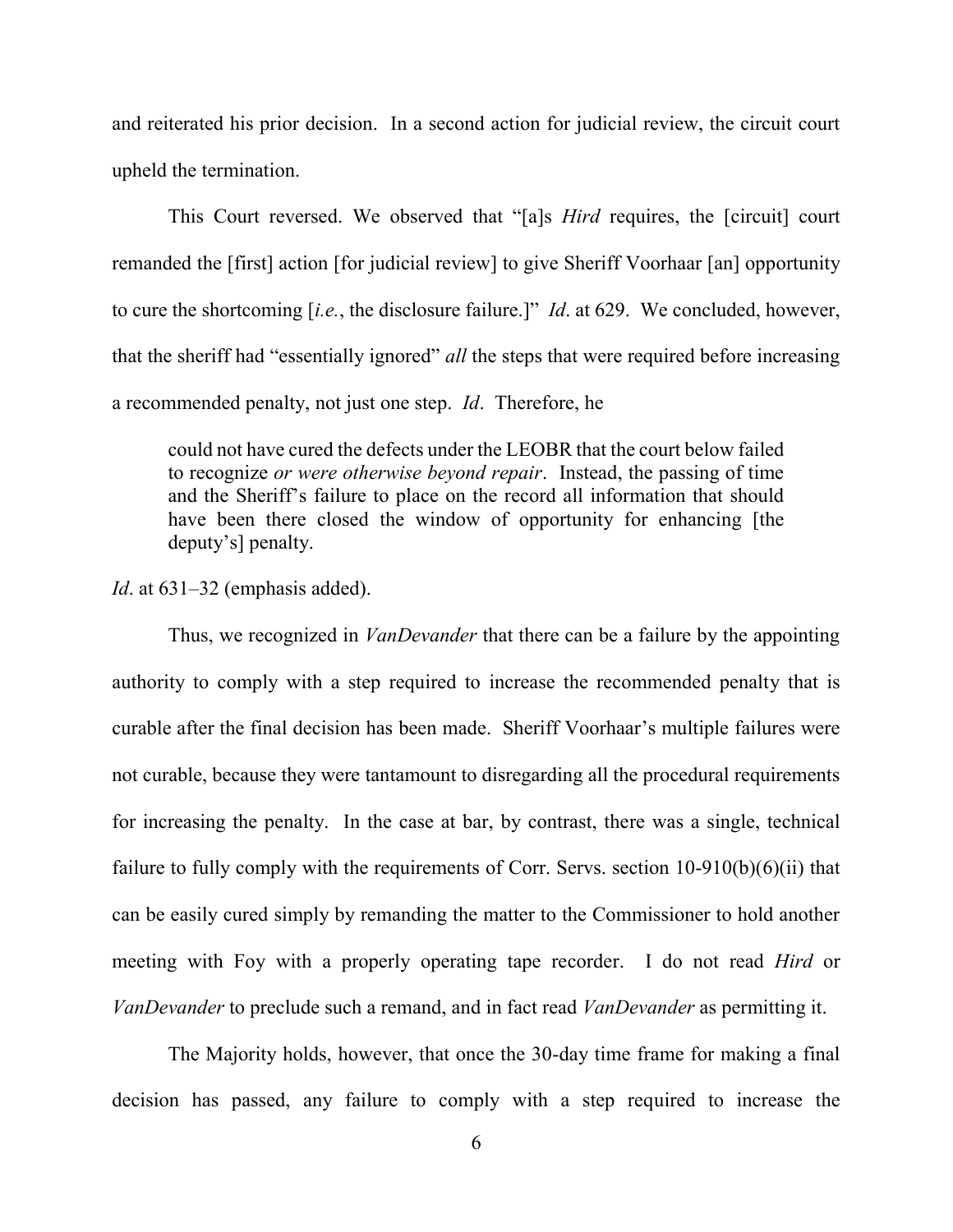recommended penalty cannot be cured, and the increased penalty is invalid. The cases the Majority cites that would support such a rigid outcome, such as *Dep't of Social Services v. Miley*, 178 Md. App. 99 (2008), concern Md. Code (1993, 2015 Repl. Vol.), section 11- 106 of the State Personnel and Pensions Article ("SPP"), which specifies, at subsection (a), the steps an appointing authority must take "[b]efore taking any disciplinary action related to employee misconduct," and then imposes, at subsection (b), a "[t]ime limit" for taking any disciplinary action:

[With an exception not relevant] an appointing authority may impose any disciplinary action no later than 30 days after the appointing authority acquires knowledge of the misconduct for which the disciplinary action is imposed.

In *Miley*, we held that because the appointing authority did not comply with the required step of giving the employee written notice of the disciplinary action within 30 days of his acquiring knowledge of the employee's misconduct, the disciplinary action was invalid. In doing so, we relied upon *Western Corr. Inst. v. Geiger*, 371 Md. 125 (2002), in which the Court of Appeals held that disciplinary actions against employees had to be dismissed because the discipline had not been imposed within 30 days of the appointing authority's having acquired knowledge of the misconduct. *Id*. at 151 (observing that SPP section 11-106(b) "is an unambiguously mandatory time requirement in which discipline must be imposed"). In the course of so holding, the Court interpreted SPP section 11-106 as giving "the appointing authority 30 days to conduct an investigation, meet with the employee the investigation identifies as culpable, consider any mitigating circumstances,